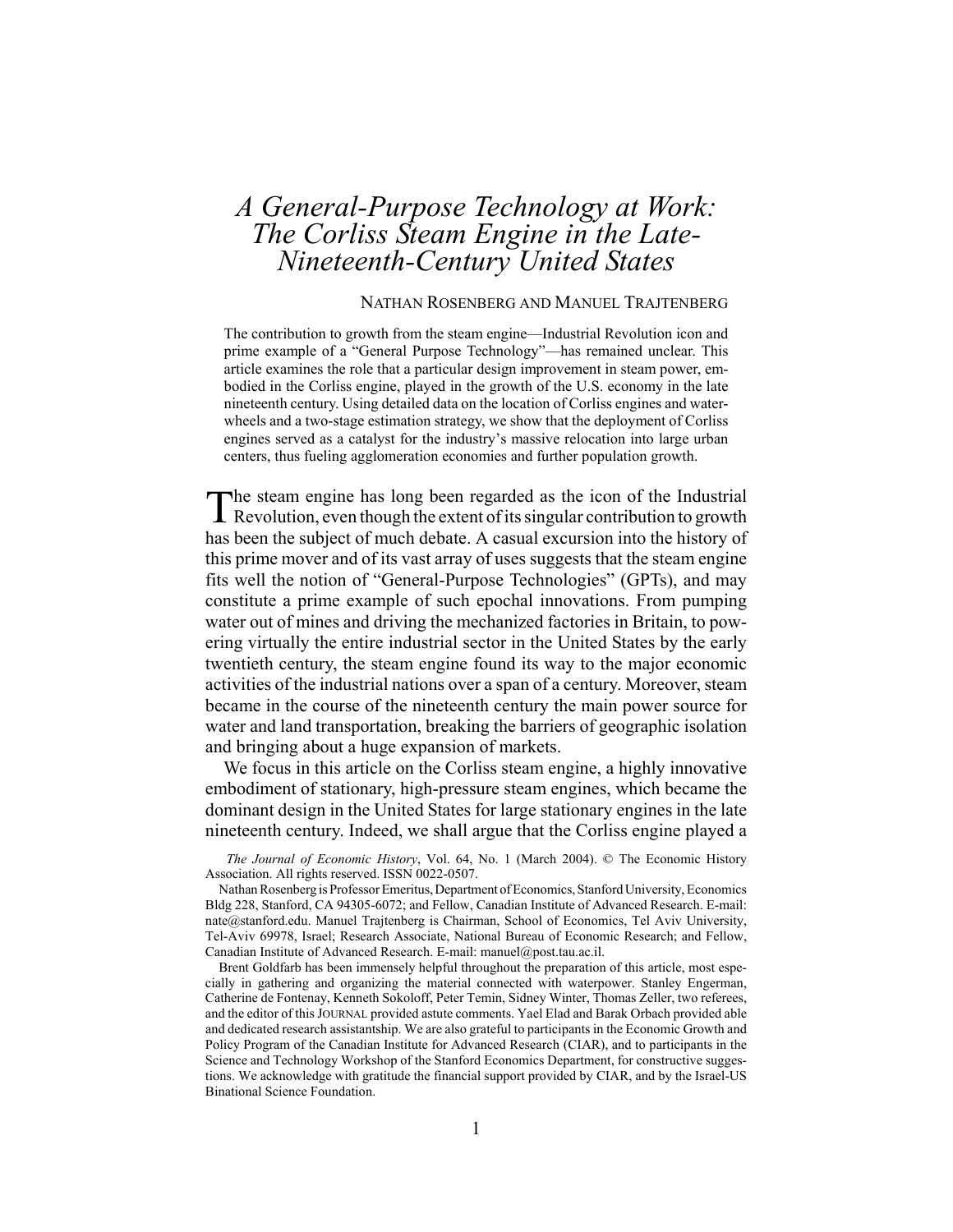key role in the fierce contest between waterpower and steam power, particularly in the Northeast. In so doing it helped propel the steam engine to a dominant position in the intertwined processes of industrialization and urbanization that characterized the growth of the U.S. economy in the second half of the nineteenth century.

The notion of GPTs rests on the historical observation that whole eras of technical progress and economic growth appear to be driven by a few key technologies: closely following upon the steam engine, electricity quite likely played such a role in the early decades of the twentieth century, and information technologies may be doing as much in our era.<sup>1</sup> GPTs unfold over the long haul through a sequence of innovations that take many shapes as distinct embodiments of the basic technology: the engines that powered locomotives were radically different from those that pumped water out of mines early on, much as a Pentium processor differs from the integrated circuits of pocket calculators. By focusing on the Corliss engine, *a particular embodiment of the steam engine GPT*, we hope to shed light on the dynamics of GPTs, and in particular on the mechanisms by which GPTs play their presumed role as "engines of growth," in the context of a narrowly circumscribed technological and historical setting.

Waterpower, by far the main American power source until the mid nineteenth century, offered abundant and cheap energy for a wide range of industrial uses. However, waterpower suffered from a crucial limitation: manufacturing plants had to locate wherever topography and climate permitted, and not where key economic considerations such as access to markets for inputs and outputs would have directed. Steam engines offered the possibility of relaxing this severe locational constraint. However, in order for industry to actually relocate on a large scale, the operation of the steam engine had to be sufficiently advantageous compared to watermills. The Corliss engine, with its vast improvements both in fuel efficiency and in key performance characteristics (primarily regularity of motion and the ability to sustain sudden dramatic changes in load), greatly contributed to tipping the balance in favor of steam, particularly in and around New England.<sup>2</sup> In so doing, then, it helped set off the twin processes of substitution of steam for water, and of relocation of industry from rural to urban environments. These, we hypothesize, turned out to be some of the key pathways by which the steam engine played its role as a GPT in the second half of the nineteenth century.

We document these processes with highly detailed quantitative data and econometric analysis, as well as with supporting qualitative historical

<sup>1</sup> See Bresnahan and Trajtenberg, "General Purpose Technologies"; David, *Computer*; Helpman and Trajtenberg, *Time to Sow*; Helpman, *General Purpose*; and Rosenberg, *Technological Change* and *Technological Interdependence*.

<sup>&</sup>lt;sup>2</sup> Elsewhere the scarcity of appropriate water sites naturally favored steam as the leading prime mover.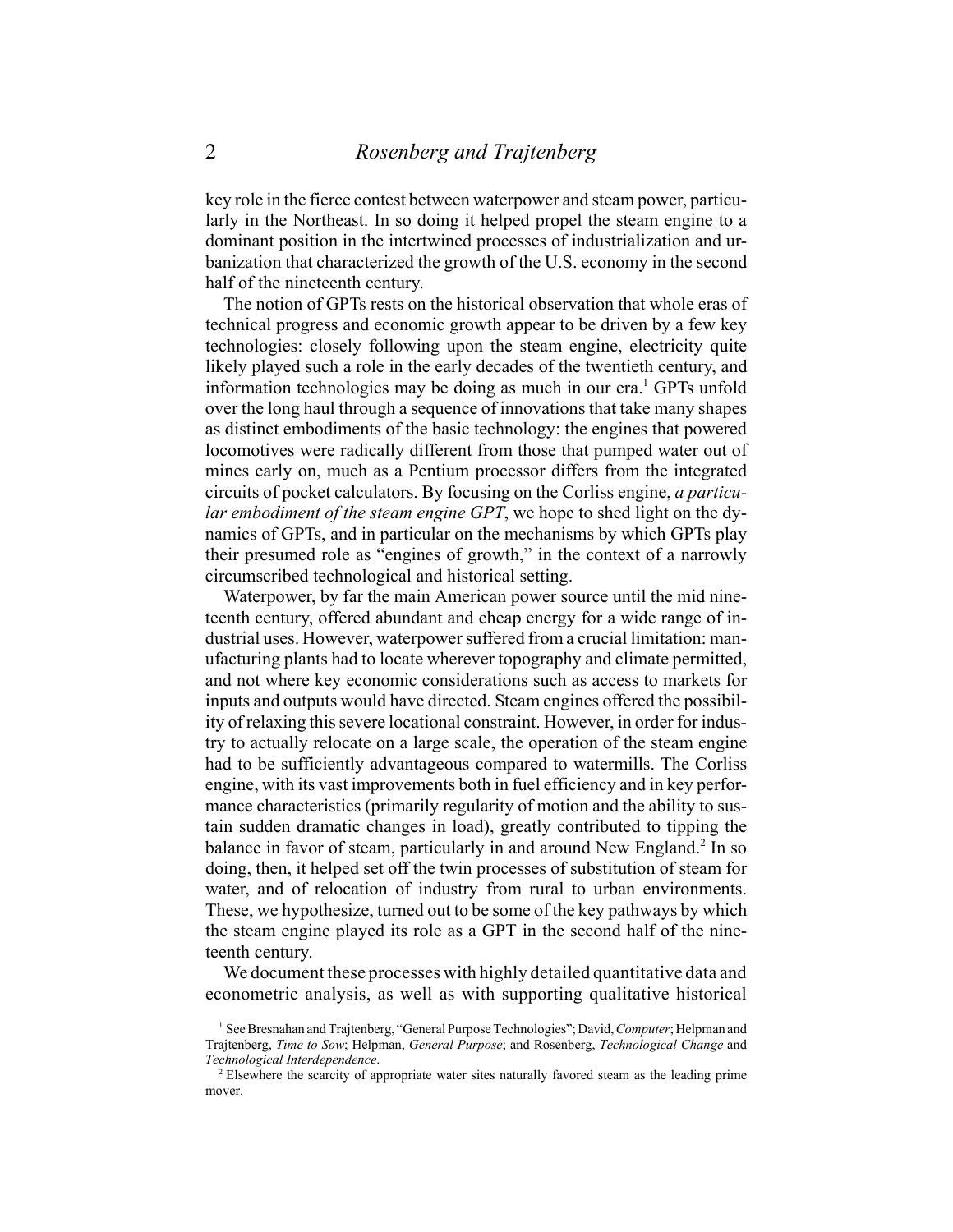evidence. The original data come from the petition that George Corliss submitted to Congress in 1869, requesting a second extension to his highly successful patents (see Figure 1). The petition contains a detailed list of buyers of Corliss engines, with their names, precise location, and horsepower, which we supplemented with information about the industrial composition of these users. Our analysis is based on these data, in conjunction with comprehensive data on waterpower (i.e., over 4,000 water sites in the north Atlantic states, with their horsepower and industrial classification), and an array of census data by counties.

We attempt to ascertain with the aid of these data the stringency of the locational constraint imposed by the reliance on waterpower, and the extent to which each of the competing power modes fostered or hindered urbanization. We do that by pivoting on the deployment of Corliss engines and of watermills in the Northeast as of 1870, by county, and looking forward and backwards in time: first, we estimate "adoption" equations for Corliss engines and for watermills as a function of population, physical and human capital, and other variables from the 1850 census. Second, we estimate a model of population growth from 1870 to 1900, as a function of the stock of Corliss engines, watermills, and controls. The findings indicate that Corliss engines did indeed agglomerate in large urban centers whereas waterwheels proliferated mostly in rural areas. Moreover, subsequent population growth was positively related to the adoption of Corliss engines, and not to the presence of waterpower-based industry.

These results support the hypothesized role of the Corliss in the dynamic interaction between industrialization and urbanization. Freed of the locational constraints of waterpower, manufacturing enterprises driven by steam chose to locate mostly in urban areas, where they could take advantage of agglomeration economies. The presence of Corliss-driven manufacturers contributed to these agglomeration effects, and probably also signaled that more were coming, as Corliss engines were "trend setters," both in that they were deployed in advanced sectors, and in that they were of a larger scale. In time, locations with relatively many Corliss-driven establishments attracted further manufacturers and hence also fostered population growth. By contrast, watermills were not part of such a positive loop: they located in sparsely populated areas to begin with, and failed to attract further economic activity and hence further population to those areas.

The role of the Corliss in precipitating these growth-enhancing relocation processes is, we suspect, far from unique: indeed, it would seem that one of the key channels by which each successive GPT affects the economy is through the massive relocation and reorganization of economic activity that it induces, with concomitant gains in efficiency. Thus, and following the steam engine, electricity brought about the fractionalization of power within factories, enabling the much more efficient (re)location of machines on the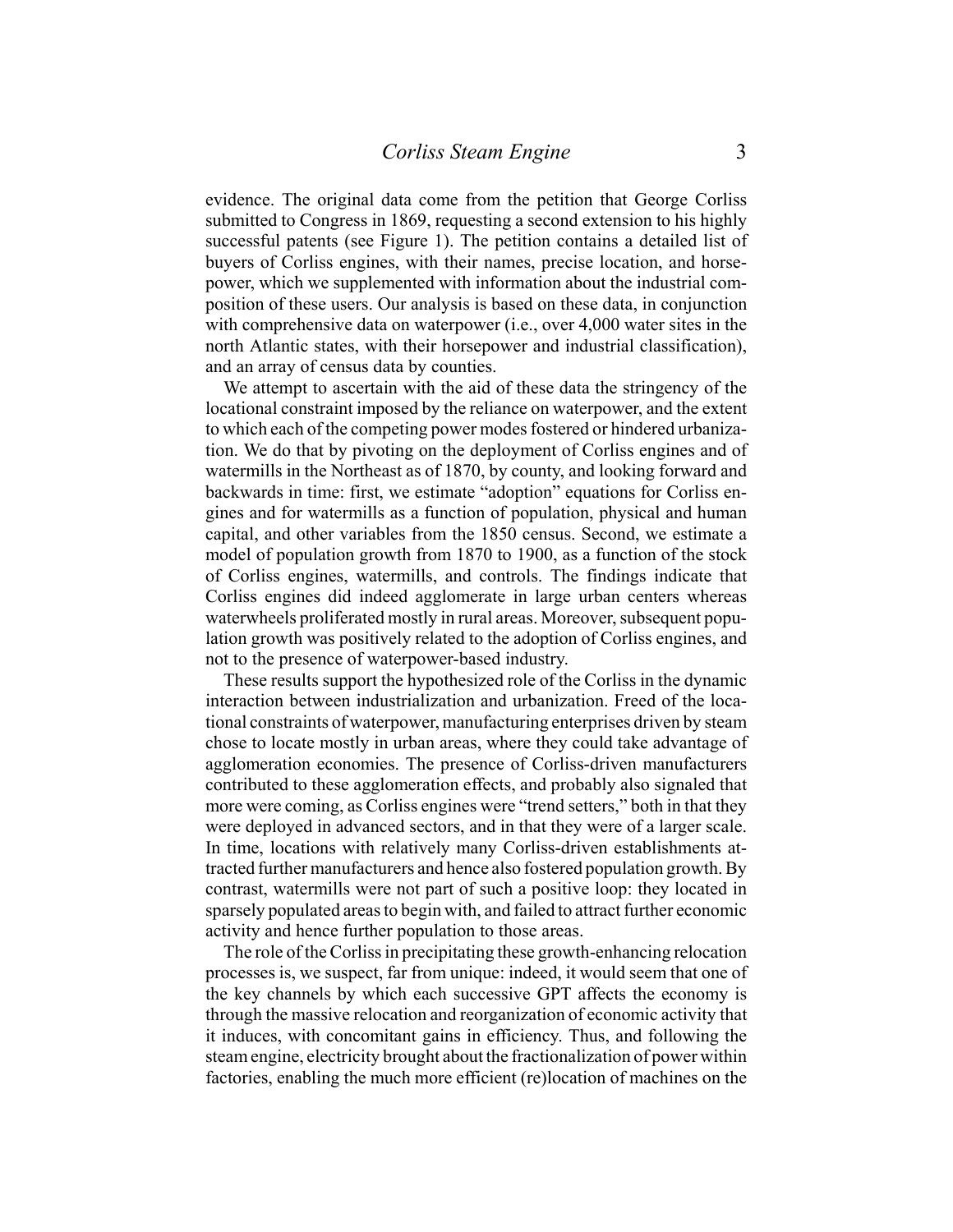$\overline{5}$ 

The following parties, users of my improvements, and representing the most important industrial interests of this country, join in asking the favorable consideration of my petition, upon the following invitation:

#### 1870. PROVIDENCE, R. I.,

To

If the object of the enclosed Petition meets with your approval, please sign and return same to me, and oblige,

Yours, very respectfully,

GEORGE H. CORLISS.

#### To the Honorable Senate and House of Representatives, of the United States, in Congress assembled :

The undersigned, having been informed of the pendency of the petition of GEORGE H. CORLISS, of Providence, R. I., for an EXTEN-SION OF HIS LETTERS PATENT, for "Improvements in Steam Engines," and knowing by THE USE OF SAID IMPROVEMENTS that they are of great practical value to the industrial interests of the country, and believing that he has not been adequately remunerated therefor, do join in an earnest request that his application may receive the favorable consideration of your Honorable body.

| NAMES.                                  | PLACE OF BUSINESS.                                                                                                                                                                                                                | Horse<br>power<br>used. |
|-----------------------------------------|-----------------------------------------------------------------------------------------------------------------------------------------------------------------------------------------------------------------------------------|-------------------------|
|                                         |                                                                                                                                                                                                                                   | 200                     |
| Lewiston Machine Co 44                  |                                                                                                                                                                                                                                   | 50                      |
| Manchester Print Works Manchester, N. H |                                                                                                                                                                                                                                   | 450                     |
| $\textbf{A}$ retas Blood                | 6 <sub>2</sub><br>66<br>.                                                                                                                                                                                                         | 30                      |
|                                         | .                                                                                                                                                                                                                                 | 125                     |
| Nashua Manufacturing Co                 | $\sim$ 14 $\pm$ 10 $\pm$<br><u>.</u>                                                                                                                                                                                              | 350                     |
| $D. H.$ Buffum Great Falls              | $\frac{44}{100}$ . The second second second second second second second second second second second second second second second second second second second second second second second second second second second second second | 25                      |
| C. M. WillardCastleton, $V_t$           |                                                                                                                                                                                                                                   | 50                      |
| S. A. DenioBoston, Mass                 |                                                                                                                                                                                                                                   | 60                      |
| E. H. Ashcroft                          | 66<br>66<br>. <sup>1</sup>                                                                                                                                                                                                        | 40                      |
| Lowell Felting Mills                    | 66<br>66<br>. <b>.</b>                                                                                                                                                                                                            | 40                      |
| Boston Elastic Fabric Co                | 66<br>$\overline{16}$<br>.                                                                                                                                                                                                        | 250                     |
| Charles E. Hall & Co                    | 44<br>66<br>.                                                                                                                                                                                                                     | 80                      |

#### FIGURE 1 USERS OF CORLISS ENGINES LISTED IN CORLISS'S PETITION

*Source*: Page 5 of the petition: motives for signing in and beginning of list.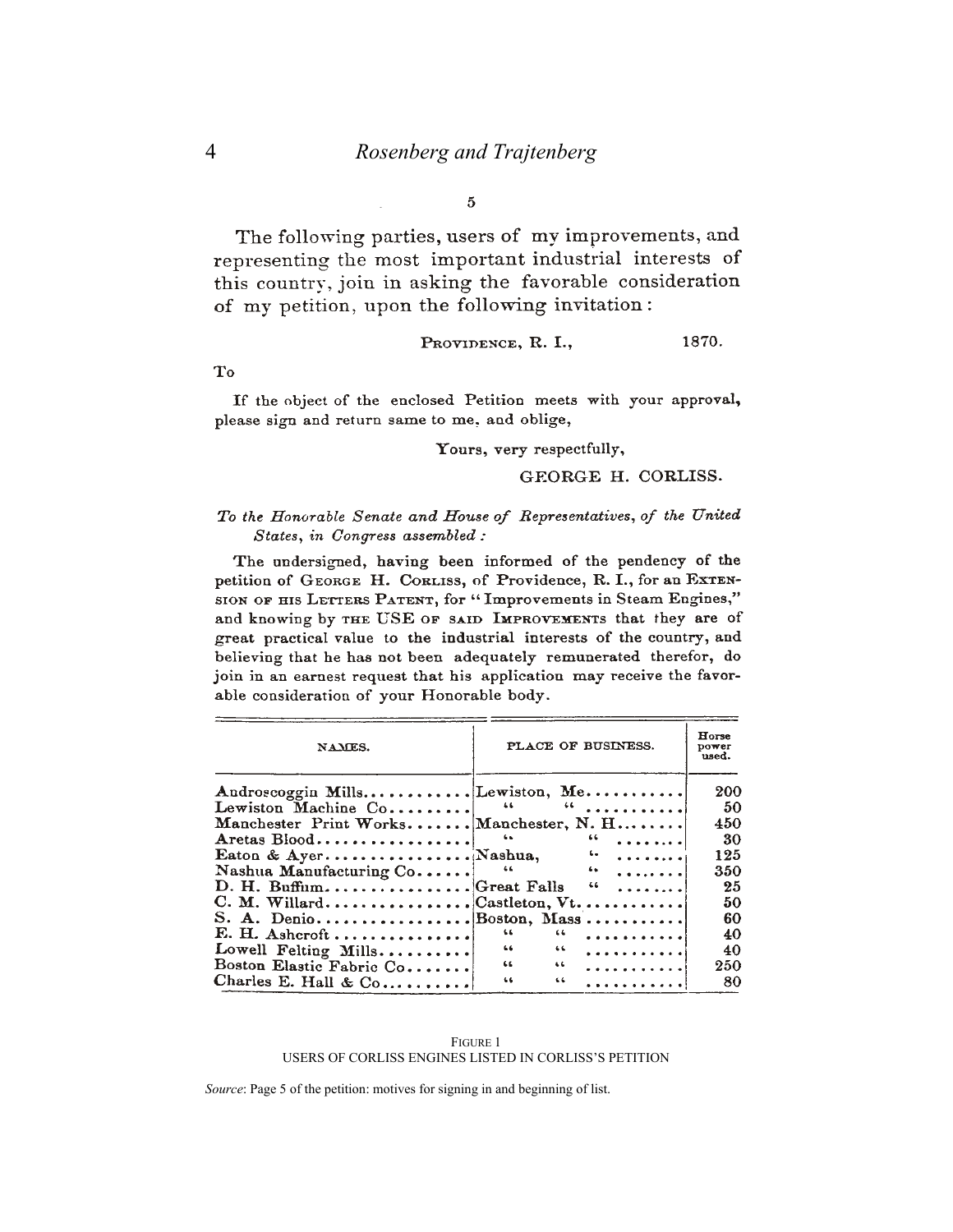factory floor according to the workflow and not to power requirements. The gasoline engine induced a massive relocation of people vis-à-vis the workplace, extended greatly the radius from which inputs could be drawn, and altered dramatically the loci and scale of commercial activity. In the present era information technologies appear to be redrawing once again the economic landscape, by shifting the boundaries and location of corporate activity, enabling many of the facets of globalization, and perhaps even making telecommuting a viable option. We still lack a well-defined framework to study these GPT-induced relocation processes and their impact on growth. The case of the Corliss steam engine illustrates the potential of taking such a route and, we hope, will provide the stimuli for further research along these lines.

#### THE STEAM ENGINE AS GPT

In order to set the stage for the subsequent discussion, it is worth recalling what a GPT is all about: first, it is a technology characterized by *general applicability*, that is, by the fact that it performs some generic function that is vital to the functioning of a large number of using products or production systems. Second, GPTs exhibit a great deal of technological dynamism: continuous innovational efforts increase over time the efficiency with which the generic function is performed, benefiting existing users, and prompting further sectors to adopt the improved GPT. Third, GPTs exhibit "innovational complementarities" with the application sectors, in the sense that technical advances in the GPT make it more profitable for its users to innovate and improve their own technologies. Thus, technical advance in the GPT fosters or makes possible advances across a broad spectrum of application sectors. Improvements in those sectors increase in turn the demand for the GPT itself, which makes it worthwhile to further invest in improving it, thus closing up a positive loop that may result in faster, sustained growth for the economy as a whole. $3$ 

The universal character (and hence general applicability) of the GPTs of the first and second industrial revolutions is easy to grasp: by definition, *work* involves the transformation of energy from one of its possible states to any other, i.e., heat, motion (displacement), light, etc. It so happens that a vast array of disparate economic activities (in transportation, manufacturing, mining, an so on) could *potentially* be conducted by the application of one particular transformation, namely, that which results in *continuous rotary motion*, as performed by the steam engine, and later on by the electric motor.4 It is in fact an extraordinary coincidence, stemming from a rare

<sup>&</sup>lt;sup>3</sup> See Bresnahan and Trajtenberg, *General Purpose*, for a detailed account of the characteristics of GPTs, and Helpman and Trajtenberg, *Time to sow*, for their impact on growth.

In steam engines the reciprocating motion of the piston was transformed into rotary motion by a variety of mechanisms, most commonly the crankshaft.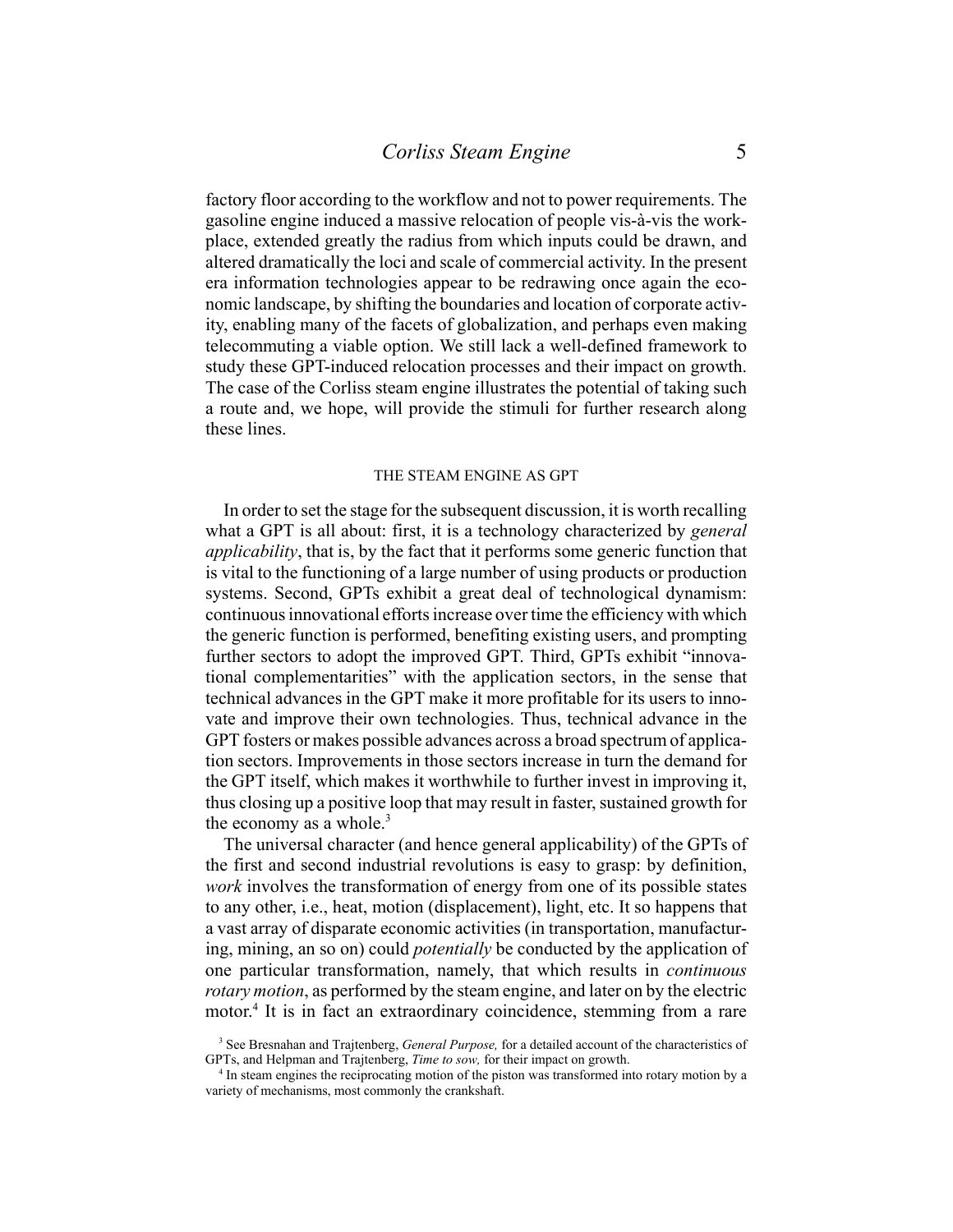combination of physical laws, economic processes, and ingenuity (which we do not pretend to grasp fully), that power delivered as rotary motion turned out to be capable of sewing cloth, lifting us in space, cooling the indoors, and a myriad of other uses.<sup>5</sup> And indeed, the steam engine proved to be of virtually universal usefulness, quite likely setting a historic high mark for "general applicability": from pumping water out of mines, to water and land transportation, to the powering of virtually the entire industrial sector in the United States, the steam engine found its way to the major economic activities of the industrial nations over a span of almost two centuries. No wonder the symbol of the centennial exhibition in Philadelphia (1876) was a huge Corliss engine, the largest steam engine ever built.

The technological dynamism of the steam engine has been documented extensively elsewhere, and hence we shall not dwell on it here, except for succinct descriptions of the advances that the Corliss design brought about.<sup>6</sup> Identifying and quantifying the unfolding of innovational complementarities is clearly the most important but also the most difficult task in clarifying the role of a technology as GPT: what one would need is evidence to the effect that advances in the GPT foster or enable (complementary) advances across a broad spectrum of application sectors.<sup>7</sup> We attempt to tackle innovational complementarities in the context of the Corliss steam engine in various ways. First and foremost, we argue that the improvements embodied in the Corliss engine helped tilt the equilibrium away from water and towards steam as the main source of power in manufacturing, and in so doing fostered a massive process of relocation of industry, away from remote, isolated locations and into urban centers. The dual processes of industrialization and urbanization that ensued brought about the benefits of agglomeration, and these externalities in turn further encouraged both the growth of cities and the concentration of manufacturing there. Another mechanism was that the Corliss engine allowed for a much larger scale in manufacturing, and with

<sup>5</sup> Note that many manual jobs (e.g., sewing, polishing, cutting) could hardly be seen *ex ante* as natural candidates for replacement by mechanical actions originating in rotary motion, and thus it must have been far from obvious that rotary motion would become such a universal functionality. Even by the mid-nineteenth century there were still very many activities that few would have dreamt to mechanize, let alone automate, with the "prime mover" being the steam engine. Indeed, in many cases the substitution did not make economic sense until ever-improving steam engines, and the Corliss among them, delivered such functionality at favorable price/performance ratios.<br><sup>6</sup> See, for example, Hunter, *History* (Vol. 2), and the many sources quoted there, primarily of a

technical nature.

<sup>7</sup> The case of electric power provides a clear illustration. See Du Boff, *Introduction*; Rosenberg, *Technological Interdependence*; and David, *Computer*. Electricity and electric motors diffused rapidly during the first three decades of the twentieth century, and it is widely believed that the large productivity gains registered during that period owe a great deal to this process of electrification: the new energy source fostered a more efficient (re)design of factories and a wholesale reorganization of work arrangements, taking advantage of the newfound flexibility of electric power. Indeed, as mentioned earlier, fractionalization of power brought about by electricity meant that machines could be placed on the factory floor much more efficiently according to the natural workflow, and not according to their power requirements, as was the case with the steam engine.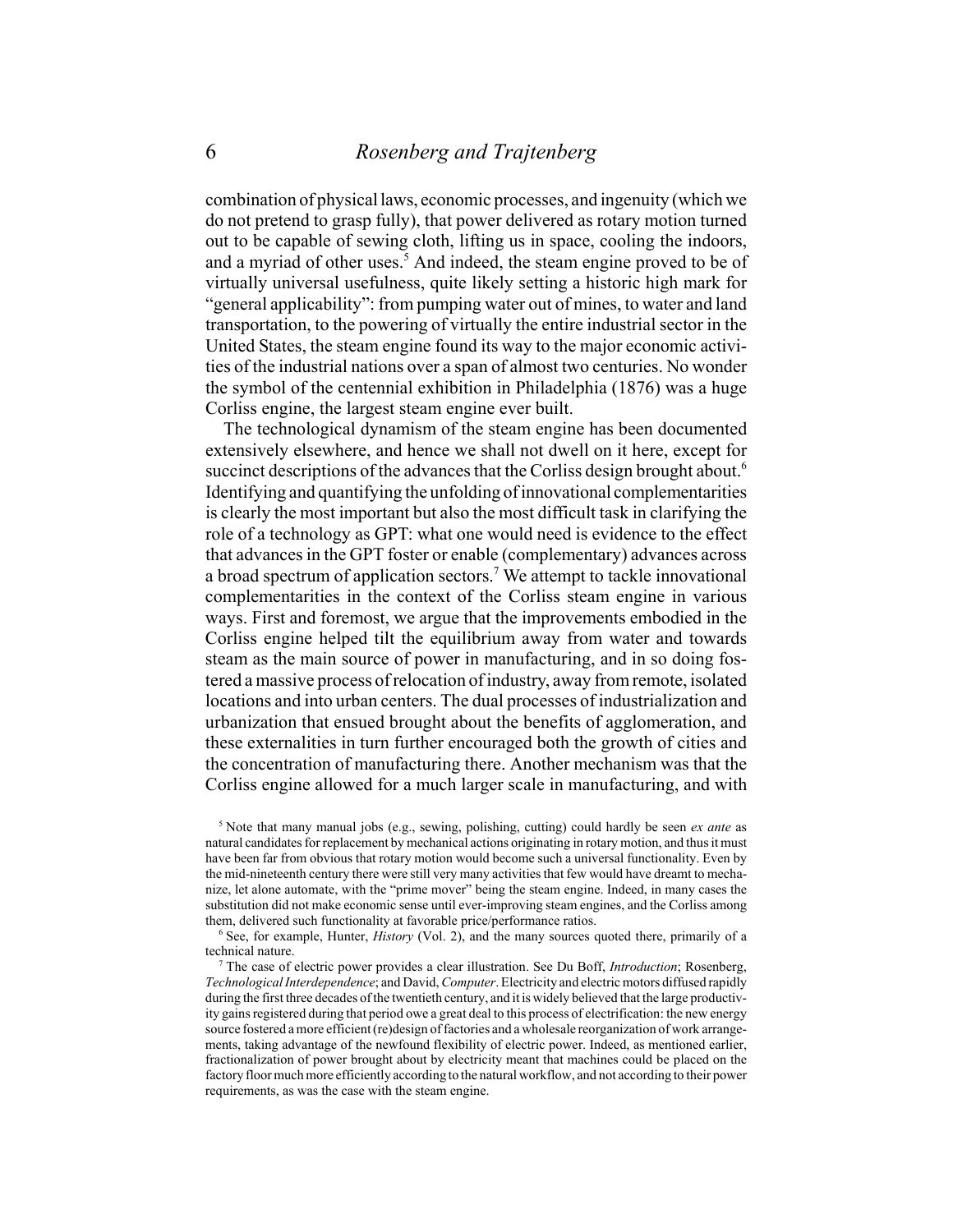it the realization of scale economies. Lastly, we discuss in some detail the importance of the Corliss engine for rolling mills, a sector that played a key role in metallurgy during the closing decades of the nineteenth century, particularly in the building of railroads.<sup>8</sup>

Examining the Corliss engine as a particular episode in the evolution of a GPT touches also on the fundamental methodological issues of how to assess, more generally, the economic impact of presumed "major" innovations. Robert Fogel's seminal study of railroads put forward an approach that centered on the painstaking comparison of costs between the new technology and existing best practice, in that case between railroads and water canals.<sup>9</sup> His findings seemed to indicate that the overall economic impact of the advent of railroads, as measured by cost savings expressed as a percentage of GDP, was small, and hence professed to demystify the economic importance of any *specific* innovation.<sup>10</sup>

In our view a methodology that focuses exclusively on cost comparisons, and the concomitant cost-savings calculations, by and large misses the deeper point. As previously mentioned, the impact of a general-purpose technology on growth operates primarily through innovational complementarities and the positive loop that these set in motion, and not just through cost advantages. These complementarities, in turn, are typically the result of the interplay between a *bundle* of improved technological attributes that characterize the GPT, and the wider environment in which the GPT operates (e.g., downstream application sectors, geographical locations, etc.). This bundle of attributes can be subsumed in a hedonic-type cost-saving calculation, but more often than not such single-figure computation obscures the unfolding of the dynamic processes that lie at the heart of GPTs. Regardless of the size of the cost savings that a new technology might bring about, if it does not prompt down-the-line innovations and related complementary investments across a wide range of user sectors, it will not propel long-term growth, and hence it will not qualify as a GPT.11 Conversely, a technology that does exhibit pervasive innovational complementarities may not result in significant cost savings vis-à-vis its closest substitute, but this latter fact would not necessarily hinder its role as a GPT.

G. N. von Tunzelmann's detailed study of steam power and British industrialization starts off from a Fogel-type calculation, and also finds that the

<sup>&</sup>lt;sup>8</sup> We also devoted significant efforts toward searching for evidence of innovational complementarities in the more straightforward sense of the Corliss engine "prompting" improvements in specific user sectors. However, we could not find compelling, first-hand evidence to that effect, and hence, while believing that the Corliss engine may have played a role along those lines, we base our analysis exclusively upon the other mechanisms. It is likely that the inducement to develop, say, better textile machinery was provided by the advent of the factory system as much as by improvements in prime movers, and hence it is inherently very difficult to identify the separate effect of these factors. 9 Fogel, *Railroads*.

<sup>10</sup> See also Fishlow, *Productivity.*

<sup>&</sup>lt;sup>11</sup> This is as simple as the difference between a once-and-for-all change in levels, and a change in trend.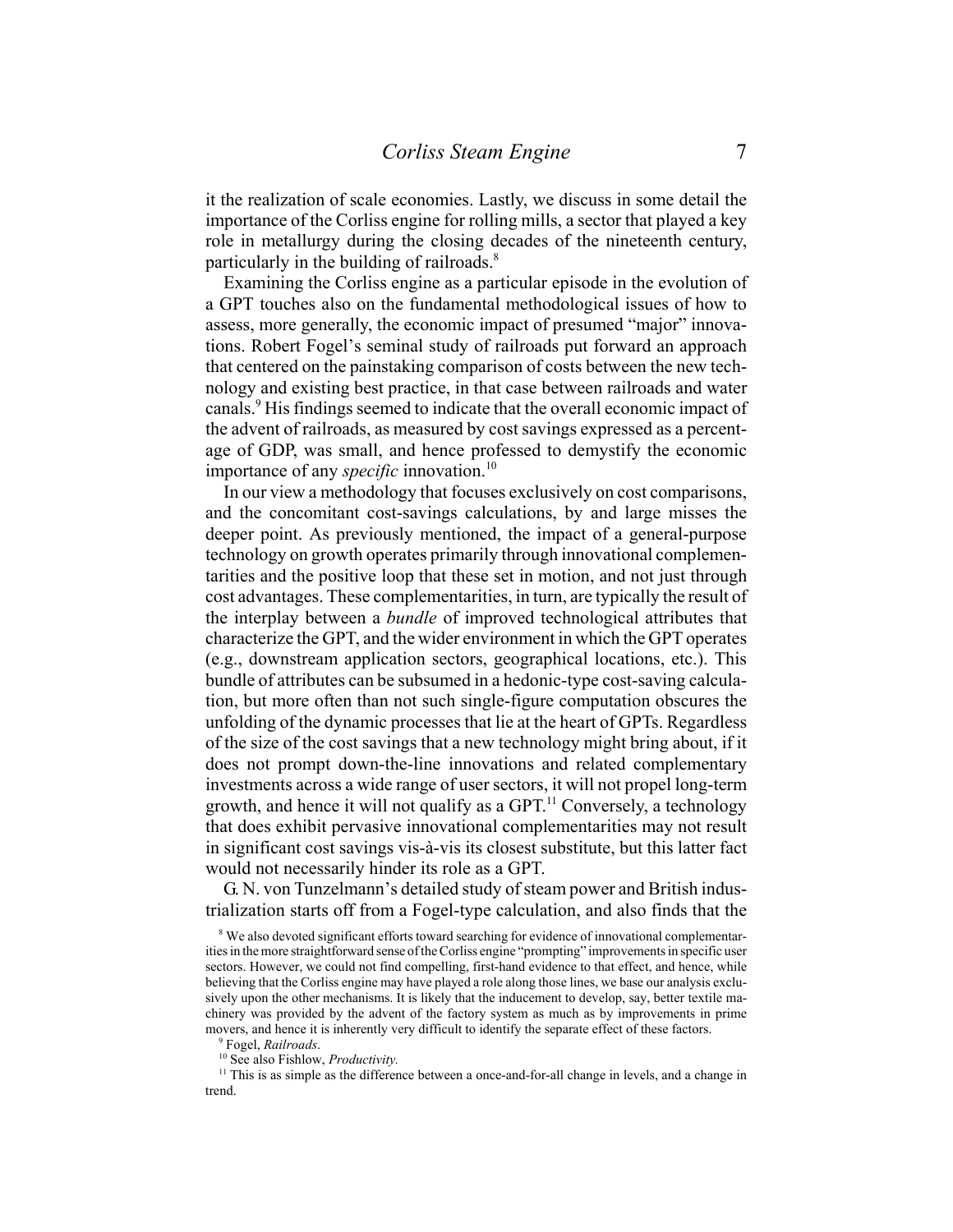measurable impact of the steam engine in terms of costs savings was very small as a fraction of GDP in the United Kingdom, as of  $1800<sup>12</sup>$  However, he goes further and dwells extensively on "backward and forward linkages," the latter notion closely related to innovational complementarities. After examining the use of the steam engine in the cotton industry, in other segments of textiles, and in mining, von Tunzelmann concludes that these forward linkages were of relatively minor importance, at least through the first half of the nineteenth century. That may well be the case, and von Tunzelmann certainly buttresses his arguments with impressive scholarship. However, his emphasis is still on the impact of changes in power *costs* on the adoption of mechanical innovations (such as the self-acting mule and the power loom), rather than on other important aspects of prime movers, such as reliability of supply, regularity of motion, or locational flexibility. As we argue below, the bundle of attributes embodied in the Corliss engine played a major role in the expansion of applications of steam power during the time period under consideration; furthermore, the economic impacts of these attributes are by no means exhausted by cost comparisons alone.

Lastly, the question arises as to whether the Corliss steam engine ought to be regarded as a GPT in itself, or rather as a particular episode along the evolutionary path of the steam engine GPT. It is inherently very difficult to delimit what exactly constitutes a GPT in its own terms, and one cannot expect decisive answers. Yet in our view a GPT should be associated with *long-term growth*, therefore it must affect the economy at large through myriad user sectors, and it has to do so over the long run. The steam engine as it evolved and spread from the late eighteenth century onwards almost certainly fits the bill, even if its full story from the GPT perspective still remains to be told. The Corliss engine was just one particular manifestation of the long march of steam: it was a mid-to-late-nineteenth-century stationary, high-pressure, large-scale engine, used primarily in manufacturing—each of these descriptive characteristics narrows down significantly the extent of "GPT-ness" that can be claimed for it. Thus our stand should be clear: the Corliss engine ought *not* to be regarded as a GPT by itself, yet a lot can be learned about how GPTs operate by studying the way by which the Corliss played out its role as a prominent embodiment of the steam engine GPT, during the rather crucial phase of industrialization and urbanization of the late nineteenth century.

### STEAM, WATER, AND GEOGRAPHY: A HISTORICAL PERSPECTIVE

In 1829, a full 60 years after James Watt took out his critical patent on the improved steam engine, Zachariah Allen, of Providence, Rhode Island, was

<sup>&</sup>lt;sup>12</sup> von Tunzelmann, *Steam*. Actually, von Tunzelmann studied the impact of Boulton & Watt steam engines, vis-à-vis all other prime movers, including Newcomen's atmospheric engines.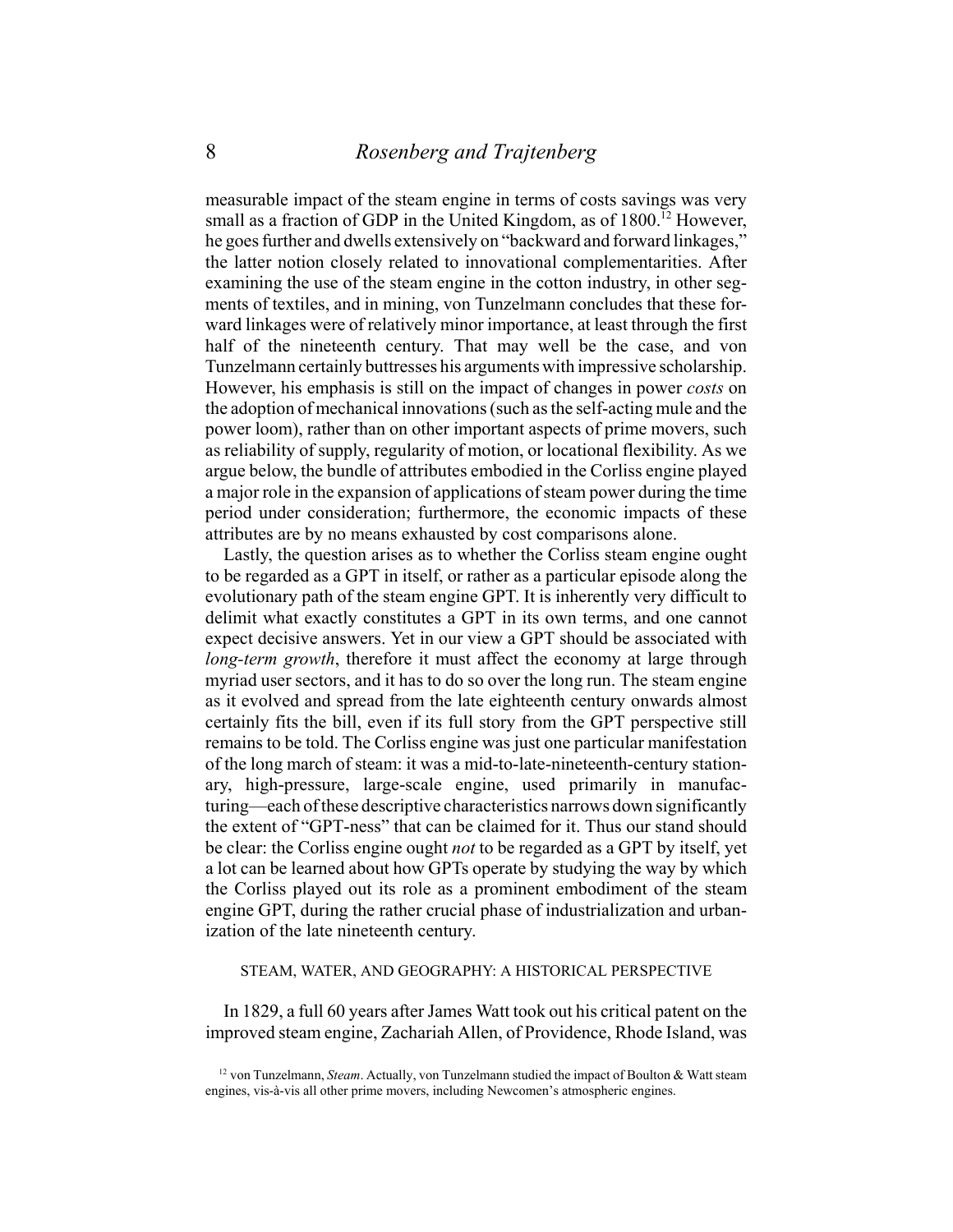still able to paint a bucolic image of American manufacturing, an image that involved no mention of the steam engine. American manufacturing activities, he pointed out, "are all carried on in little hamlets, which often appear to spring up in the bosom of some forest, gathering around the water fall which serves to turn the mill wheel."<sup>13</sup> The McLane Report of 1833, with extensive quantitative data (although still incomplete in its coverage), described a manufacturing scene that was powered almost entirely by water. If one excludes the area around Pittsburgh, where there was an abundance of readily accessible coal, no more than four of the 249 firms in America that had a capitalization of over \$50,000 were dependent for their power on steam engines. In fact, outside of the Pittsburgh area, as Chandler has pointed out, ". . . more firms reported the use of wind and mule power than steam."<sup>14</sup>

The limited intrusion of the steam engine into the American manufacturing scene during the following decade may be readily calibrated by an examination of the 1838 Treasury survey of steam engines.<sup>15</sup> According to this report, nearly 60 percent of all power generated by steam was accounted for by steamboat engines, and a further 5 percent or so by railroad locomotives. Thus, only about one-third of all power generated by steam engines in 1838 was accounted for by manufacturing; this amounted to just 36,100 horsepower, which constituted a trifling 5 percent of total power used in manufacturing (see Figures 2 and 3). Drawing upon the data of the 1838 Report, Peter Temin concludes that ". . . steam-engine construction in 1838 was a small-scale business carried on for a predominantly local market," a conclusion that would appear to be reinforced by the fact that the largest single category of users of stationary steam engines in 1838 was sawmills.<sup>16</sup> The data show also, surprisingly at first glance, that Louisiana was a heavy user of stationary steam engines in 1838. This prominence was due to the absence of waterpower sites in southern Louisiana, and the urgency of crushing the sugar cane immediately after it had been cut.

Figure 2 shows the tremendous growth of power deployed in manufacturing for the United States as a whole during the second half of the nineteenth century; in fact, power use increased at a staggering average annual rate of 4.7 percent throughout those 50 years. This of course mirrors the rapid growth that took place in manufacturing itself, and in fact constitutes a lower bound for it, because the efficiency in the use of power also increased during that period. The figure also makes it clear that it was indeed steam power that led the growth spurt throughout that period: starting from a bare 5 percent of total power in 1838, it overtook water by the late 1860s, and reached a peak of over 80 percent by the turn of the century, when electricity started

<sup>14</sup> Chandler, *Visible Hand,* pp. 61–62.

<sup>13</sup> Allen, *Science,* p. 352.

<sup>15</sup> U.S. Congress, *Report*.

<sup>16</sup> Temin, *Steam,* p. 190.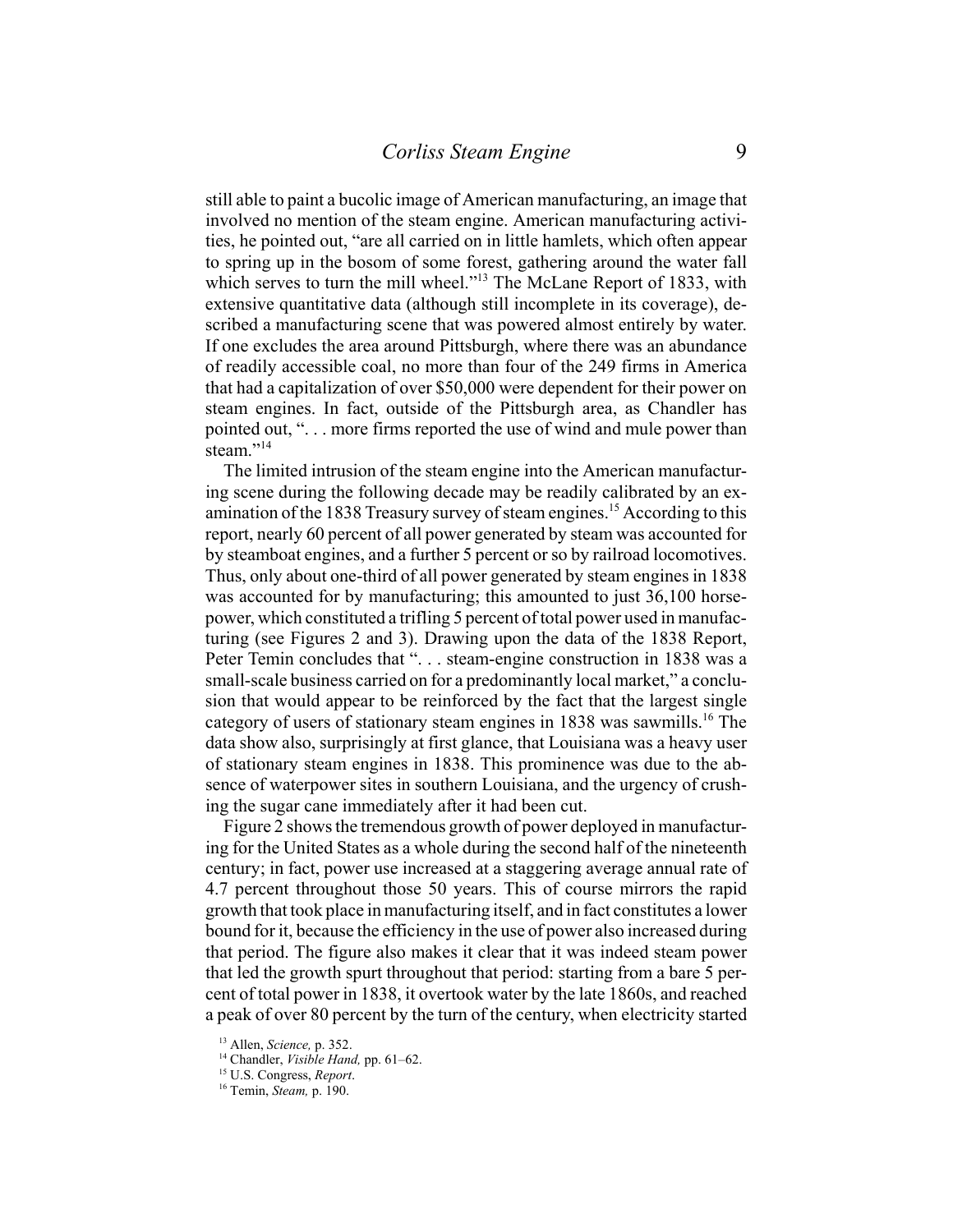

POWER USE IN U.S. MANUFACTURING

*Source*: Appendix 1.

to diffuse rapidly. Less noticeable in the figure (because of the scale) but not less important, water power kept increasing in absolute terms up to 1910, and in fact total water horsepower deployed in manufacturing was twice as much in 1900 as in 1850.

The picture that emerges is thus of a rapidly advancing power technology, the steam engine, that made possible the growth of manufacturing (and hence of the economy as a whole) during the second half of the nineteenth century, by providing it with an increasing fraction of its power needs. The Corliss engine entered the scene by mid century, and our data cover roughly the two decades 1850–1870, which, as Figure 2 reveals, was the period of intense competition between the two power sources. In the course of that period the Corliss became the dominant design for large, stationary steam engines in manufacturing, certainly after the expiration of his patents in 1870. This then is the backdrop of our study: the takeoff of industrialization in the United States, which is inextricably linked with urbanization, as steam and water fiercely competed for primacy in the process.

The first thing that needs to be said about the limitations of waterpower is that its location and kinetic potential were largely (but not entirely) fixed by geology and hydrology. It is a familiar part of the story of nineteenthcentury American industrial development, that the westward movement of a growing population found itself in terrain where waterpower locations were far less abundant than they were east of the Appalachians. To this extent the westward movement after the Civil War rendered an increasing reliance on steam, at the time the only available alternative, quite unavoidable. That was not quite the case in the north Atlantic states: the total horsepower generated from water in New England continued to increase right into the early twentieth century through a combination of measures, including the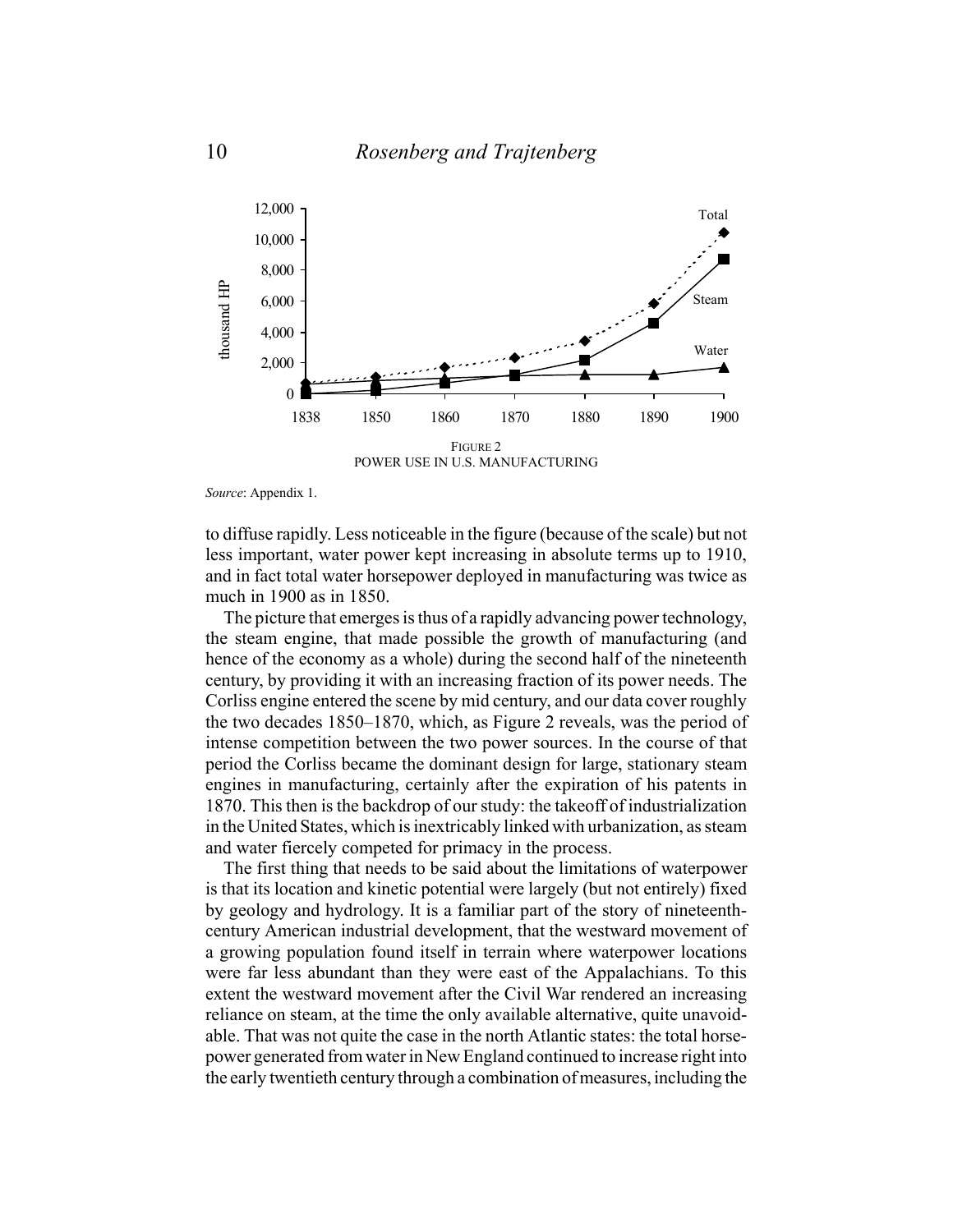

STEAM VS. WATER POWER: NEW ENGLAND AND THE REST OF THE UNITED STATES (percentage of total power sources)

introduction of new and improved turbines, but also through exploitation of marginal power sites and through improvements in dam engineering. Thus, in New England steam overtook water as the dominant power source only in the mid 1880s, whereas in the rest of the United States that happened more than two decades earlier (see Figure 3).

Several factors played a role in the century-old contest between steam and water power: exogenous movements (and growth) of population, the availability of water sites and the rather complex issue of water *rights*, advances both in the technology of water power and of steam engines, transportation and fuel costs, wages and capital requirements, an so on.<sup>17</sup> These can be subsumed in comparative costs computations, which can then be used to trace the diffusion of each prime mover by region.<sup>18</sup> But the more subtle part of the story of the shift to steam is associated with the growth of cities and with the advantages of the urban concentration of manufacturing industries.19 As the economic benefits of urban agglomeration increased during the second half of the nineteenth century, and as the transportation network (primarily the railroads) widely expanded in scope and density, static cost comparisons between steam and waterpower became progressively less

*Note*: Total power sources include gas and electric from 1890 on. *Source*: Appendix 1.

<sup>17</sup> On water rights, see Horwitz, *Transformation,* pp. 34–40.

<sup>18</sup> As has been aptly done in Atack, *Fact in Fiction*; and Atack et al., *Regional Diffusion.*

<sup>&</sup>lt;sup>19</sup> As Sokoloff, *Inventive Activity*, has convincingly demonstrated through the use of patent records, inventive activity in the first half of the nineteenth century was closely related to urbanization and the associated growth of markets*. S*ee also Krugman, *Geography*.

Urbanization was already proceeding rapidly in the years preceding the Civil War. In 1820 there were only 12 cities in the United States with a population in excess of 10,000, and only two whose numbers exceeded 100,000. In 1860 there were already eight cities with over 100,000, and the population of New York City exceeded one million.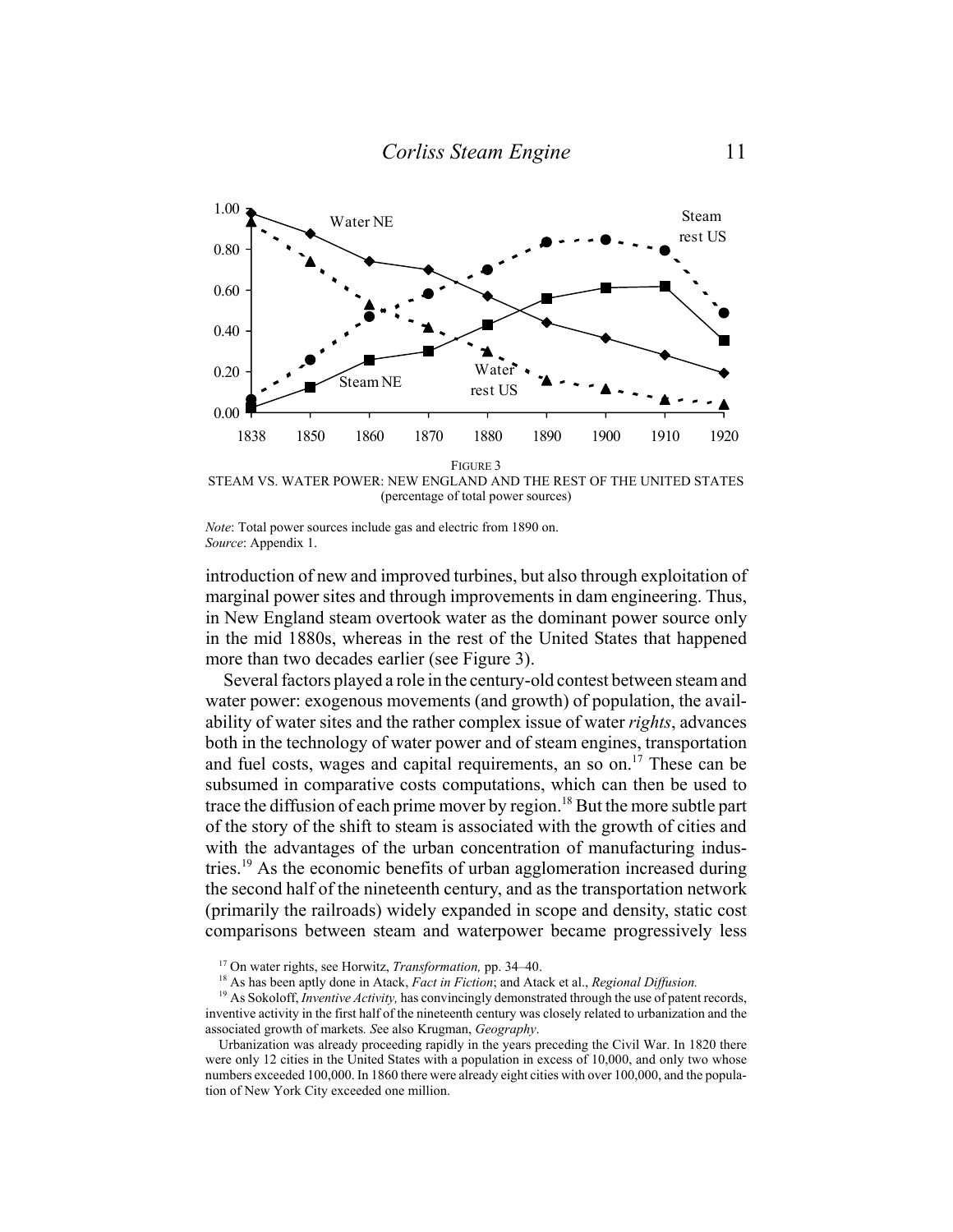germane to decision making with respect to choice of prime mover. Rather, location became increasingly compelling: waterpower was typically not available in urban locations and, for the most part, it was not available on the scale that was required.<sup>20</sup> Moreover, the Corliss engine eventually made steam power available on terms that compared favorably not only with steam engines of other designs, but also with waterpower even in locations where such power was plentiful.

#### *The Main Hypothesis: Removing the Locational Constraint*

As already suggested, one of the key differences between water and steam power was of course the degree of flexibility in the choice of location. The use of water required that factories be located next to sufficiently copious streams having the "right" surrounding topography so that water wheels could be placed and provide the power requirements. However, it is clear that the optimal choice of location involves a variety of considerations *other than* the availability of appropriate streams, such as proximity to markets, transportation facilities (such as rail or ports), availability of labor, skills, and capital. The use of waterpower implied then a *constraint* on the effective geographic choice set, its stringency depending on the degree of coincidence between the availability of water and of the other factors. It follows that the replacement of water by steam meant at first the removal of such constraint, but in order to realize the benefits from the newly expanded choice set, firms had to engage in complementary activities. First and foremost was their actual relocation, but also involved were changes in the mix of inputs and transportation modes associated with the new locations and the (re)design of factories so as to take advantage of the specific characteristics of the steam engine as prime mover (as opposed to waterwheels).

We contend that the innovations that George Corliss introduced contributed greatly to tilting the balance away from waterpower and in favor of steam, particularly in the north Atlantic states.21 *The adoption of steam meant the release of the geographical constraint, which allowed the optimal (re)location of factories, and the implementation of concomitant changes that were called for by the new locations and type of prime mover.* In so doing the Corliss engine fostered the growth of the big industrial urban centers, which characterized the closing decades of the nineteenth century, thus contributing to and enabling the reaping of benefits from agglomeration economies, which were in turn an important contributor to the growth of the

<sup>&</sup>lt;sup>20</sup> Even if focusing on measurable cost comparisons, Atack et al. amply recognized the importance of location: "We would argue, therefore, that our cost results are biased against steam. Indeed, locational freedom was an unparalleled advantage of steam." (in Atack et al., *Regional Diffusion,* p. 293).

<sup>&</sup>lt;sup>21</sup> Once again, west of the Appalachians water sources were much less abundant, and hence the direct cost advantages of steam were an overriding consideration. Thus, the closest contest between water and steam took place in the North and Mid-Atlantic states.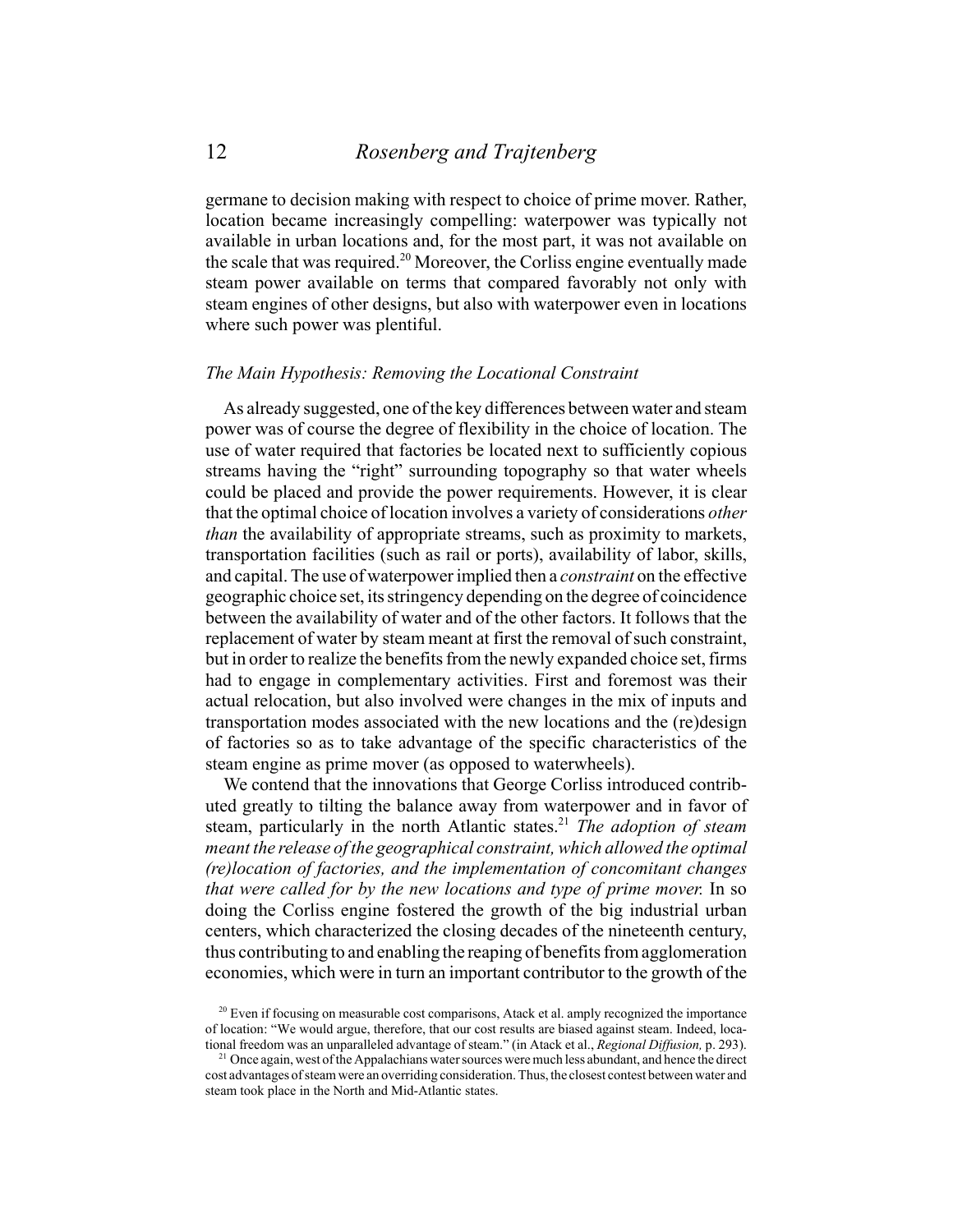economy. Of course, the feedback loop from agglomeration to further industrialization meant increased demand for steam engines, which in turn promoted further improvements in them.

The interesting empirical questions then have to do with the way in which the historical contest between water and steam played out in the context of the intertwined processes of industrialization and urbanization. In particular, how can we ascertain the stringency of the locational constraint imposed by the reliance on waterpower? To what extent did each of the competing power modes foster or hinder urbanization? Notice that it is one thing to say that waterpower required a particular occurrence of topography and climate, and quite another to postulate that such occurrence was necessarily at odds with the location that would have been preferred otherwise by the using industries. In other words, the stringency of the locational constraint needs to be established empirically. Second, given the locations chosen by the industries using each type of power, they could have in principle attracted further population and industrial activity to the proximity of the manufacturing sites. Thus, it is an open question to what extent the existing locations of water and steam at a point in time were propitious for further population and industrial growth, and hence for the generation of agglomeration economies around those locations.

We address these questions by pivoting on the deployment of Corliss engines and of watermills in the Northeast as of 1870, and looking forward and backwards in time: first, we estimate a location (or "adoption") equation of Corliss engines and of watermills as of 1870 (by county), as a function of population, physical and human capital, and other variables from the 1850 census. The hypothesis is that Corliss engines gravitated towards large urban areas, offering abundant inputs, whereas watermills, constrained by geography, could not do so. Second, we estimate a model of population growth by county from 1870 onwards (up to 1900), as a function of the stock of Corliss engines, watermills, and control variables taken from the 1870 census. The hypothesis is that the presence of Corliss engines fostered further population growth, whereas watermills did not. We turn now to a description of the salient features of the Corliss engine, and of the data used in the analysis.

### THE INNOVATIVE ATTRIBUTES OF THE CORLISS ENGINE

The key novelty of Corliss's engine was its automatic variable cut-off mechanism, based on an innovative design of valves. What this meant was that the speed of the engine was subjected to precise control by the ability to automatically vary the length of the time period during which steam entered the cylinder. The variation in engine speed was regulated by the governor, which retarded or advanced the point of cutoff in accordance with the rise or fall of the load that was placed upon the engine. This design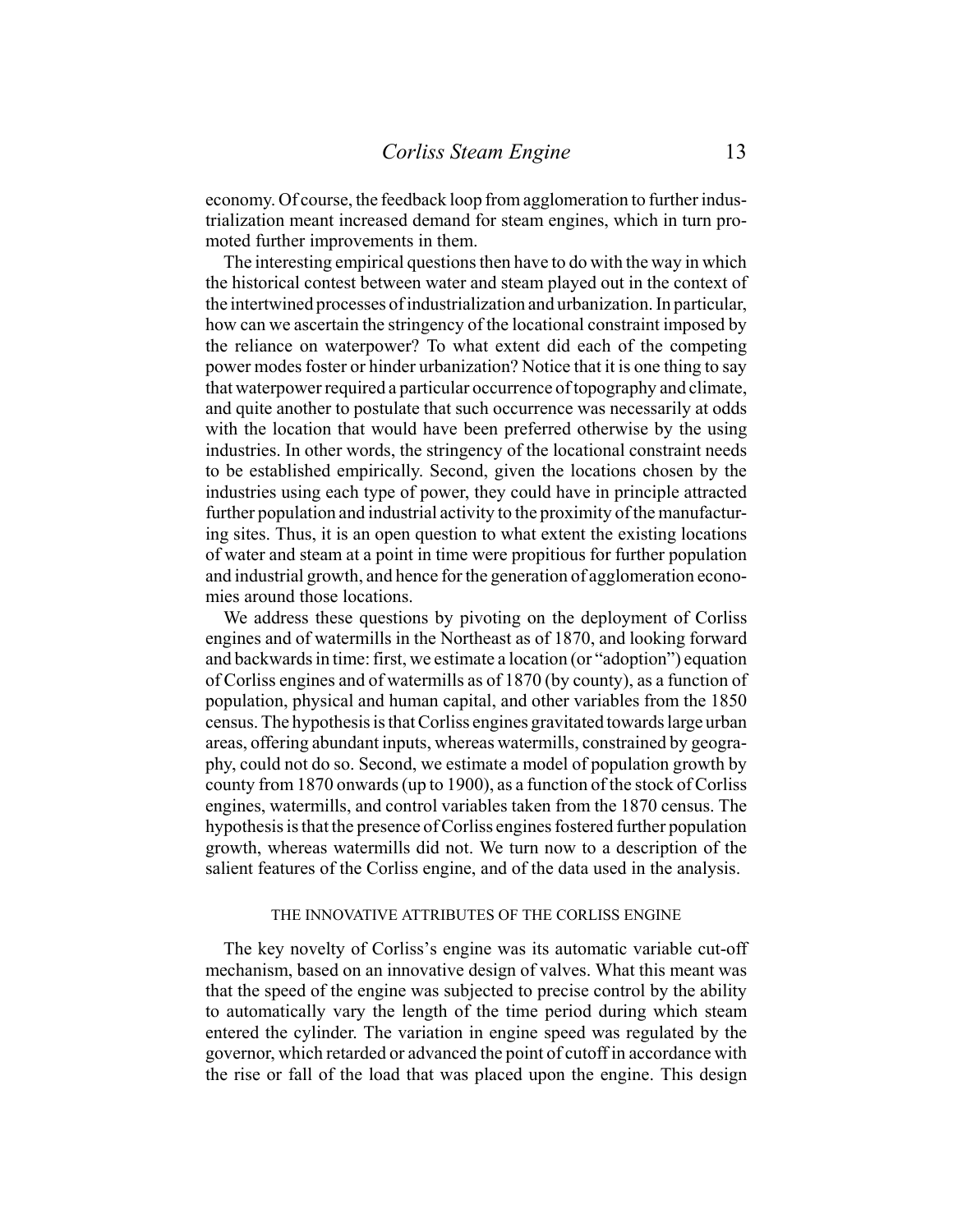feature, which made possible a more efficient exploitation of the expansive power of steam, resulted in the best-known feature of the engine: a substantial improvement in energy efficiency. But perhaps even more important was the fact that the engine was also far more "user-friendly" than its predecessors. In particular, it was capable of delivering a continuous, uniform flow of rotary power in spite of sudden changes in the load that might be imposed on the engine. The smoothness of power delivery was very important, albeit in quite different ways, to the largest manufacturing industries of the time: textiles and metallurgy. Crucially, it permitted higher speeds, while at the same time it reduced the frequency of breakage in threads that was so disruptive in the textile industry. The uniformity of power delivery became increasingly valuable as the industry moved up the quality ladder to more expensive goods. In metallurgy, where huge, abrupt and punishing variations in load were imposed on the engines that were driving the rolling mills, the engine proved capable of adjusting to these variations far better than other engines of the period.

The automatic variable cutoff capability of the Corliss engine brought a huge improvement in the efficiency with which the engine exploited the expansive power of steam. This improvement was achieved by the ingenious design and location of the valves and valve gears, a great advance over the earlier, widely used slide-valve gear that failed to make any use of steam's expansive power.<sup>22</sup> According to a widespread practice of the time, fuel efficiency was measured in terms of pounds of coal consumed per horsepower per hour. By this criterion, Corliss's engine was said, in sworn testimony of numerous users in the petition, to reduce the cost of fuel by a third or more.

But there was much more to the great commercial success and subsequent economic impact of the Corliss engine than the reduction in fuel costs. The ability to provide a smooth and responsive delivery of power was, as already suggested, of special importance in cotton textiles, where achievement of higher speeds was central to productivity improvement and, moreover, where irregularities in speed were very costly, due to the ease with which cotton thread was subject to breakage.<sup>23</sup> This consideration became very important in allowing American cotton textile firms to move up the quality ladder from low-grade, coarse cotton fabrics to finer grades of cotton yarns in response to the demands of an increasingly affluent consuming public. At the same time, the availability of steam power was a major factor in making possible the migration of large cotton textile mills to the South in the 1880s and 1890s. Production costs of coarse goods were lower in the South, and

<sup>22</sup> For a detailed description of the Corliss engine see Hunter, *History* (Vol. 2) chapter 5, and in particular pp. 256–57.

<sup>&</sup>lt;sup>23</sup> "Increase of speed of spindles is by far the most effectual factor in obtaining this result [reduction in costs]; and hence it is that any increase of speed that can be obtained without other disadvantages is in the line of economy, regardless of the increased cost of power it may involve." Sheldon, *Power*.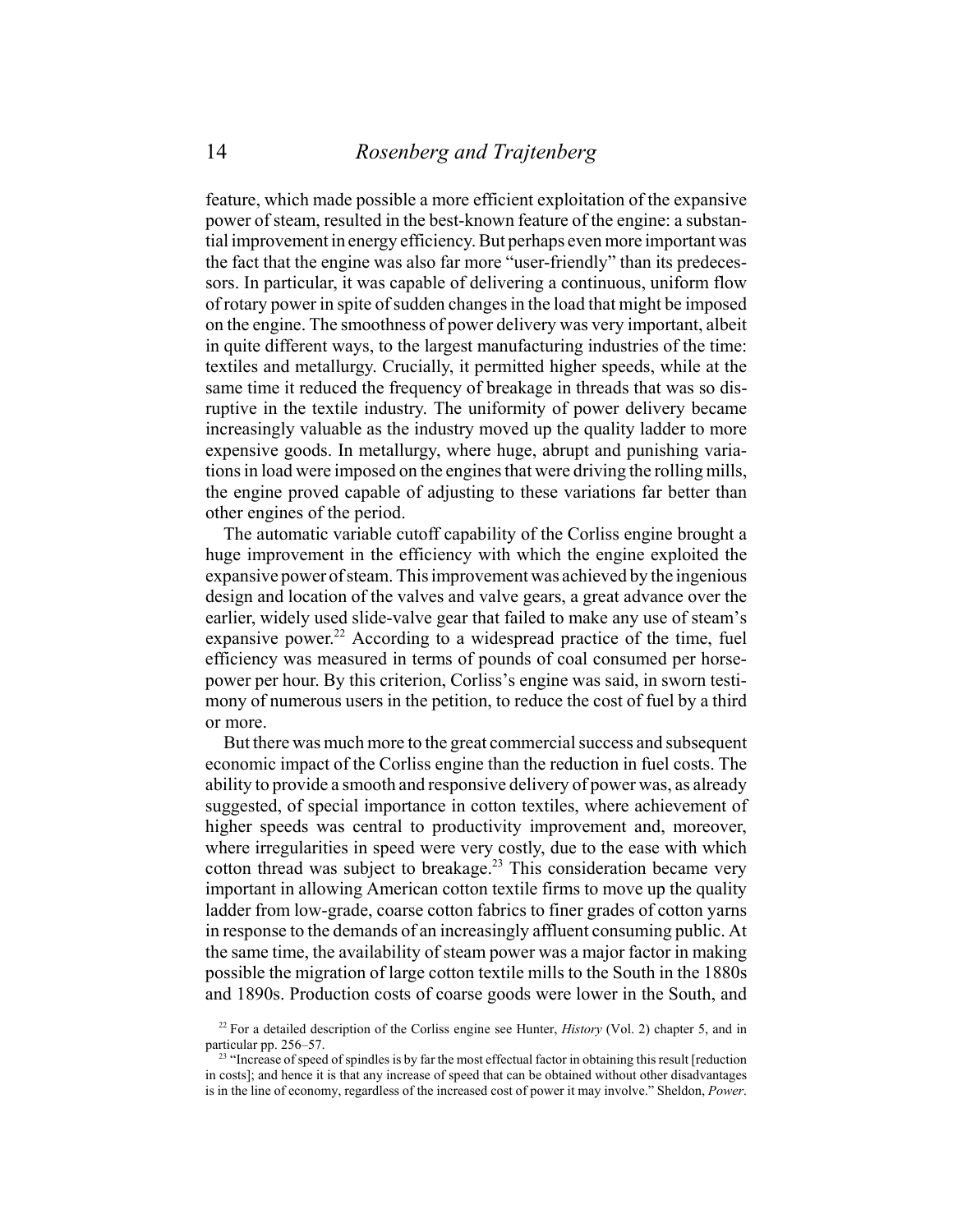therefore the New England cotton textile industry found itself increasingly unable to withstand competition from the South in the national markets for this category of goods, accelerating its move up the quality ladder in the late nineteenth century.24

The petition exults in detailed descriptions of the operation of Corliss engines in cotton textiles, given in sworn testimonies by users of the engines, such as "the most perfect regulation of speed," $^{25}$  "a more perfect regulation of the speed of the engine, which has given us a larger production of cloth,"26 "its other crowning excellence, uniformity of velocity," and "an exacter nicety in its governance, than any of [its] predecessors." $^{27}$  A textile manufacturer in Pittsburgh reported that ". . . with the avoidance of thread breakage attending the irregular motion of his old engine brought a savings probably equal to that from reduced fuel consumption, estimated at \$200 monthly."<sup>28</sup> The extent to which Corliss came to dominate the market in the New England cotton textile industry owed a great deal to this specific feature of his engine. The ability to deliver power, not only at a high velocity, but also with a "uniformity of velocity," was a critical competitive factor throughout the textiles sector.

We can translate some of the said advantages of the Corliss into cost saving figures by relying on the painstaking work of Jeremy Atack, in particular on his table that contains sensitivity computations of the annualized costs of operating steam and waterpower.<sup>29</sup> For our purposes we take from it the following estimates: a rise of 25 percent in fuel costs increases the costs of steam by 11.4 percent at the mean (10.5 percent at the mode of the distribution); an increase of 25 percent in horsepower (henceforth HP) decreases the costs by 4.4 percent at the mean (5.1 percent at the mode). As just mentioned, the Corliss engine was about 30 percent more fuel efficient than other steam engines, and therefore on that account alone the costs of operating a Corliss engine were  $(30/25)$  x 11.4 = 13.4 percent lower than existing alternatives (12.6 percent at the mode). Likewise, Corliss engines were of significantly larger scale than other engines, with an average of 183 HP in our sample. Thus, Corliss engines were on average (83/25)  $x$  4.4 = 14.7 percent cheaper to operate (17.1 percent at the mode) relative to a 100 HP engine. On these two counts then the Corliss engine was almost 30 percent cheaper to operate than other steam engines. Moreover, in the advanced sectors where the Corliss was widely adopted, textiles and primary metals, the Corliss engines were much larger, averaging 300 HP. Thus, if

<sup>24</sup> See Wright, *Cheap Labor*.

<sup>25</sup> Corliss, *Petition,* p.27.

<sup>26</sup> Corliss, *Petition,* p.32.

<sup>27</sup> From "Award of the Rumford Medal" in Corliss, *Petition,* pp. 46–47.

 $28$  Ibid.

<sup>&</sup>lt;sup>29</sup> Atack, *Fact in Fiction*. His table 4 shows the simulated percentage change in total operating costs per horsepower of each prime mover, in response to a 25-percent change in various cost variables (the baseline is 1870s data for 100 HP prime movers).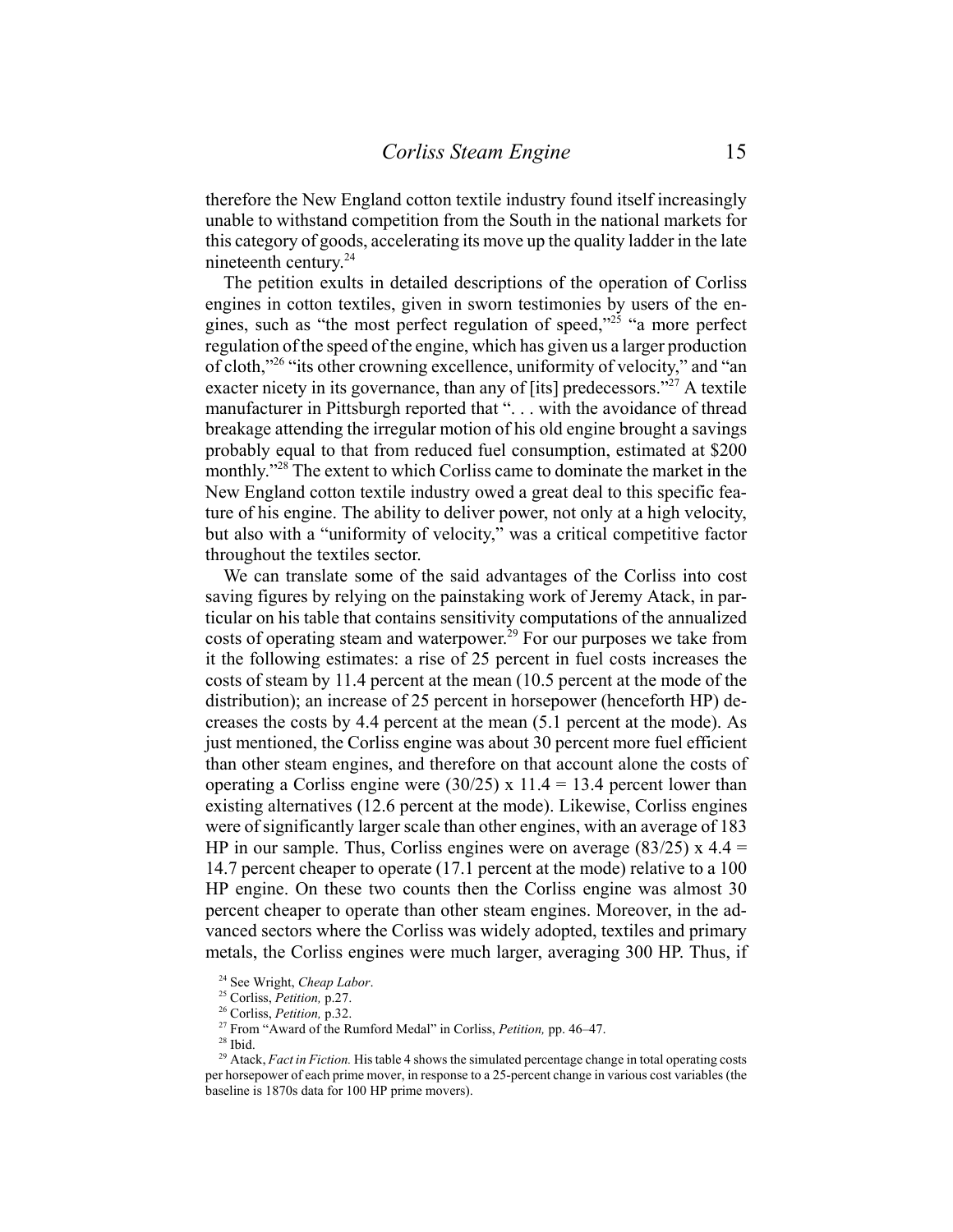one could linearly extrapolate from Atack's table, the savings of the Corliss versus smaller engines would be of about 40 percent just on account of more efficient scale, and over 50 percent cheaper taking into account fuel efficiency as well.30 These constitute very significant cost savings, even before factoring in the other attributes of the Corliss (such as regularity of motion) that also impinged on the costs of production.

After the expiration of the Corliss patents in 1870, "Corliss" became the generic name for the vast majority of large stationary steam engines produced, and in fact it emerged as the dominant design for large stationary engines. Indeed, by the end of the century Corliss-type engines, which accounted for just 10 percent of the total number of engines in the manufacturing sector, represented a staggering 46 percent of the total horsepower.<sup>31</sup> A reference book published at the turn of the century listed and described the wide proliferation of Corliss engines and their entry into numerous specialized uses.<sup>32</sup> The descriptions include a large number of engines that usually acquired hyphenated names, combining "Corliss" with the name of later engine designers whose engines still incorporated the fundamental design innovations introduced by Corliss: Hamilton-Corliss Engine, Reynolds-Corliss Engine, Harris-Corliss Engine, Gordon's Improved Corliss Valve Gear, Eclipse-Corliss Engine, Columbian-Corliss Engine, etc. Such was the reputation still attached to the Corliss name even in the early years of the twentieth century, that prominent business advertisements of firms producing heavy equipment continued to invoke the Corliss name (Corliss died in 1888, and his own firm ran rapidly downhill thereafter).

Beyond the United States, the Corliss engine was much admired and experienced extensive sales in Europe, even at an early date. In the announcement of the award of the Rumford medal by the American Academy of Arts and Sciences to George Corliss, Scott Russell, the distinguished British engineer, was quoted as having stated that "several hundred" of Corliss's engines had been sold abroad (probably by 1867). L. C. Hunter states that Corliss engines were "widely taken up in Europe after its appearance and recognition at the Paris Exposition of 1867. Here an international jury awarded the highest competitive honor to the Corliss engine over a hundred other entries. At the Vienna Exhibition of 1873, although not represented by an engine, Corliss was given one of the highest awards available on the grounds (as stated by Robert Thurston) that "a large proportion of the steam-engines entered having been copied from his designs, he was really represented in every section of the Exhibition and by the engine-builders of every manufacturing nation."<sup>33</sup> If this last accolade is not an exaggeration,

<sup>&</sup>lt;sup>30</sup> Atack, *Fact in Fiction*, table 4. This is not clear, but presumably such extrapolation gives a ballpark estimate.

<sup>31</sup> See the 1899 *Census of Manufacturers*, p. 255, ft. 5. 32 Shillitto, *Handbook*.

<sup>33</sup> Hunter, *History* (Vol. 2), pp. 269–70.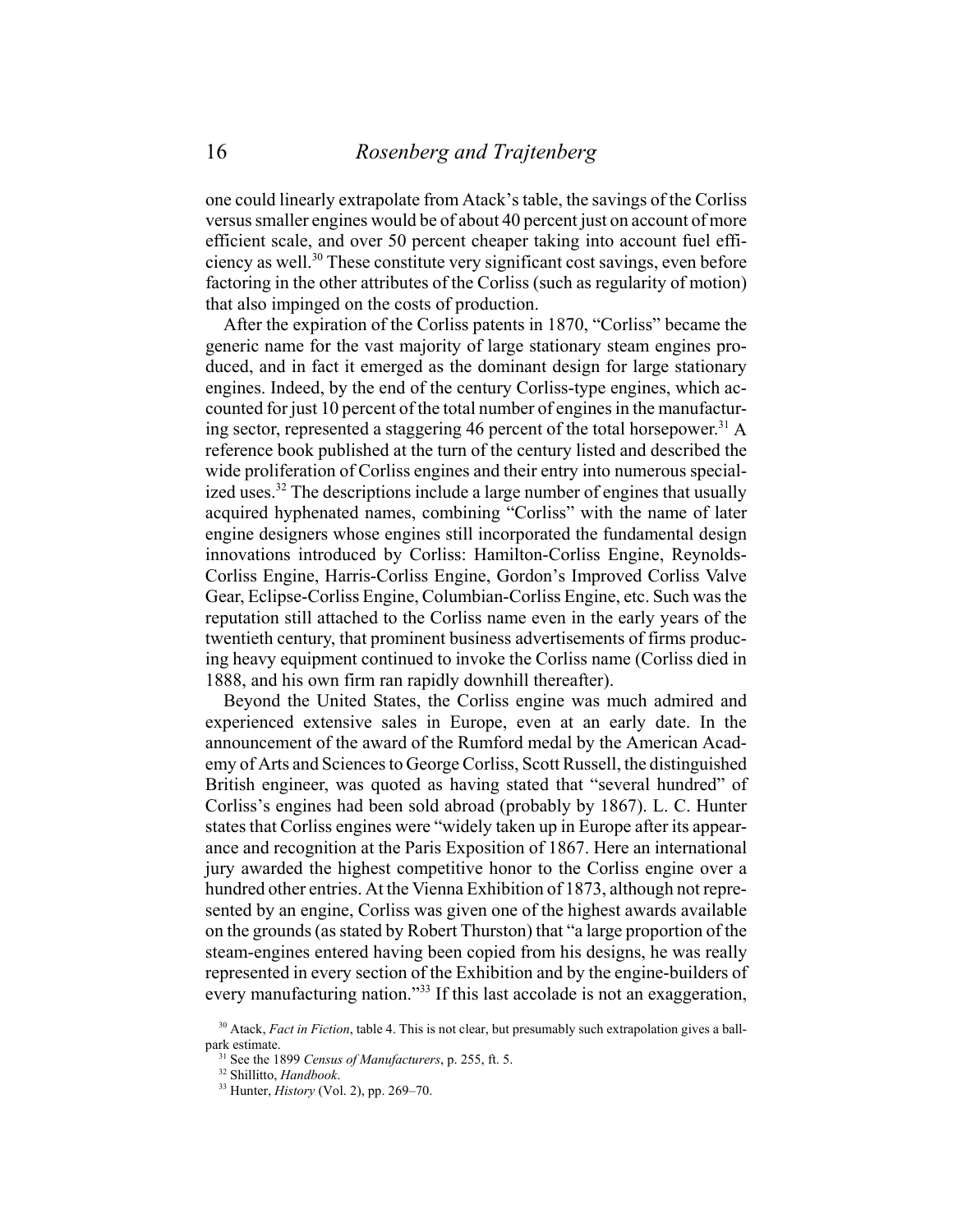it would suggest that the Corliss engine had by 1873 achieved the status of a dominant design in large parts of industrial Europe.

#### DATA SOURCES

### *Data on the Corliss Engine*

Starting from Hunter's monumental work and the leads that he provides there, we have mapped a wide array of bibliographical and data sources, both primary and secondary, on the steam engine in general and the Corliss engine in particular.<sup>34</sup> As it turned out though, the American patent system was to play an especially important role in this project. George Corliss was a prolific inventor who obtained many patents and, moreover, was involved in protracted litigation and other legal matters related to these patents, a fact that generated a large number of documents, of which many have survived. Corliss's main patents on the improvements to the steam engine expired in 1863, but he managed to secure a seven-year renewal. In 1869 he petitioned for yet another renewal, which was turned down by Congress.

One of the happy consequences of Corliss's unsuccessful request is that the formal petition that he submitted to Congress contains detailed information concerning his extensive business activities up to that date.<sup>35</sup> In particular, the petition contains a list of 257 buyers of Corliss engines, including the names of the firms, their location (city and state) and the horsepower of their engines. It also contains testimonies of several of these buyers, spelling out the advantages of the Corliss engine in their mills (some with precise calculations of cost savings), an extensive argumentation of why the extension is warranted, a detailed account of litigation expenses, etc. The petition is a fascinating historical document that provided the initial impetus for this project, and the list of buyers in it is what made our quantitative analysis possible.

Although extensive and detailed, the list of 257 buyers in the petition, having a stock of about 470 engines, is not comprehensive: it includes only those who were prepared to support Corliss's petition for patent extension.<sup>36</sup> According to Hunter, about 1,200 Corliss engines with 118,500 HP were

<sup>34</sup> Hunter, *History* (Vol. 2). One of the main sources is the collection of Corliss Papers at Brown University. Corliss became a very prominent figure in his time, and had a long-time association with Brown University (located in his home town, Providence, Rhode Island). As a consequence, the Richard Hay Library at Brown University put together and maintains a special collection of the Corliss Papers, which includes about 900 original items, ranging from business contracts, to letters, to newspa-

 $35$  The petition was published in 1870 as a short booklet, in Providence, Rhode Island (see Corliss, *Petition*). <sup>36</sup> The list consists of *buyers*, not of single *engines*, and we know that many of them owned more

than one engine. According to the figures in Hunter, *History* (Vol. 2), Corliss engines averaged 100 HP each; the list in the petition totals 46,934 HP, and hence we infer that the list comprises about 470 engines.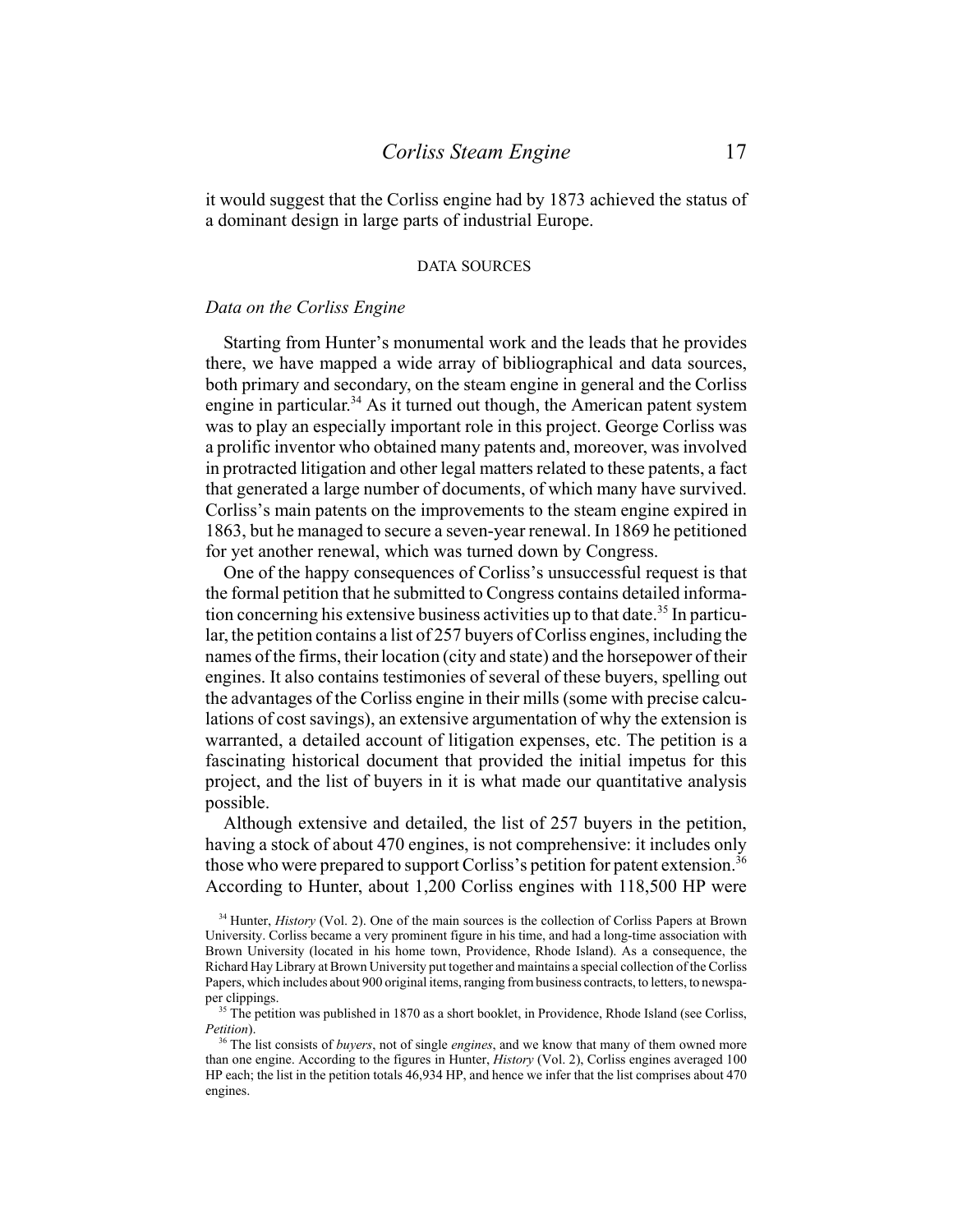sold up to 1869, of which 25,000 HP were sold by licensees.<sup>37</sup> In fact, there is some detailed information in the petition about licensees, but we could not incorporate it in the econometric analysis, because we do not know who were the *buyers* of the engines sold by these licensees.<sup>38</sup> In addition, Corlisstype engines representing some 60,000 HP were produced and marketed by other manufacturers infringing Corliss's patent rights, bringing the total HP of Corliss-type engines to 180,000.39 Thus, in terms of HP, the listing in the petition (our "sample") totaling 46,934 HP, constitutes 50 percent of the engines built by Corliss himself up to 1869, 40 percent of the engines built by Corliss and the official licensees, and 26 percent of the total stock of Corliss engines including those sold by infringers.

The coverage of the petition list is thus quite wide, but the question is whether we can presume it to be a representative sample of the population of Corliss-type engines built by 1870. There are two issues regarding what "representative" means: first, do the buyers who signed the petition constitute a random sample of those who purchased engines from Corliss himself? Secondly, is the petition's list representative of all Corliss-type engines sold, including licensees and infringers? As already mentioned, the analysis that we perform here relies primarily on the *location* of Corliss engines and of water-powered sites. Thus, the issue of whether the sample of Corliss engines is "representative" or not is taken to mean whether or not the sample may suffer from noticeable biases *with respect to location*.

Regarding the first question, we know that the buyers of Corliss engines were engaged in a long-term relationship with Corliss, in that the latter provided maintenance, parts, upgrades, and perhaps also future additional engines. By signing the petition these buyers presumably improved the chances of getting better "service" from Corliss in the future. Thus, we expect that buyers having a larger number of engines, those more likely to acquire further engines in the future, or those for whom "uptime" was more important, would have been more prone to sign. However, and as far as we have been able to ascertain, these attributes were not correlated with location. The working assumption is thus that the willingness of buyers of Corliss engines to join in signing the petition (and hence the probability of appearing in our sample) had little to do with their specific county location. The one possible exception is Providence, Rhode Island, Corliss's hometown, and the city with the largest

<sup>37</sup> Hunter, *History* (Vol. 2), p. 282.

<sup>&</sup>lt;sup>38</sup> Corliss states in the Petition that his receipts for royalties involved payments from 11 engine builders, ". . . seven of whom, having manufactories in Rhode Island, Pennsylvania, Massachusetts, Delaware, New York and California, have been at liberty to build as many engines as they pleased, of any size they pleased, to be located wherever they pleased, and to get any price for the same they could . . ." (Corliss, *Petition*, p. 21).

<sup>&</sup>lt;sup>39</sup> For infringement of Corliss's patent rights, see Hunter, *History* (Vol. 2). Nationwide, Corliss-type engines accounted then for 15 percent of total steam power: according to the 1880 census, there were 40,191 steam engines in the United States by 1870, with a total capacity of 1.2 million HP. However, Corliss engines were much more powerful than the run-of-the-mill engines, averaging 100 HP as opposed to a mean HP of 30 for all steam engines.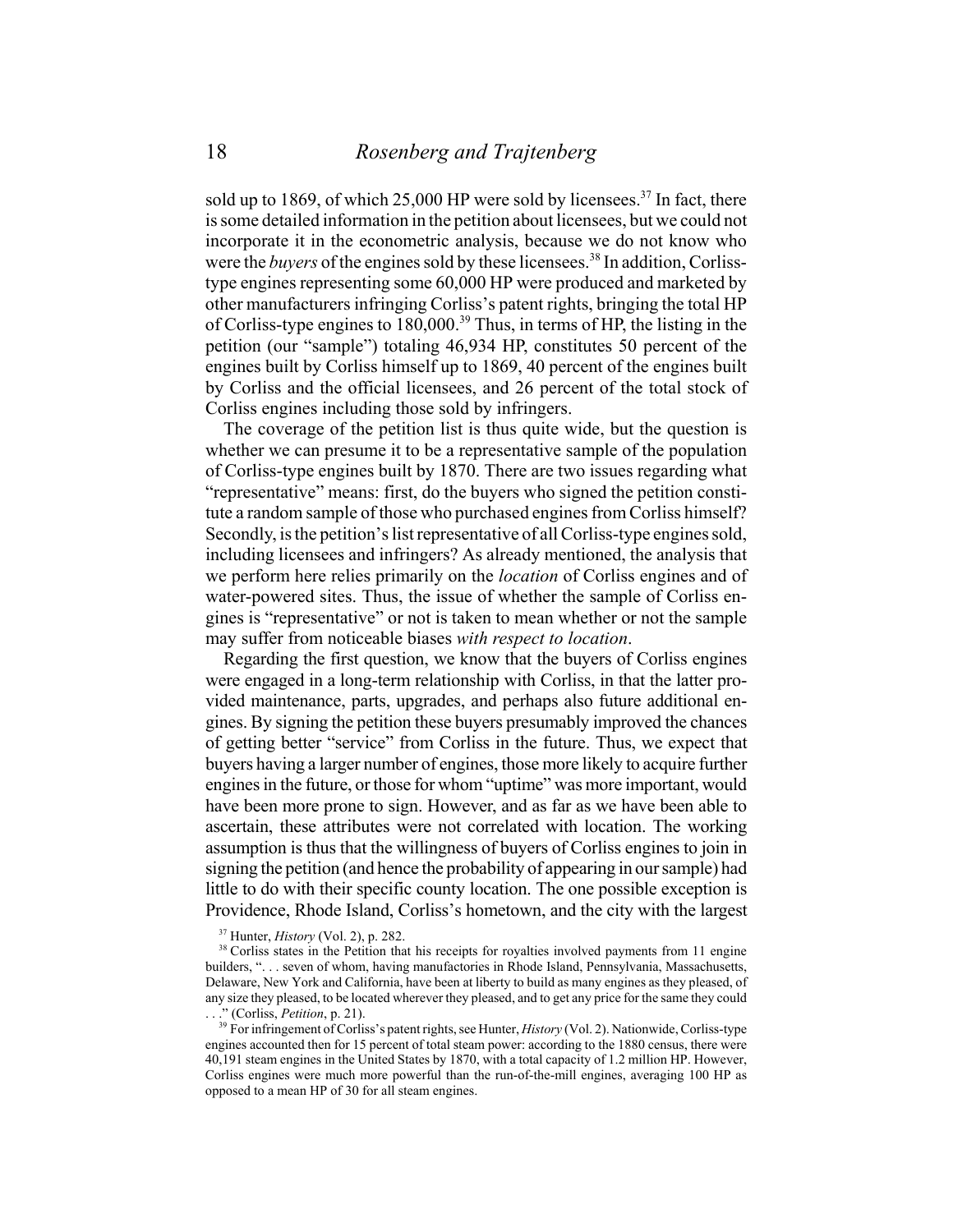number of listed buyers in the petition: the close proximity to Corliss may have induced a larger number of them to sign, and hence we shall regard this observation as a potential influential outlier.

Engines built by Corliss himself accounted as said for just about 26 percent of all Corliss-type engines deployed by 1870, and hence the second question is to what extent our list of buyers is representative (once again, in the geographic sense) not just of those who purchased engines from Corliss, but of all Corliss-type engines built, including licensees and infringers. We discuss this issue extensively in Appendix 2, which contains a description of the geographic spread of Corliss engines and of watermills. We conclude that the data may indeed suffer from some specific selectivity biases, but either we can take care of it point wise (as in the case of Providence), or the biases are likely to work *against* our hypothesis (as in the case of eastern Pennsylvania), and hence would not impair the validity of the econometric analysis.

### *Data on Water Power*

In order to be able to contrast the spread and impact of the Corliss steam engine to waterpower, we needed data on water wheels at a level of "resolution" similar to that of the Corliss data. We found that in the Census' "Reports on Water-Power" for 1880, containing a comprehensive listing of sites in the United States that operated water wheels, with highly detailed data for each: river or stream, location (county), kind of manufacturer, number of mills, and HP.<sup>40</sup> Except for a handful, all Corliss engines listed in the petition were sold in the North and Mid-Atlantic states, and hence we took from the census's water-power report data on the sites located in those states. $41$ The data on these 4,716 sites were entered into spreadsheets, followed by extensive editing, filtering, and consolidation.<sup>42</sup> The next stage consisted of aggregating the data by county, which essentially meant summing up the number of mills per county and the HP of those mills.<sup>43</sup> We also consolidated the textual forms describing the type of manufacturer, and matched the unified fields so created to the industrial classification used in the Censuses of Manufacturers of the late 1800s.<sup>44</sup>

<sup>40</sup> U.S. Bureau of the Census, *Statistics*.

<sup>&</sup>lt;sup>41</sup> To be precise, these include: Maine, Vermont, New Hampshire, Massachusetts, Rhode Island, Connecticut, New York, New Jersey, Pennsylvania, Delaware, and Maryland. 42 The data entry and editing process were lengthy and arduous, both because the data had to be

transcribed from a small-print, low-quality copy, and because the way the information is displayed in the original listing is by no means uniform.<br><sup>43</sup> We relied for that purpose on "net H.P." and "utilized H.P." In some 20 entries (for Merrimack,

Massachusetts and New Hampshire), the figure reported is "Gross H.P.," which we converted to "net H.P." using the conversion ratio of 0.73 as suggested on page 37 of the section "Waterpower in Eastern New England," U.S. Bureau of the Census, *Statistics*.

<sup>&</sup>lt;sup>44</sup> There were over 400 different textual forms for "type of manufacturer" (e.g., from "bleachery" and "bleaching and dyeing," to "wheelbarrows" and "wheelwrighting"), which we consolidated into the then-standard 21 industrial sectors.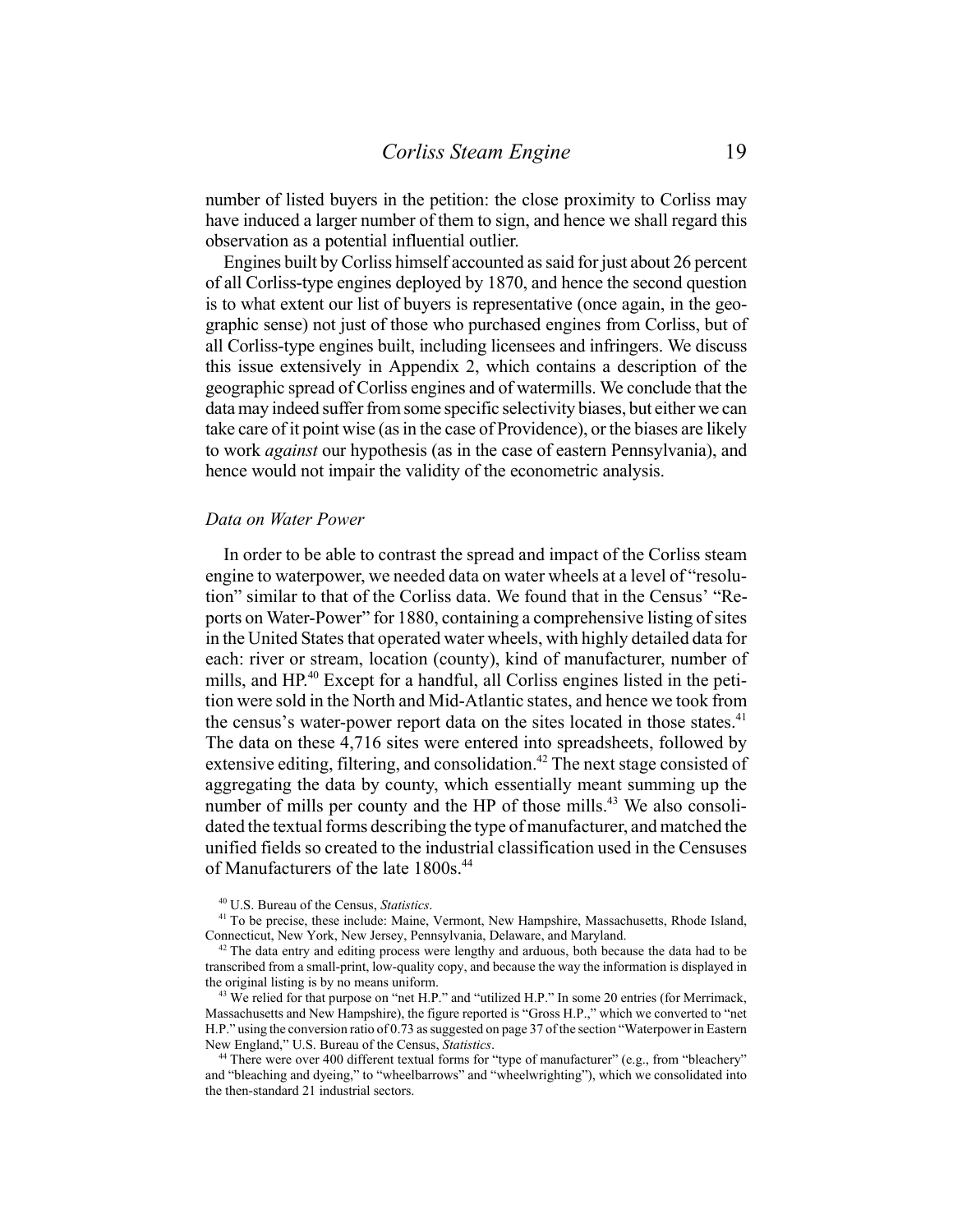## *Census Data*

We complemented the data on steam engines and waterpower with demographic data and data on manufacturing by county, from the censuses of 1850–1870, as well as population counts by county for  $1880-1900$ <sup>45</sup> Aside from population counts, these data comprise variables on human capital, wealth, taxes, and manufacturing that we deem relevant for the location of power sources (steam and water).46

Summing up, our data comprise: the stock of (a large sample of) buyers of Corliss steam engines as of 1870, and in particular the geographical location of these buyers and the installed HP, as well as their industrial composition; the location of *all* water-powered sites and their HP as of 1880, and their sectoral composition; demographic, human capital and wealth indicators and manufacturing data for 1850, 1860, and 1870, and population counts for every decade 1850–1900 (all these variables are by county, for the 11 North and Mid-Atlantic states); and population data for the towns and cities with Corliss engines.47

#### THE ECONOMETRIC ANALYSIS: LOCATION AND SUBSEQUENT GROWTH

#### *The Location of Corliss Engines and of Watermills*

We now turn to the analysis of what determined the location of Corliss engines on the one hand, and of watermills on the other, in order to assess the stringency of the locational constraint imposed by the geographic requirements of waterpower. The leading hypothesis is that, freed of such constraints, the Corliss engine gravitated towards locations that already had clear advantages for industry, particularly for advanced, large-scale manufacturing, in terms of availability of inputs and skills, proximity to markets, and so on. On the other hand, if indeed those constraints were binding, water-powered mills could not. We regard population size as the leading indicator for the existence of locational characteristics propitious for the development of advanced, large-scale industry: larger urban centers presumably offered a wider range of inputs and skills, constituted in and of them-

<sup>&</sup>lt;sup>45</sup> The census data were taken from the internet site of the Inter-university Consortium for Political and Social Research (ICPSR), in Ann Arbor, Michigan, as viewed for browsing at the site of the University of Virginia Library. See http://www.icpsr.umich.edu/index.html, and http://fisher.lib. virginia.edu/census/.

<sup>&</sup>lt;sup>46</sup> For details of the census data used see Rosenberg and Trajtenberg, "General Purpose Technology," appendix 4.

We have also compiled data on the population of each of the 87 towns and cities where Corliss engines were located, from 1860 through 1910, and used them for descriptive purposes, and for a preliminary analysis confined to these locations (not reported here); however, we could not use these data for the full-scale analysis because we did not have data for waterpower by localities, only by counties.

<sup>&</sup>lt;sup>47</sup> The data on buyers of Corliss steam engines are actually from 1869, but we refer to them as 1870, so as to make them fit the decennial pattern of the other data.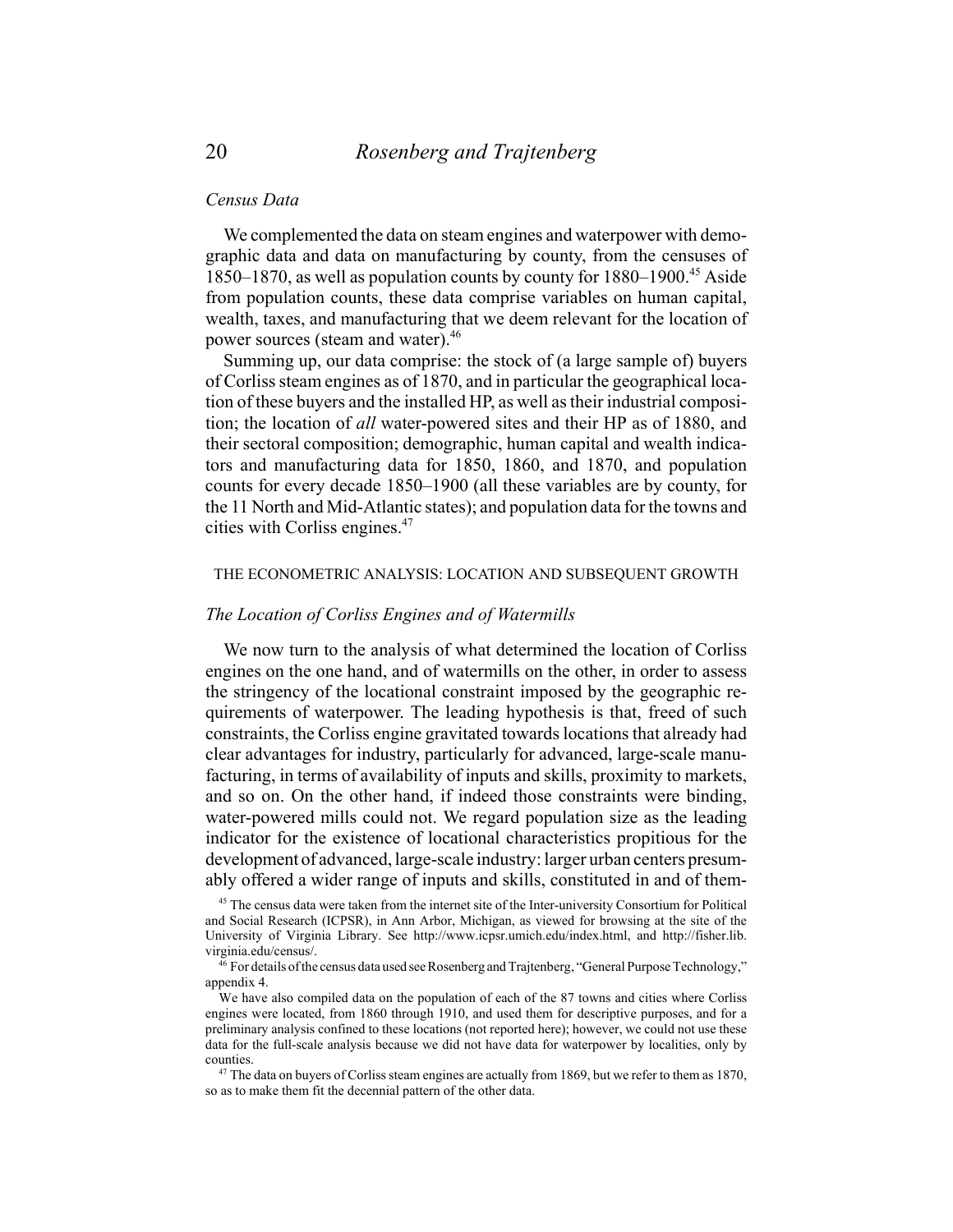selves larger markets *and* had better access to wider markets due to the availability of transportation facilities. Beyond population, we also use as regressors other indicators that may capture the availability of inputs and skills: capital invested in manufacturing, employment in manufacturing, the number of books in public libraries, and the number of public libraries, all of these in per capita terms.<sup>48</sup>

We ran two sets of regressions: one having as the dependent variable the number of Corliss buyers by county as of 1870, the other the number of watermills, each as a function of population, capital or employment in manufacturing per capita, books in public libraries per capita (all of these from the 1850 census), and state dummies.<sup>49</sup> The distribution of Corliss buyers across counties is very skewed, with a large mass at zero (82.6 percent of the 242 counties had none), and only 7 counties having at least ten establishments with Corliss engines. The distribution of watermills is also skewed, with 25 percent of the counties having none. Both constitute typical count data, and hence OLS is not appropriate; thus, we use the Poisson and the Negative Binomial models to estimate both set of equations.

Table 1 shows the results for the various specifications (for completeness we also report the OLS). The key finding, highly significant and robust across all specifications, is that population strongly impacts the location of the Corliss, but not at all the geographic distribution of waterpower. That is, counties with larger populations attracted Corliss-driven plants, whereas population size had no impact whatsoever on the location of watermills. Similarly, counties that had by 1850 relatively more capital or more employment in manufacturing (per capita) also drew larger numbers of Corliss engines, as did counties with more books or more libraries. These effects are either not significant for watermills, or much smaller than for the Corliss. The contrast between Corliss engines and watermills in terms of the significance of these variables is sharper for the Negative Binomial than for the Poisson, quite likely because the latter suffers from overdispersion.

For the sake of brevity we have suppressed in Table 1 the estimates for the state dummies; there is however one that is of interest, and that is the coefficient for Rhode Island, the hometown of Corliss.<sup>50</sup> Although positive, this coefficient is barely significant in most specifications for the Corliss

<sup>50</sup> The other consistent finding is the very large negative coefficient for Maine in the Corliss equations, for which we do not have a convincing rationale.

<sup>&</sup>lt;sup>48</sup> Obviously, we were constrained in the choice of regressors by the set of variables available from the 1850 census (see Rosenberg and Trajtenberg, "General Purpose Technology," appendix 4).

<sup>&</sup>lt;sup>49</sup> As already mentioned, the data for watermills come from the 1880 census (there are no detailed data for 1870), whereas that for Corliss engines come from the 1869 petition, and hence the two sets of equations are not exactly aligned time wise. We proceed on the assumption that in the intervening decade (1870–1880) the distribution of watermills across counties within the North and Mid-Atlantic states change little. We know (from Fenichel, *Growth*) that the total HP of watermills in New England grew just by 17 percent during that decade (from 362 thousand in 1870 to 423 in 1880), and in the Middle Atlantic states it declined slightly (from 376 to 357); this in contrast with the rapid growth of steam, which more than doubled in those regions.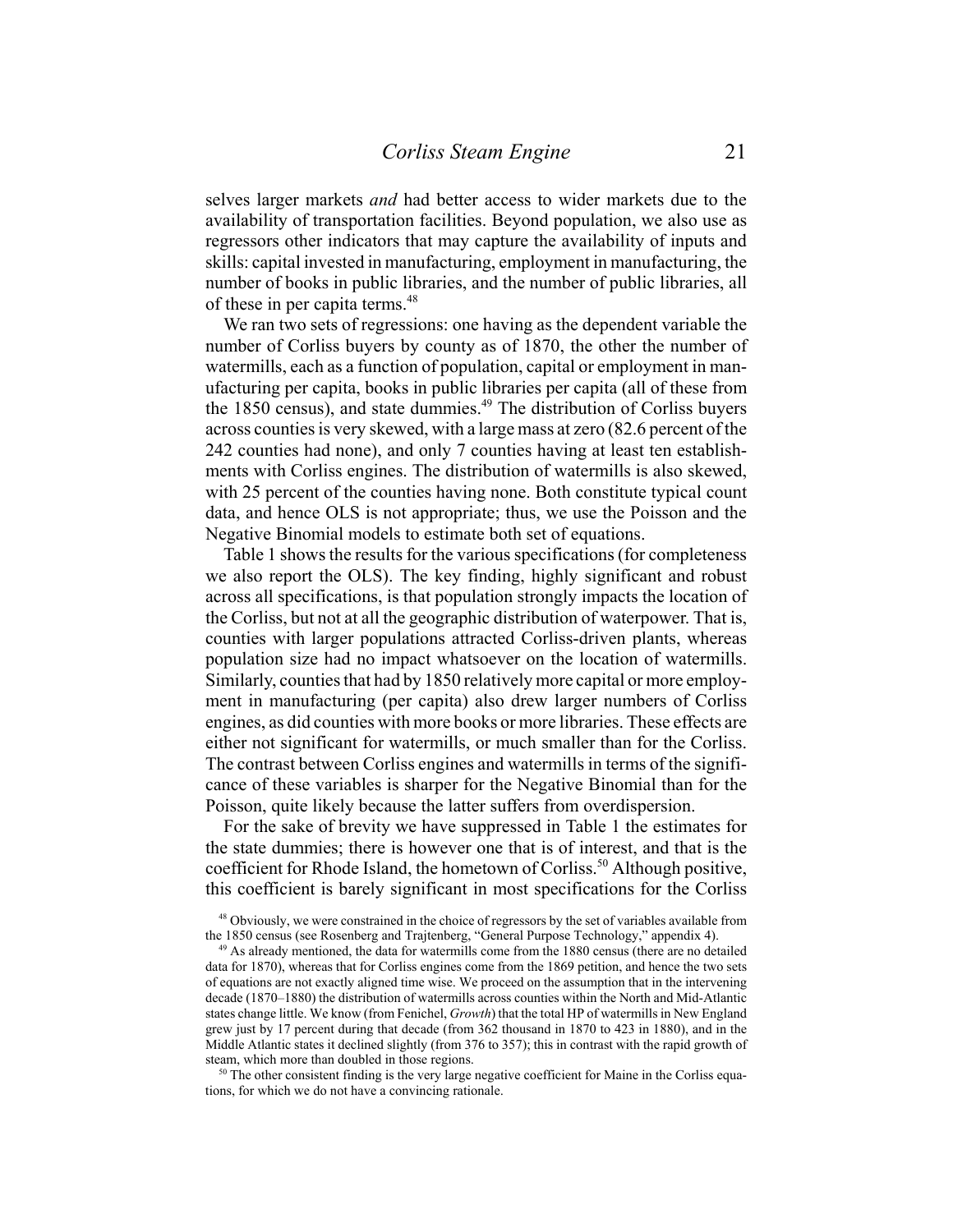|                                                   | A: Negative Binomial Count: OML |                |                    |                |                    |                |  |
|---------------------------------------------------|---------------------------------|----------------|--------------------|----------------|--------------------|----------------|--|
|                                                   | Corliss                         | Water          | Corliss            | Water          | Corliss            | Water          |  |
| Constant                                          | $-4.4$<br>$(-7.8)$              | 3.7<br>(13.2)  | $-4.2$<br>$(-7.4)$ | 3.8<br>(13.4)  | $-3.4$<br>$(-6.9)$ | 3.9<br>(17.4)  |  |
| Population                                        | 0.09<br>(4.8)                   | 0.05<br>(0.9)  | 0.07<br>(3.0)      | 0.06<br>(1.0)  | 0.10<br>(3.5)      | 0.05<br>(0.9)  |  |
| Capital invested in manu-<br>facturing per capita | 0.04<br>(4.3)                   | 0.005<br>(1.5) |                    |                | 0.04<br>(5.2)      | 0.006<br>(1.5) |  |
| Employment in manufacturing<br>per capita         |                                 |                | 22.8<br>(4.2)      | 0.86<br>(0.4)  |                    |                |  |
| Books in public libraries per<br>capita           | 1.82<br>(2.7)                   | 0.31<br>(0.8)  | 1.77<br>(2.6)      | 0.31<br>(0.84) |                    |                |  |
| Number of public libraries per<br>capita          |                                 |                |                    |                | 0.37<br>(2.5)      | 0.11<br>(2.0)  |  |
| LR index (Pseudo $R^2$ )                          | 0.52                            | 0.02           | 0.51               | 0.02           | 0.52               | 0.02           |  |

|  | TABLE 1                                                 |  |
|--|---------------------------------------------------------|--|
|  | "ADOPTION" OF CORLISS ENGINES AND WATERMILLS. BY COUNTY |  |

|                                                       | B: Poisson Count (QML) and OLS |                 |                    |               |
|-------------------------------------------------------|--------------------------------|-----------------|--------------------|---------------|
|                                                       |                                | Poisson         | <b>OLS</b>         |               |
|                                                       | Corliss                        | Water           | Corliss            | Water         |
| Constant                                              | $-3.2$<br>$(-6.8)$             | 3.9<br>(20.)    | $-4.9$<br>$(-6.1)$ | 38.3          |
| Population                                            | 0.075                          | 0.01            | 0.41               | (2.4)<br>0.90 |
| Capital invested in manu-                             | (3.1)<br>0.03                  | (0.78)<br>0.004 | (8.9)<br>0.03      | (1.0)<br>0.39 |
| facturing per capita<br>Books in public libraries per | (2.0)<br>1.6                   | (1.8)<br>0.38   | (2.7)<br>4.1       | (1.9)<br>3.1  |
| capita                                                | (2.2)                          | (1.45)          | (3.8)              | (1.4)         |
| LR index (Pseudo $R^2$ )<br>$R^2$                     | 0.65                           | 0.18            | 0.51               | 0.23          |

*Notes*: Panel A: *z*-statistics are in parentheses, based on QML (Huber/White) standard errors. Panel B: for the Poisson: *z*-statistics are in parentheses, based on QML (Huber/White) standard errors; for the OLS: regular *t*-statistics are in parentheses. All regressions include state dummy variables. The data for Corliss are as of 1869, for watermills as of 1880; each comprises 225 counties or observations.

equation; on the other hand, in quite a few of the watermills equations the Rhode Island dummy comes out negative, large, and significant.<sup>51</sup> Thus, the fact that Rhode Island attracted a relatively large number of Corliss engines and few watermills had to do more with that state apparently not being suitable for waterpower rather than to the fact that George Corliss was building engines there.

For the Corliss equation the right-hand variables from the 1850 census are clearly exogenous: Corliss began to build his steam engines in the late 1840s, and most of them were sold in the 1860s. For watermills that is not quite the case: presumably a large proportion of the watermills (unfortu-

<sup>&</sup>lt;sup>51</sup> It is large and significant for the Corliss engine only in the OLS equations, but these are the least plausible specifications; the base state is New York.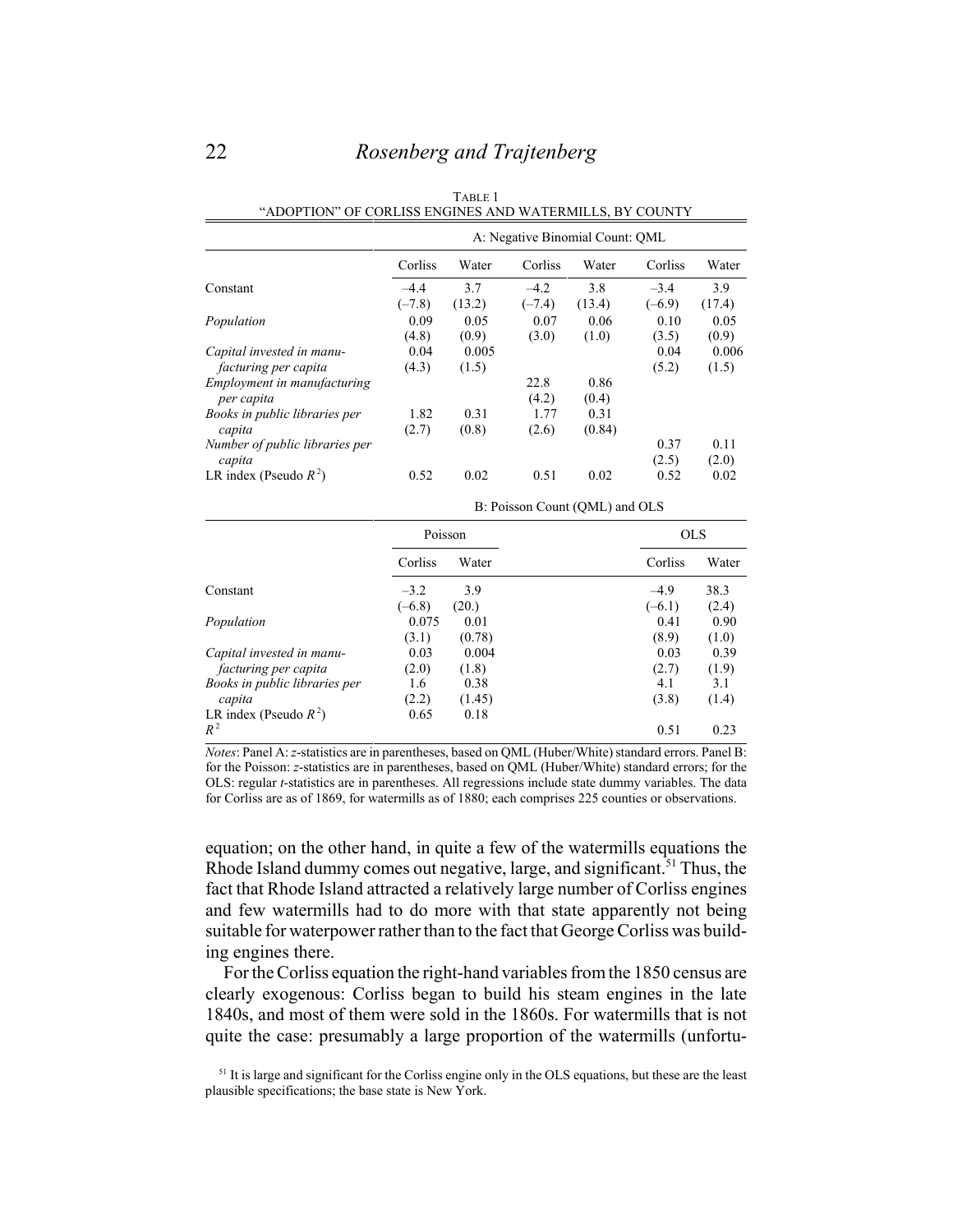nately unknown to us) in operation at the time of the 1880 survey were already in place by 1850. Thus, the waterpower equations may suffer from simultaneity bias, in that counties that for reasons unaccounted for in the model had attracted more watermills may have also drawn in a larger population, and perhaps also more physical and human capital. However, notice that endogeneity would in this case bias the estimates upwards, blunting the difference of the effect of the regressors on the Corliss versus watermills, that is, simultaneity biases would militate *against* our hypothesis. Thus, the real differences may be even more pronounced than what our results indicate, and hence the presence of endogeneity in the watermills equations can only strengthen the conclusions.

### *Population Growth from 1870 Onwards*

The second part of the interplay between power modes and population looks forward in time, the question being: to what extent did the presence of Corliss engines on the one hand, and of watermills on the other, foster population growth across different locations? At first we estimate for that purpose simple OLS equations with the rate of post-1870 population growth by county as the dependent variable, the number of Corliss buyers and of watermills as regressors, as well as a series of control variables from the 1870 census, and state dummies. The results are shown in Table 2. The population of counties with relatively many Corliss-driven establishments as of 1870 grew indeed *faster* in the following two to three decades, whereas counties with relatively many watermills grew at a *slower* pace. This key finding is both significant and very robust.<sup>52</sup> The size of these effects is not very large, and yet it makes a difference over the long haul: the population of counties with one standard deviation more watermills than the average (133 versus 66) grew at an *annual* rate of 0.13 percent slower than the average county. At the upper tail the effect is substantial: counties with ten Corliss-driven establishments (only seven counties had ten or more Corliss engines) grew at an annual rate 0.4 percent higher than counties with none.

The industrial composition of watermills versus that of Corliss users may have had something to do with the differential impact on population growth: if we split the number of watermills per county into two groups, one consisting of the top four sectors where the Corliss was deployed (textiles, primary metals, nonmanufacturing, and machinery, which accounted for 81 percent of the HP of Corliss engines), and another group with all the rest, the results are as follows: for watermills in those four sectors the coefficient is insignificant, whereas for the others it remains negative, significant, and of similar size as in the original regressions with all watermills in there. That

 $52$  The only qualification is that the inclusion of the 1870 population size as a regressor (to test for convergence) weakens the significance of the Corliss coefficient, but that is hardly surprising, given the high collinearity between the two.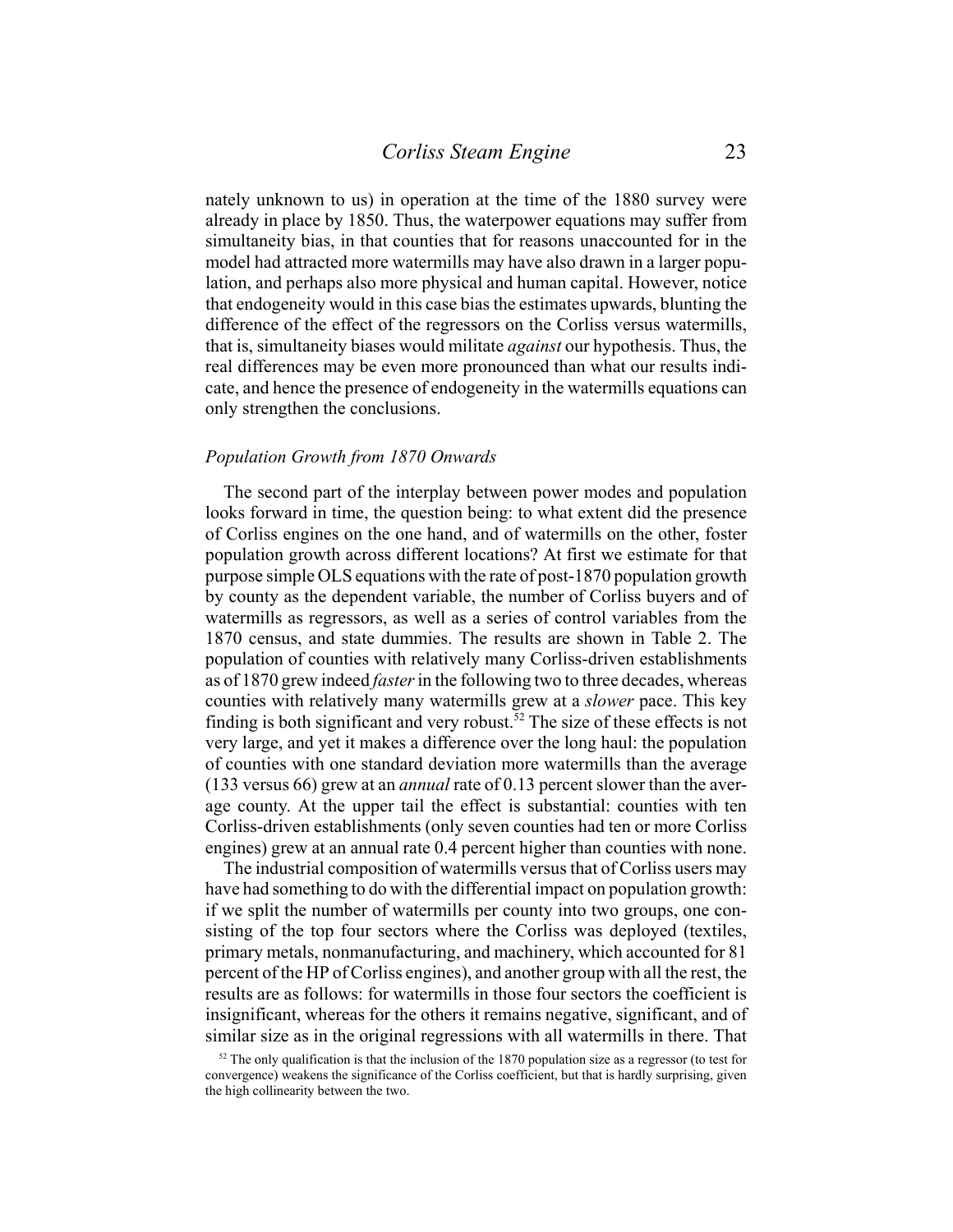| (in percentage points, including constant term) |                |            |            |            |  |
|-------------------------------------------------|----------------|------------|------------|------------|--|
|                                                 |                | 1870-1900  |            |            |  |
|                                                 | (1)            | (2)        | (3)        | (4)        |  |
| Number of water mills                           | $-0.002$       | $-0.002$   | $-0.002$   | $-0.002$   |  |
|                                                 | $(-2.6)$       | $(-3.0)$   | $(-2.9)$   | $(-2.2)$   |  |
| Number of Corliss buyers                        | 0.07           | 0.04       | 0.04       | 0.04       |  |
| (excluding Providence, Rhode Island)            | (3.1)          | (3.9)      | (3.3)      | (2.9)      |  |
| Population growth 1850–1870                     |                |            | 0.33       |            |  |
|                                                 |                |            | (5.7)      |            |  |
| Population growth 1860–1870                     |                | 0.27       |            | 0.30       |  |
|                                                 |                | (3.6)      |            | (4.6)      |  |
| Capital invested in manufacturing per           | $6.6E - 5$     | $3.2E - 5$ | $2.6E - 5$ | $3.4E - 5$ |  |
| establishment                                   | (7.5)          | (2.7)      | (2.3)      | (2.8)      |  |
| County taxes per capita                         | 0.13           | 0.09       | 0.07       | 0.05       |  |
|                                                 | (2.9)          | (1.4)      | (1.2)      | (0.7)      |  |
| State taxes per capita                          | $-0.33$        |            |            |            |  |
|                                                 | $(-4.4)$       |            |            |            |  |
| State dummies                                   | N <sub>0</sub> | <b>Yes</b> | Yes        | Yes        |  |
| <b>Observations</b>                             | 237            | 234        | 227        | 236        |  |
| $R^2$                                           | 0.35           | 0.47       | 0.51       | 0.45       |  |

TABLE 2 OLS: AVERAGE ANNUAL POPULATION GROWTH, BY COUNTY (in percentage points, including constant term)

*Notes*: *t*-values are in parenthesis, based on White Heteroskedasticity-consistent standard errors. The following outliers are excluded: one observation with population growth 1870–1900 > 6 percent per year, and one with population growth 1860–1870 > 10 percent per year.

is, locations with watermills that mimicked the industrial composition of Corliss users at least did not experience a subsequent decline in their population, whereas counties with watermills in more traditional sectors did.

The estimates for the "controls" are also of interest. Previous population growth (either 1850–1870 or 1860–1870) is meant to capture underlying trends by county that persist into the future, and hence constitutes an important overall proxy for more fundamental processes that are missing in the equation. The coefficients are large and highly significant in all specifications, suggesting that indeed there are underlying differences in the growth potential of counties that persist over the long run. The other controls constitute a snapshot of counties as of  $1870<sup>53</sup>$  Capital invested in manufacturing per establishment comes out positive and highly significant, i.e., counties with more capital-intensive industries attracted more population. This is an important control, in that the effect of the Corliss goes beyond that of just capital intensity. The effect of taxes is intuitively appealing: state taxes had a negative impact, but its size and significance obviously drops as we include state dummies; on the other hand county taxes seem to foster population growth, and the effect remains borderline significant in many specifica-

<sup>&</sup>lt;sup>53</sup> We tried many other such controls, including wages in manufacturing, different measures of wealth, etc. However, strong multicollinearity did not allow for precise estimation, and hence we had to make judgment calls as to which to include.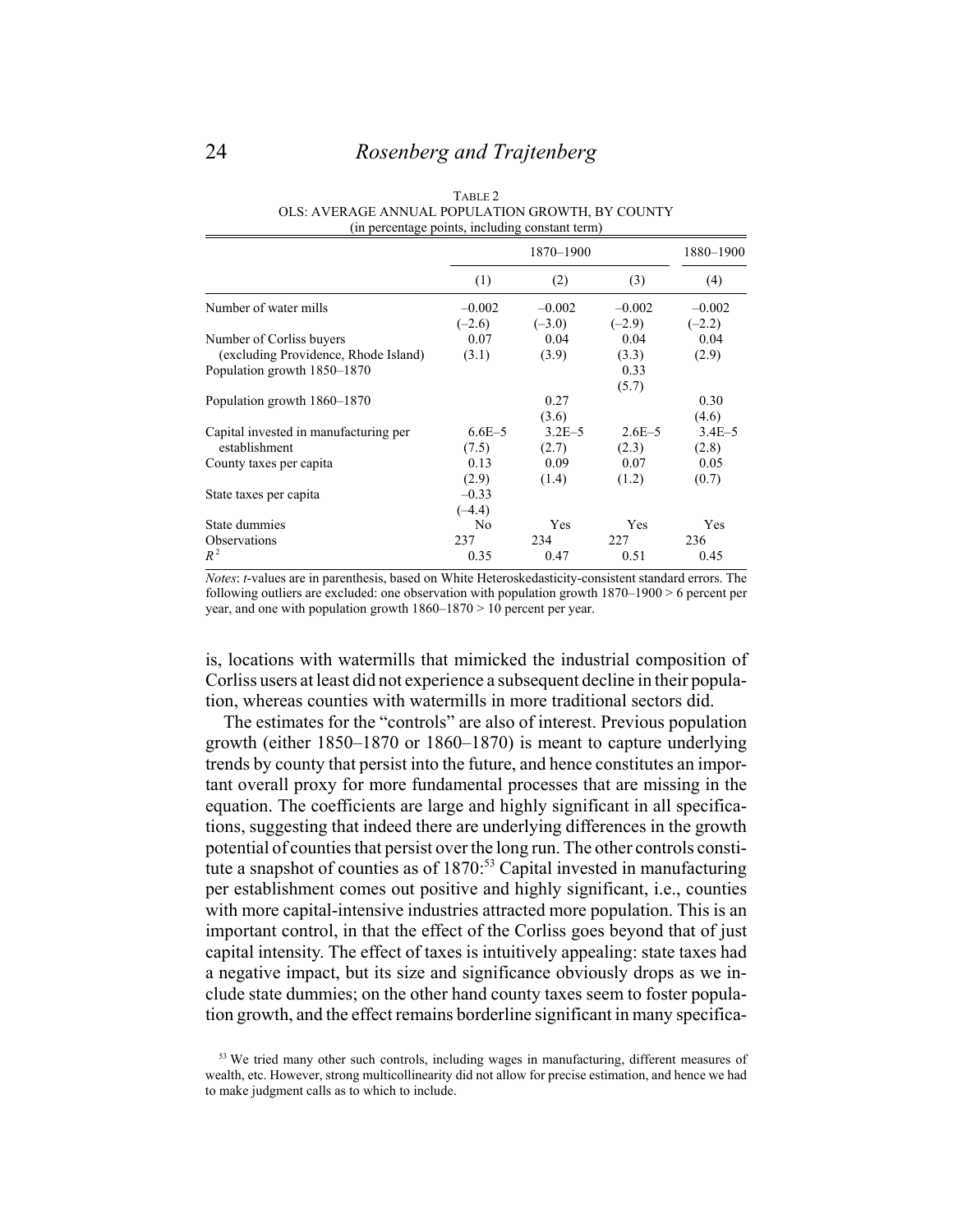tions.54 We interpret county taxes as indicative of the provision of local public goods and hence having the potential to attract population, whereas higher state taxes represent, from the point of view of *individual counties*, just a higher burden that does not necessarily translate into more or better public goods. Last but not least, the  $R^2$ s are reassuringly large, implying that the effects captured in the model are first order in accounting for differential population growth over the long run.

There remains though the concern that the number of Corliss buyers per county may still suffer from endogeneity, in that some underlying long-term phenomena not properly accounted for by the controls (not even by pre-1870 population growth) brought about both more adopters of Corliss steam engines prior to 1870, and faster population growth afterwards. We thus resort to instrumental variable estimation, using as instrument for the number of Corliss the predicted values from the "adoption" equations (see Table 1), i.e., from the count regressions of number of Corliss buyers per county on county variables as of 1850. The time gap between these 1850 *level* variables and population *growth* post-1870 makes it more likely that the predicted values thus computed would be truly exogenous, and hence constitute a legitimate instrument. Table 3 presents the results, for different specifications (i.e., taking the predicted values from the negative binomial, the Poisson, and the LS equations, and using in some population growth for 1860–1870 and in others that for 1850–1870). Reassuringly, the coefficient of Corliss buyers remains basically unchanged (vis-à-vis the OLS results in Table 2), but its significance declines.<sup>55</sup> Thus, even though we obtain a less precise estimate, it is quite clear that the effect is there and the result is robust: counties that adopted a larger number of Corliss engines exhibited faster growth in the following decades.

These results support then the hypothesized role of the Corliss in the dynamic interaction between industrialization and urbanization. Freed of the locational constraints of waterpower, manufacturing enterprises driven by steam engines could choose to locate "optimally," and hence were attracted to areas where, *inter alia*, they could take advantage of agglomeration economies. The presence of Corliss-driven manufacturers both contributed to these agglomeration effects, and probably also signaled that more was coming: Corliss engines were after all "trend setters" for industry, both in that they were deployed in advanced sectors, and in that they were typically of a larger scale. In time, locations with relatively many Corliss-driven establishments attracted further manufacturers and hence also fostered population growth. By contrast, watermills were no part of such positive loop: they

<sup>&</sup>lt;sup>54</sup> State taxes do vary across counties within states (because these are computed as per capita tax revenues), but nevertheless the variation within states is too small to allow for precise estimation, and hence we excluded this variable in all specifications where state dummies appear.

<sup>55</sup> In particular, the *t*-values are lower when using as control 1850–1870 (rather than 1860–1870) population growth; it is not clear why that it so.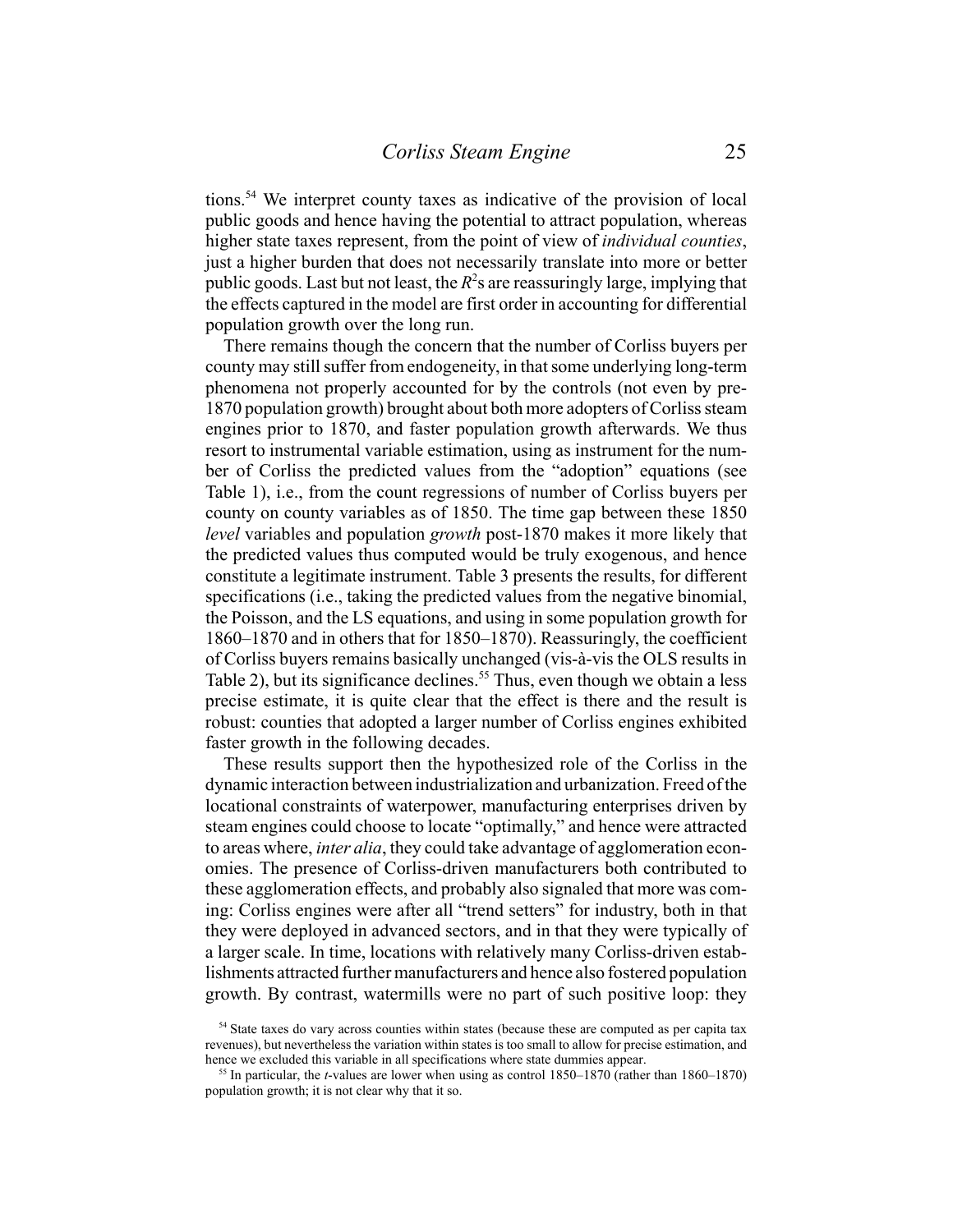#### TABLE 3

#### TSLS – AVERAGE ANNUAL POPULATION GROWTH, BY COUNTY, USING *PREDICTED CORLISS* AS INSTRUMENTAL VARIABLE (in percentage points; including constant term and state dummies)

|                                          | IV (predicted Corliss) from Adoption Equations |              |              |                      |              |  |
|------------------------------------------|------------------------------------------------|--------------|--------------|----------------------|--------------|--|
|                                          | Negative<br><b>Binomial</b>                    | Poisson      | LS           | Negative<br>Binomial | Poisson      |  |
| Number of water mills                    | $-0.002$                                       | $-0.002$     | $-0.002$     | $-0.002$             | $-0.002$     |  |
|                                          | $(-2.9)$                                       | $(-2.9)$     | $(-2.9)$     | $(-2.8)$             | $(-2.8)$     |  |
| Number of Corliss buyers                 | 0.05                                           | 0.04         | 0.06         | 0.05                 | 0.034        |  |
| (excluding Providence, Rhode)<br>Island) | (1.9)                                          | (2.2)        | (2.2)        | (1.7)                | (1.8)        |  |
| Population growth 1850–1870              |                                                |              |              | 0.35                 | 0.35         |  |
|                                          |                                                |              |              | (5.7)                | (5.7)        |  |
| Population growth 1860–1870              | 0.30                                           | 0.30         | 0.30         |                      |              |  |
|                                          | (3.7)                                          | (3.7)        | (3.7)        |                      |              |  |
| Capital invested in manufacturing        | $2.7E - 0.5$                                   | $3.0E - 0.5$ | $2.6E - 0.5$ | $2.5E - 0.5$         | $2.7E - 0.5$ |  |
| per establishment                        | (2.1)                                          | (2.4)        | (2.1)        | (2.2)                | (2.4)        |  |
| County taxes per capita                  | 0.10                                           | 0.11         | 0.10         | 0.08                 | 0.08         |  |
|                                          | (1.6)                                          | (1.7)        | (1.4)        | (1.2)                | (1.3)        |  |
| Observations                             | 223                                            | 223          | 223          | 223                  | 223          |  |
| $R^2$                                    | 0.48                                           | 0.48         | 0.48         | 0.52                 | 0.52         |  |

*Notes*: *t*-values are in parenthesis, based on White Heteroskedasticity-consistent standard errors. The following outliers are excluded: one observation with population growth 1870–1900 > 6 percent per year, and one with population growth 1860–1870 > 10 percent per year.

located in sparsely populated areas to begin with, and failed to attract further economic activity and hence further population to those areas. In fact, the population in locations that had relatively many watermills actually declined (recall the negative sign of the coefficients for watermills in Tables 2 and 3), gravitating instead towards the urban centers where steam took hold. To insist, this latter result is far from obvious: it was not a priori clear that the topographical requisites (and hence geographical constraints) of waterpower would also impair the clustering of industry and hence of urban centers in those sites.

It is interesting to note that many watermills had "auxiliary steam power," which was used both to add to capacity and to run the mills at times when waterpower was unavailable due to weather conditions. The 1880 census had data on auxiliary steam power just for 62 out of the 244 counties of the North and Mid-Atlantic States; still, the total steam power reported there amounted to 64,965 HP, significantly more than the 46,339 HP of the Corliss engines listed in the petition.<sup>56</sup> Auxiliary steam power in the New England states alone amounted to 43,086 HP, which constituted 28 percent of the total steam power in the region, versus 27,797 HP of Corliss engines. Thus, waterpower did attract steam power, in what could have been the beginning of a positive loop (involving the further growth of population in

<sup>56</sup> We have not made use so far of these data because the coverage, as indicated, is not comprehensive, and we do not know what determined the reporting for some but not for other locations.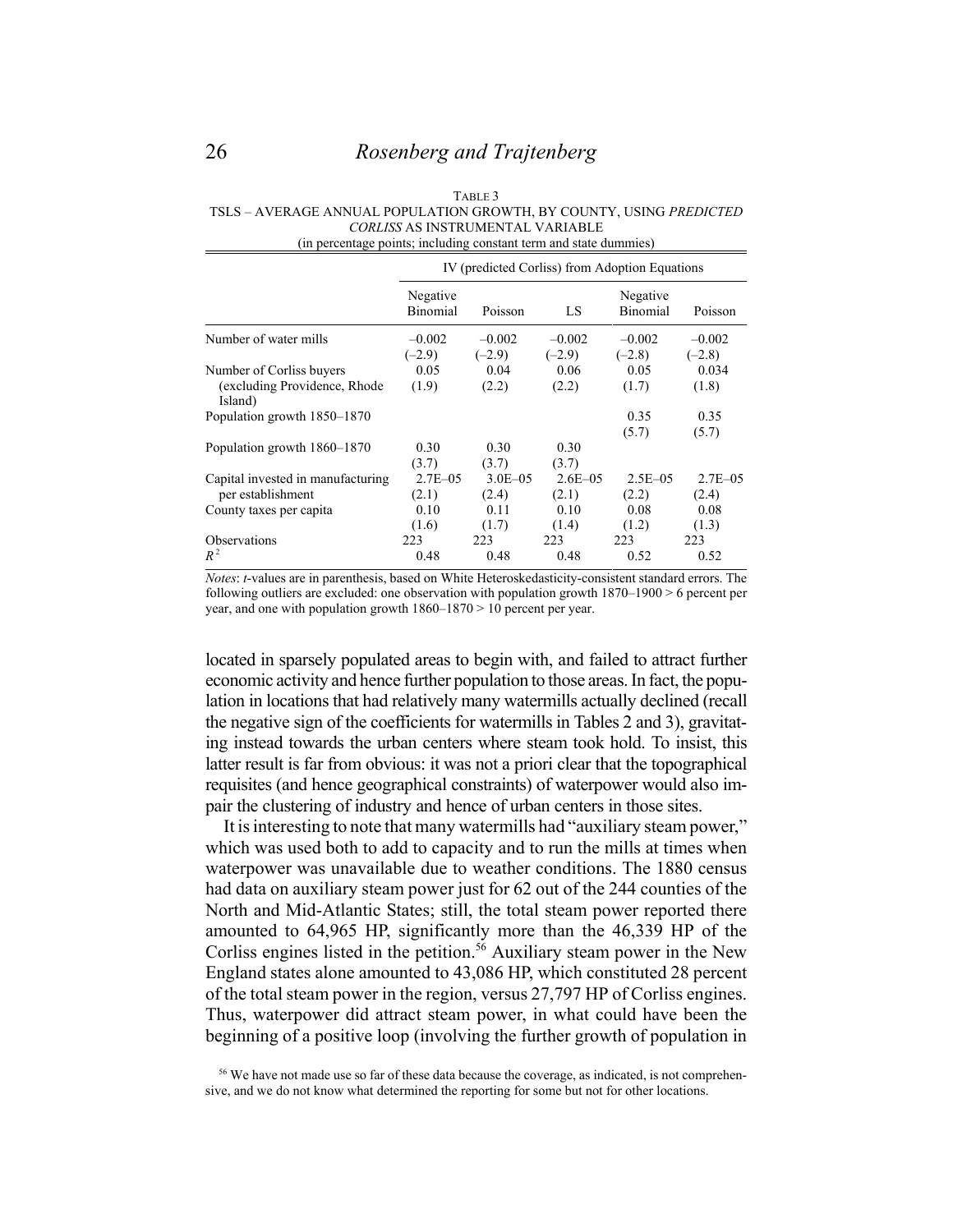those locations). However, this auxiliary steam power was just that, "auxiliary," and did not offset the decisive advantage that steam held by comparison with water, namely the freedom to locate optimally.

Even though we have mentioned in passing various qualifications, we would like to emphasize that the results presented here should be interpreted with great caution, primarily because the Corliss variable in the growth regressions probably proxies for wider phenomena than just the number of Corliss users.57 First, not only the Corliss engine but *all* steam engines did away with the locational constraint imposed by waterpower. Thus, and in so far as there might have been a positive correlation between the locational distribution of Corliss engines and that of other steam engines, the estimated coefficient on the Corliss may be capturing "steam" and not only "Corliss."58 Second, the estimated effects of both the Corliss and of watermills probably confound the impact of type of prime mover with the industrial composition of their users. As shown below, more Corliss users in an area meant more textiles and metallurgy establishments, which presumably attracted further growth by virtue of being advanced, dynamic sectors. By contrast, more watermills signaled the prevalence of backward sectors, such as food and lumber, which were gradually receding. Third, we lack the appropriate empirical framework for estimating agglomeration effects, which is an important aspect of the story. Hopefully these qualifications will inspire further research along these lines.

## FURTHER GPT-LIKE ATTRIBUTES AND PATHWAYS

We have shown then one key pathway by which the Corliss engine may have played its dynamic role as a particular embodiment of the steamengine-GPT. A second pathway was the fact that the Corliss engine allowed for larger scale in manufacturing, thus contributing to the realization of scale economies and the concomitant efficiency gains that impinge on growth. Furthermore, Corliss engines were pivotal for rolling mills, which in turn fed into the rapid expansion of railroads. We begin, though, by showing that the Corliss engine had a wide range of applications, so that the dynamic interaction between it and the user sectors could indeed have economy-wide repercussions. Moreover, the data indicate that the main adopters of the Corliss engine were the advanced sectors of the time (textiles and metallurgy), in sharp contrast to the "low-tech" character of the main users of waterpower and of other steam engines.

<sup>&</sup>lt;sup>57</sup> The use of IVs hopefully mitigates the implied endogeneity, but we cannot be sure to what extent that is so.

<sup>&</sup>lt;sup>58</sup> We would have liked to include "other steam engines" as an additional regressor, but unfortunately we could not obtain county-level data for steam. It could be done by state, but then the number of observations is very small, and the level of resolution of the data seems to be too coarse for the purpose at hand.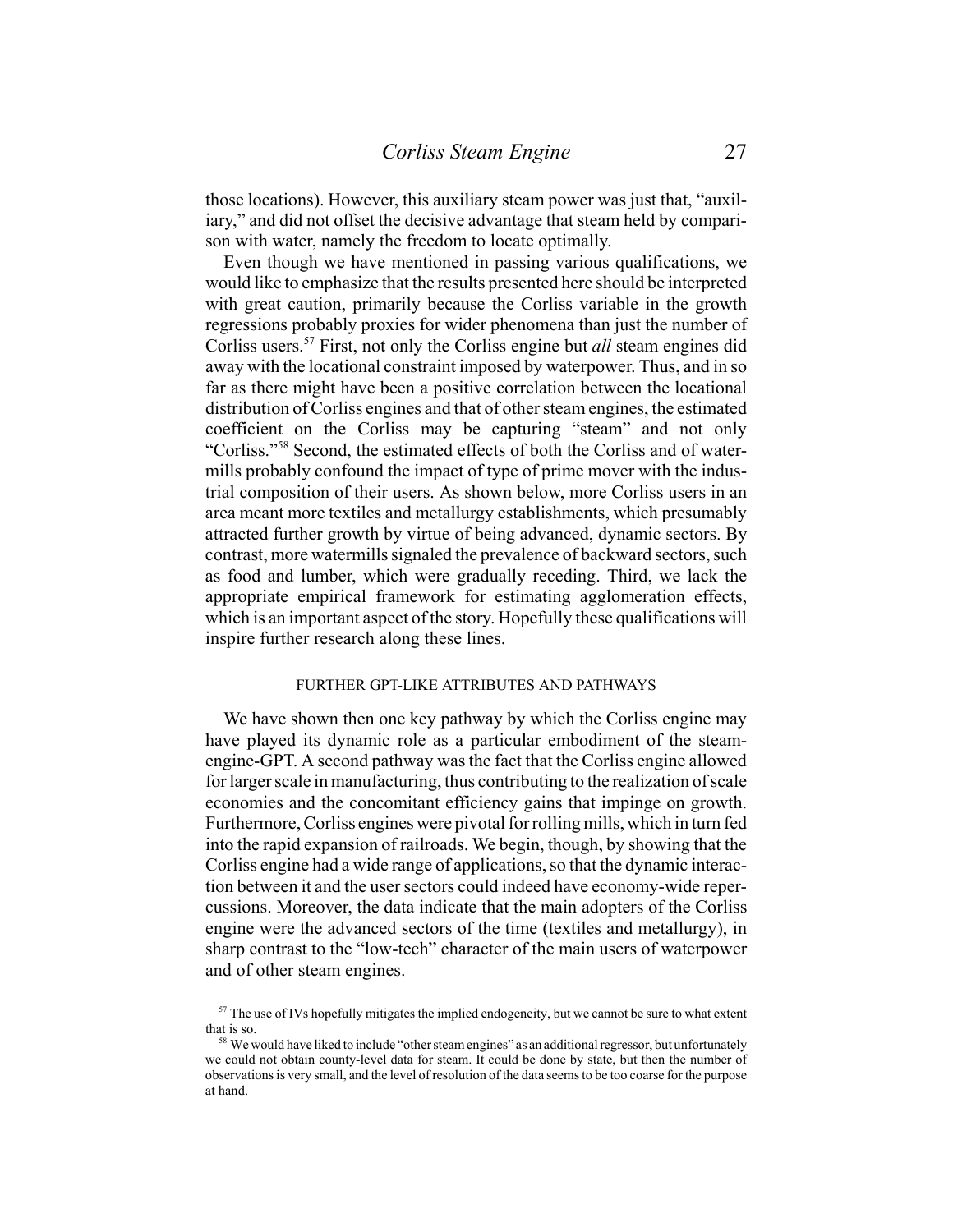## *Range of Applications and Industrial Composition*

As already mentioned, the steam engine had a very wide array of users over the course of almost two centuries, primarily in manufacturing, transportation, and mining. The Corliss was, as said, a *stationary* engine, and a relatively powerful one at that, and hence most of its users were in the manufacturing sectors. In order to ascertain the range of uses of Corliss engines, we sought to establish the industrial sector and subsector of each buyer listed in Corliss's petition for the renewal of his patents. This proved to be an exceedingly difficult task, as it involved searching for information on firms that operated sometime during the period 1850–1870, many of which have left no paper trail. We relied for that purpose on several sources: archival materials at several libraries, city directories of the time (for some of the major cities where these firms operated), directories of New England manufacturers, business histories, county histories, etc. We thus managed to successfully classify 163 out of the 257 buyers (63.4 percent), who represent, however, 73 percent of the total horsepower installed. We assigned them to 51 "subsectors," and aggregated them up into 17 two-digit sectors as they appear in the standard industrial classification of the late-nineteenthcentury censuses.59

Table 4 makes it clear that the Corliss engine was indeed used in a very wide range of applications, covering most of the spectrum of productive activities that required a central power source at the time.<sup>60</sup> One important further use of the Corliss engine not listed in the petition (because it happened after 1869) and hence not reflected in the tables was in urban water systems. Corliss built a large pumping engine in 1878 for the Pawtucket, Rhode Island, waterworks system, which became a model and landmark for efficiency, scale, and fuel savings. By the turn of the century, this type of engine had become standard in urban waterworks systems, thus directly impacting the process of urbanization of the United States.<sup>61</sup>

Table 4 compares the distribution of Corliss engines, by sectors, to that of water power and of steam power in general (the latter inclusive of the Corliss, but recall that Corliss engines constituted just 15 percent of total steam power by 1870). The differences are quite striking: about 70 percent of Corliss engines' HP was deployed in textiles and in primary metals, as opposed to just 18 percent of waterpower, and 25 percent of steam power generally. At the other end, food and kindred products and lumber and wood products accounted for 68 percent of waterpower and 51 percent of steam

<sup>59</sup> See Rosenberg and Trajtenberg, "General Purpose Technology," appendix 5.

<sup>60</sup> Recall, though, that this constitutes only a partial picture of the range of applications of Corliss engines, both because we managed to classify only 63 percent of the buyers appearing in the petition, and because these represent only about 26 percent of Corliss engines manufactured up to 1869, including licensees and infringers (i.e., the buyers classified account for just about 15 percent of all Corliss engines). Thus, ours almost certainly understates the actual range and variety of applications. 61 See Hunter, *History*, p. 299.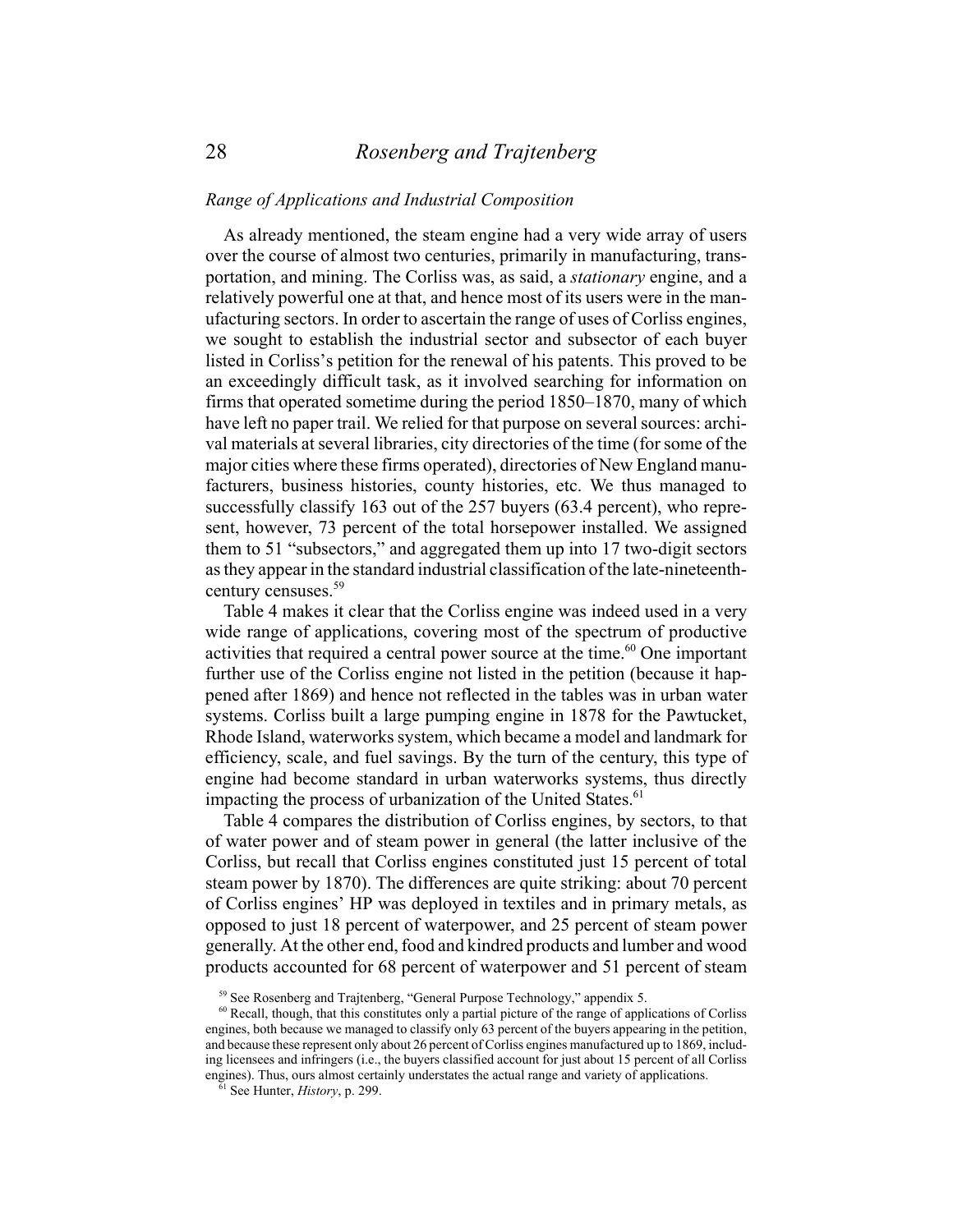## *Corliss Steam Engine* 29

#### TABLE 4 DISTRIBUTION OF CORLISS ENGINES, WATER POWER, AND STEAM POWER, BY SECTOR, 1870 (sorted by column 3)

|                                           | Corliss Engines     |               | Percentage of HP                |                |                    |  |
|-------------------------------------------|---------------------|---------------|---------------------------------|----------------|--------------------|--|
| Sector                                    | Number<br>of Buyers | Average<br>HP | Corliss<br>Engines <sup>a</sup> | Water<br>Power | All Steam<br>Power |  |
| Textile mill products                     | 60                  | 285           | 49.9                            | 15.6           | 8.5                |  |
| Primary metal industries                  | 20                  | 328           | 19.2                            | 2.6            | 16.2               |  |
| Nonmanufacturing                          | 10                  | 206           | 6                               | 0.6            | $\Omega$           |  |
| Machinery                                 | 25                  | 77            | 5.6                             | 2              | 4.8                |  |
| Fabricated metal products                 | 5                   | 293           | 4.3                             | 1.5            | 3.1                |  |
| Apparel                                   | 6                   | 228           | 4                               | 0.3            | 0.9                |  |
| Food and kindred products                 | 3                   | 283           | 2.5                             | 36.8           | 19.3               |  |
| Rubber products                           | 3                   | 262           | 2.3                             | 0.2            | 0.3                |  |
| Lumber and wood products                  | 7                   | 81            | 1.7                             | 31.4           | 31.8               |  |
| Pulp, paper, and allied products          | 3                   | 118           | 1                               | 3.9            | 1.1                |  |
| Furniture and fixtures                    | $\overline{2}$      | 120           | 0.7                             | 1.1            | 1.5                |  |
| Transportation equipment                  | 5                   | 48            | 0.7                             | 0.7            | 1.7                |  |
| Printing, publishing, and allied products | 6                   | 38            | 0.7                             | $\theta$       | 0.7                |  |
| Chemicals and allied products             | 3                   | 63            | 0.6                             | 0.6            | 2.5                |  |
| Professional instruments, and misc.       | 2                   | 80            | 0.5                             | 0.4            | 0.8                |  |
| Stone, clay and glass products            | $\overline{c}$      | 55            | 0.3                             | 0.8            | 2.1                |  |
| Leather and leather products              | 1                   | 40            | 0.1                             | 1.4            | 2.3                |  |
| Tobacco manufacture                       | $\boldsymbol{0}$    |               | $\boldsymbol{0}$                | $\mathbf{0}$   | 0.2                |  |
| Products of petroleum & coal              | $\theta$            |               | $\theta$                        | $\theta$       | 0.6                |  |
| Unassigned                                | 94                  | 135           | (27.1)                          |                |                    |  |
| Total                                     | 257                 | 183           |                                 |                |                    |  |

<sup>a</sup> Percentage of the (sub)total HP for assigned buyers, who constitute 73 percent of the total Corliss HP.

*Source*: The data for steam and water power are from Fenichel, *Growth*.

power, but just for 4 percent of the Corliss engines' HP.62 To this we should add machinery, which was the third largest user of Corliss engines in manufacturing (with 5.6 percent of HP), but ranked only sixth for waterpower (2 percent), and fifth for steam power (4.8 percent). Notice that the distributions of steam power and of waterpower across sectors are much more similar to each other than any of them is to the distribution of the Corliss. Thus, as of 1870 it was not so much *steam* per se that was different from water in terms of industrial composition (and similarly in terms of scale and geography); rather, it was the *new* type of steam engines, starting with the Corliss, that would make the difference.

Textiles, primary metals, and machinery were undoubtedly key sectors propelling the process of industrialization of the late nineteenth century, with primary metals supplying critical inputs both to manufacturing at large

 $62$  Some of these differences are linked to geography: if we restrict ourselves to the North and Mid-Atlantic States (those where Corliss Engines were sold), then the share of waterpower deployed in Textiles and Primary Metals rises to 27.5 percent (from 18 percent nationwide), whereas the share of Food and Kindred and Lumber and Wood drops to 48 percent (from 68 percent nationwide). Still, the remaining differences are very large.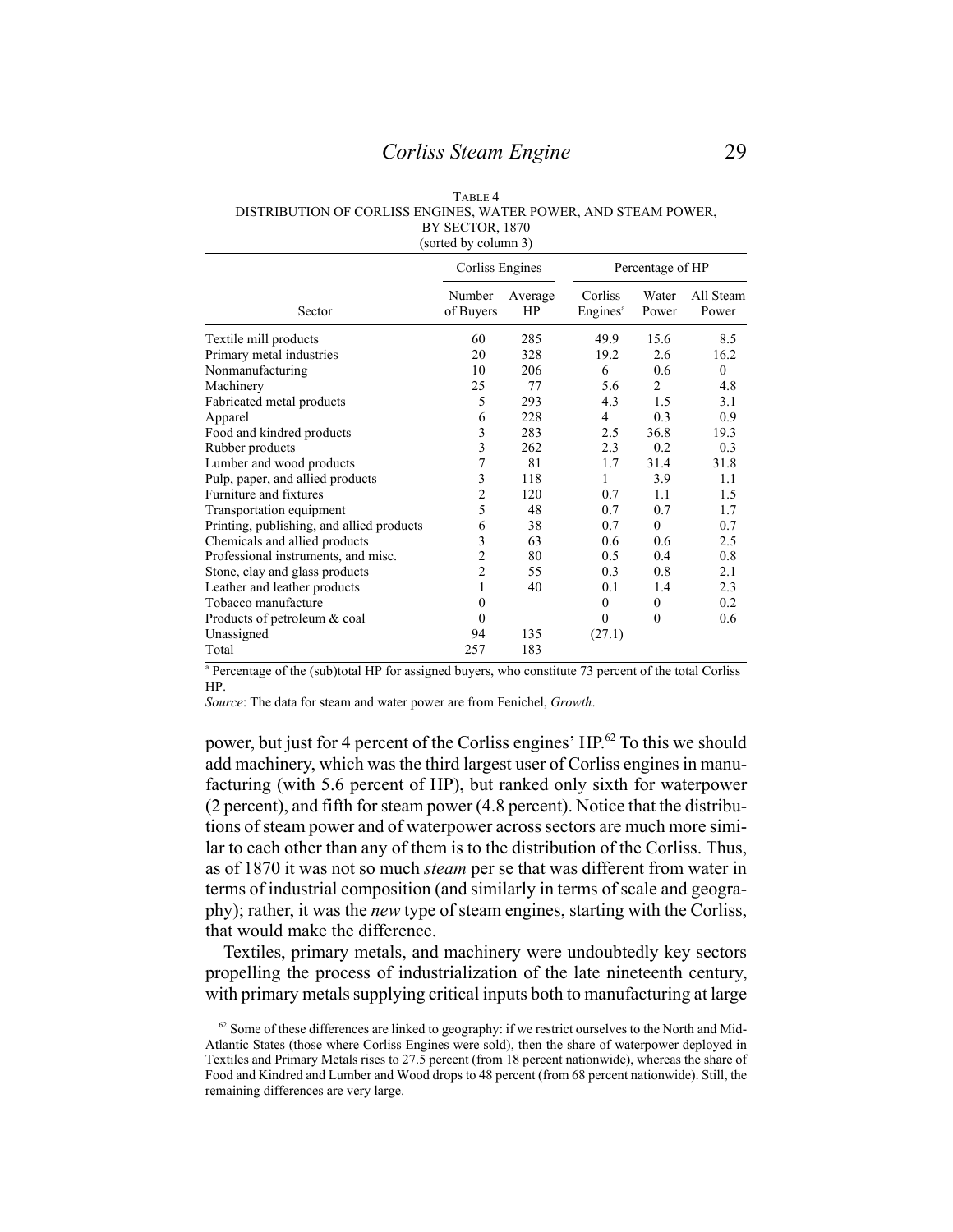| CORLISS ENGINE USAGE: SECTORAL COMPARISON                                      |                  |                           |             |             |              |  |  |
|--------------------------------------------------------------------------------|------------------|---------------------------|-------------|-------------|--------------|--|--|
|                                                                                | Percentage of    | Percentage of Steam Power |             |             |              |  |  |
| <b>Sectors</b>                                                                 | Corliss HP, 1870 | 1870                      | 1890        | 1900        | 1910.        |  |  |
| <b>Textile Products and Primary Metals</b><br>Food & Kindred and Lumber & Wood | 69.1<br>4.1      | 24.7<br>51 1              | 30.2<br>369 | 34.1<br>353 | 34.0<br>32.6 |  |  |

TABLE 5 CORLISS ENGINE USAGE: SECTORAL COMPARISON

*Source*: Corliss's Petition; and Fenichel, "Growth."

and to the rapidly expanding railroad system. By contrast, food and kindred products and lumber and wood were two of the more traditional, technologically laggard industries, and consisted mostly of innumerable small mills that served primarily local needs. The Corliss was thus squarely positioned at the forefront of the incipient process of industrialization as of 1870, and in fact it anticipated later shifts in the locus of power deployment (see Table 5). Thus, whereas textile products and primary metals accounted for just 25 percent of total steam power in 1870, their share grew to 34 percent by the turn of the century, and conversely, the share of the "traditional" sectors declined steeply from over a half to about one-third.

## *Enabling Scale and Rolling On . . .*

As already mentioned, Corliss engines were much more powerful than the vast majority of steam engines at the time, and similarly in comparison to water wheels. In fact, the average HP of users of Corliss engines was over four times larger on average than that of establishments relying on waterpower. Only in one sector, pulp and paper, were water-powered mills slightly larger than their counterpart Corliss users (see Table 4).<sup>63</sup> Notice also that the average HP of Corliss users displays a large variance across sectors (at the extreme, the scale in primary metals is almost nine times as large as in printing). However, there were very few Corliss users in the small-scale sectors (except for machinery): each of the sectors with an average scale of less than 120 HP accounts for no more than 1.7 percent of the total HP of Corliss engines, and then there is a big jump between the top of these small sectors (furniture, with an average HP of 120), and the next one, apparel with 228. In other words, 88 percent of the total HP of Corliss engines were deployed in sectors that averaged anywhere between 200 and 300 HP per establishment, which presumably meant at least 100 HP per engine, some five times larger than the typical watermill or non-Corliss steam engine.

 $63$  Some of the mills operating water wheels had also auxiliary steam power and hence their average HP may be slightly understated, and likewise, some of the buyers of Corliss engines had also other types of engines in the same establishment.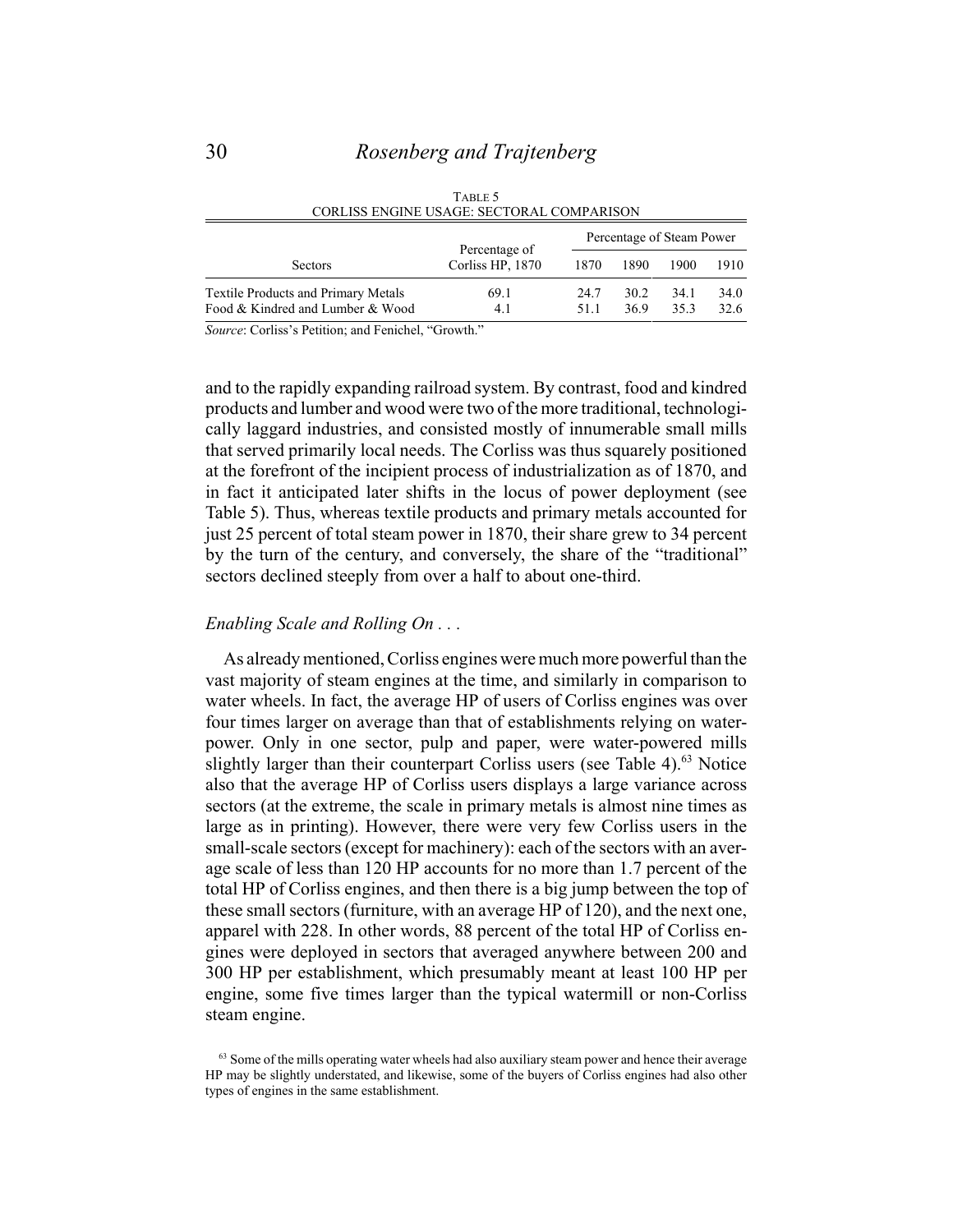The large scale of establishments using Corliss engines in metallurgy and in textiles is consistent with other supporting evidence.<sup>64</sup> Furthermore, it relates to one of the hypothesized mechanisms by which innovation complementarities played out in the case of the Corliss engine, further enhancing the GPT nature of steam engines. We conjecture that the introduction of the Corliss engine was an important factor *enabling* the setting up of large-scale factories, and hence the realization of scale economies in production and the advent of mass production, one of the distinctive features of industrialization in the closing decades of the nineteenth century.<sup>65</sup>

The fact that the Corliss may have played such an enabling role does *not* imply that waterpower suffered from inherent technological or topographical limitations that prevented it from running large-scale plants. True, watermills were on average of a much more modest scale than plants running on Corliss engines, and moreover, there were very few of truly large size: out of almost 16,000 mills that ran on water in 1880, only 90 deployed more than 500 HP on average (just over one-half of 1 percent), and an additional 859 mills had between 100 and 500 HP. Still, the fact that we do find some watermills even with 1,000 HP and more clearly means that there were no visible *absolute* constraints on scale for this power source. Moreover, what we see in the data is an *equilibrium* distribution of scale, both between water and steam, and within waterpower—obviously we do not know what would have been the scale of watermills had steam not taken its predominant place in the upper tail of HP.

As with many other instances whereby two technologies compete, we do not need to resort to the (clearly untenable) argument that waterpower had inherent scale limitations in order to assert the enabling role of Corliss engines: it is the conjunction of purely technological advantages *and* of other complementary economic factors that makes one technology play that role and not the other. We conjecture that freedom of location was, once again, the critical supporting factor: large-scale production required not just the technical ability to operate large plants, but also easy access to markets, both for inputs and for outputs. There were sites that could deliver large amounts of waterpower, but the fact is that too few were located near transportation hubs and population centers. Large-scale production may have been technologically and topographically feasible with waterpower, but not economically viable.

The booming textile industry of Fall River, Massachusetts, from the 1860s through the end of the nineteenth century exemplifies the twin processes of relocation and realization of scale economies. The Corliss engine was hardly the only factor responsible for the development of Fall River, but

<sup>&</sup>lt;sup>64</sup> On metallurgy, see the discussion below on rolling mills; on textiles, we obtained information on the number of employees of 12 textile firms (out of the 60 that purchased Corliss engines): ten of them had 1,000 employees or more, one had 630, and one had between 250 and 500 employees. 65 See Chandler, *Visible Hand*.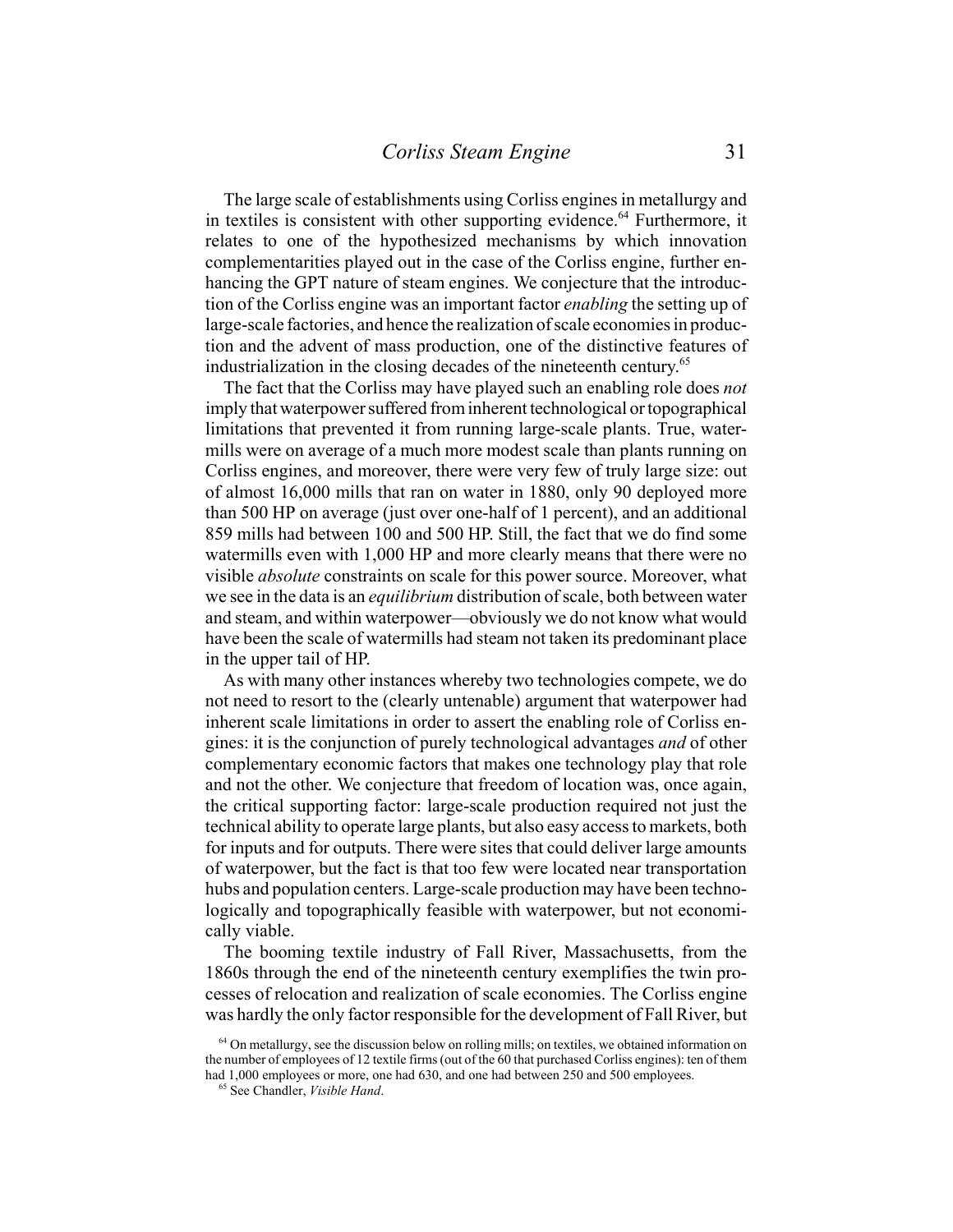it undoubtedly contributed to it a great deal.<sup>66</sup> S. Yonekawa discusses the factors underlying the burst in the formation of cotton spinning factories during the decades of 1870-1890, in vastly different locations: Oldham (England), Fall River (Massachusetts), and Bombay (India), and then also in Japan. Regarding Fall River, he writes:<sup>67</sup>

The invention by George Corliss in 1848 of a regulator allowing more accurate control of the power, and hence the speed, of the machinery was important in allowing the establishment of bigger and more powerful steam engines. This in turn led to larger mills, with 30,000 spindles not being uncommon. . . . The installation of large steam engines made it possible to build higher capacity mills, with some 37,000 spindles and 900 looms, such as Union Mills; organized in 1859, Union Mills was one of the earliest mills to utilize steam power on this scale.<sup>68</sup>

However, it is the case of rolling mills, to which we now turn, that best captures the pivotal role of the Corliss, both in enabling scale per se, and in playing out the other technological advantages of the engine, particularly the ability to manage drastic fluctuations in power requirements.

## *Iron, Steel, and Rails: The Role of the Corliss*

The operation of rolling mills, a key technology in the iron and steel industry as well as in other metallurgical industries, acquired by mid-century a critical place in the industrialization of America, particularly with the rapid expansion of the railroads. The Corliss engine came to play a pivotal role in the growth of rolling mills, both in that it allowed for a much larger scale of operations, and in that the engine's unique facility in responding to the specific requirements of the industrial user proved to be a decisive advantage. The enabling role of the Corliss for rolling mills, and through them its role in the building of railroads, constituted an important pathway along which innovational complementarities stemming from it played themselves out.

The making of wrought iron in the first half of the nineteenth century had been reshaped by the technologies of puddling furnaces and rolling mills. Puddling allowed the introduction of mineral fuels in converting pig iron into wrought iron, and the introduction of rolling offered a mechanical substitute for hugely labor-intensive hammering at the forge in converting the wrought iron into certain desired shapes. By 1856 fully 95 percent of all wrought iron was made in rolling mills.<sup>69</sup> As early as 1849 there were no

<sup>66</sup> See Smith, *Cotton Textile*, pp. 45 and 47. Steam provided just 25 percent of the power of textile mills in the United States in 1870 and 44 percent in 1880; however, by 1875 steam had already accounted for *93 percent* of the power for textile mills in Fall River. Moreover, Smith notes that in 1875 there were 81 steam engines in operation in Fall River, generating 27,992 HP, which makes for an average of 345 HP per engine, certainly a large figure for the time (Smith, *Cotton Textile Industry*).

<sup>67</sup> Yonekawa, *Flotation Booms*.

<sup>68</sup> Union Mills were located in Fall River.

<sup>69</sup> Temin, *Iron*, p. 101. Chapter 5 of Temin's book provides a useful overview of the economics of the rolling mill in the nineteenth century.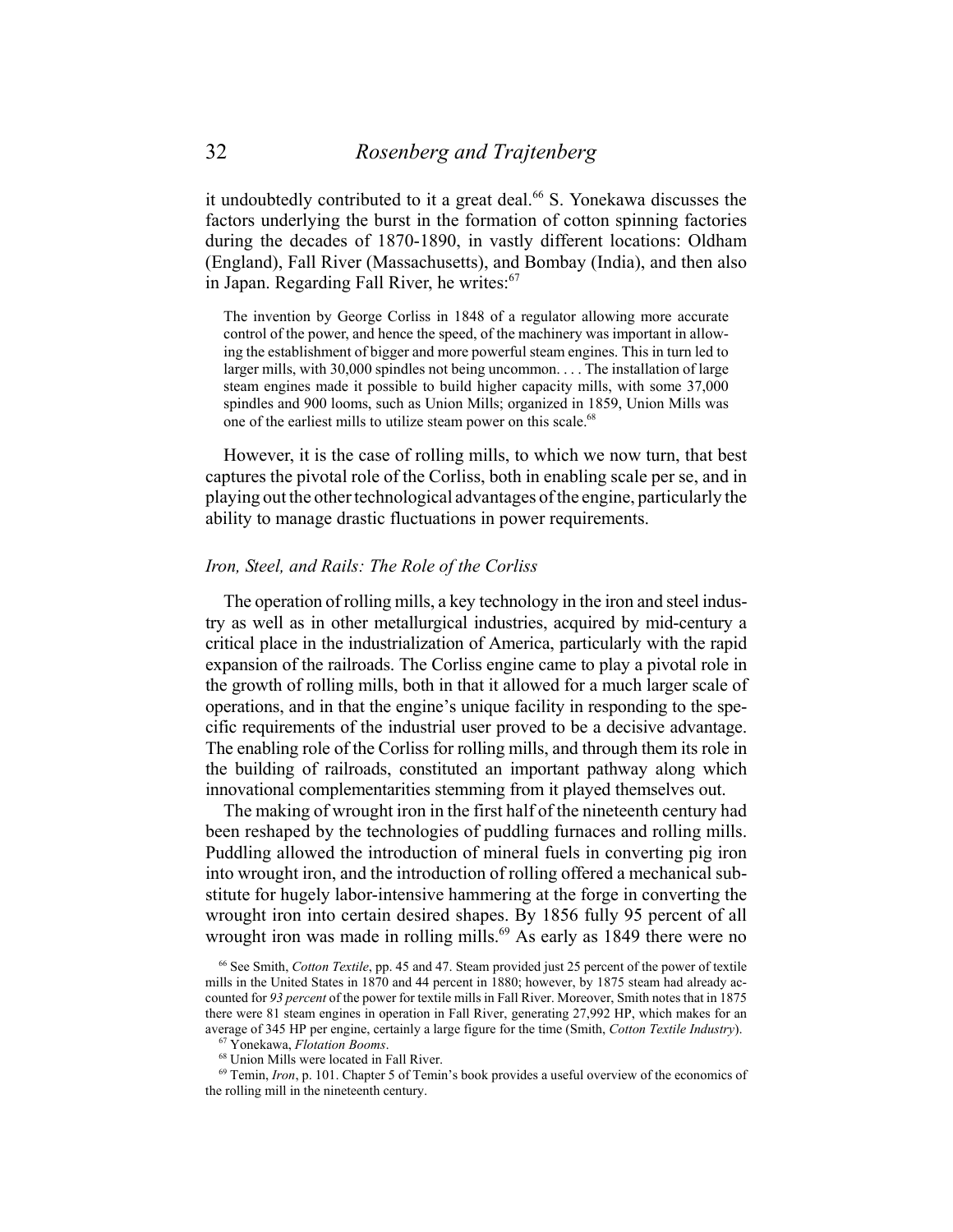less than 56 rolling mills in eastern Pennsylvania exploiting the rich anthracite deposits of the region, as well as 23 in western Pennsylvania. All but one of the western Pennsylvania rolling mills employed steam power by 1849, whereas less than half in the eastern part of the state did so.<sup>70</sup>

The new metallurgical technologies enabled a huge expansion of the industry's raw material base and the attainment of higher productivity levels, but they usually led also to an expansion in the optimal scale of plant (the dependence of the earlier technology upon the use of charcoal had effectively imposed rigid upper limits to the size of plants). The overall trend toward larger scale was persistent and was vastly intensified with the introduction of the Bessemer process, with its huge fixed-cost requirements, shortly after the end of the Civil War. Indeed the shift from iron to steel after the Civil War (by use of the Bessemer converter), and the construction of the nation's railway system, constituted one of the great transforming economic events of nineteenth-century America. To cite only one narrow measure of the impact of this transition on the operation of the railroad system itself, steel rails had an expected life more than *ten times* as great as rails made of iron, which they replaced.<sup>71</sup> There is no doubt that the dramatic reduction in overland transportation costs associated with railroads was one of the critical factors that made the twin processes of industrialization and urbanization feasible, and the railroad rolling mills (rail mills) were a central part of this transformation. $72$ 

A key difficulty in rolling mills was that these huge engines were being called upon to make drastic and rapid alterations in the delivery of power. Speed in dealing with increasingly heavy loads was particularly urgent because red-hot ingots rapidly lose their malleability as they cool. The Corliss engine was especially well suited for these difficulties. It managed the fluctuations in power requirements far more successfully than other engines of the time. It is difficult to visualize how waterpower could have been used to accommodate the concentration of mechanical power at the specific points of use, as was required, in the post-1870 iron and steel industry. The huge expansion in blast furnaces and rolling mills in the Bessemer age had simply reached a point where they exceeded the capacities of flowing water.73 At rail mills in particular, horsepower requirements were far greater than in the rest of the iron and steel industry, and steam engine per-

<sup>70</sup> Temin, *Iron,* p.108.

<sup>71</sup> Fishlow, *Productivity,* p. 639.

<sup>&</sup>lt;sup>72</sup> An important improvement in rail mill practice that came to distinguish American practice from that in Britain, was the invention of the three-high mill by John Fritz, at the Cambria Works, in 1857. "Within a few years these mills were common throughout the country. They saved time and labor, particularly in the manufacture of railway iron, by enabling the rails to be passed through the rolls in both directions, instead of passing in only one direction as in the two-high mills still used in England . . . . The first American Bessemer rails produced commercially were rolled in 1867 by the Cambria Works. As steel rail manufacturing developed, special mills of a heavier type were designed to deal with the new metal." (Clark, *History of Manufactures*, p. 79).

<sup>73</sup> See Lesley, *Iron*; and Crump, *Edwin Reynolds.*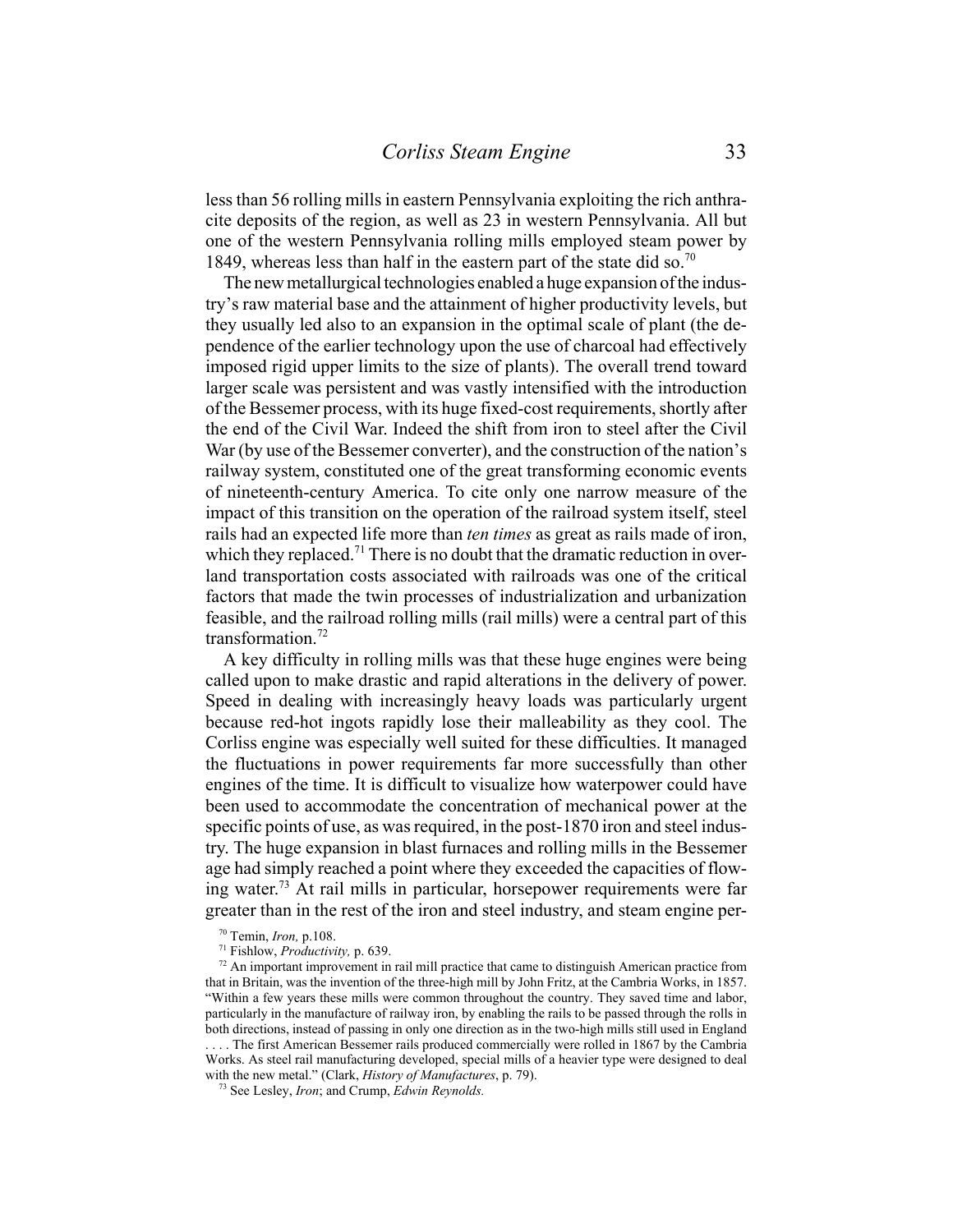formance requirements were, as a consequence, far larger than elsewhere. Likewise, pre-Corliss steam engines could not cope with the sudden alterations in the delivery of power imposed by rolling mills. On both accounts then, scope, and smoothness of operation under drastic fluctuations in power requirements, the Corliss engine played a critical enabling role for rolling mills, and hence for railroads. A later embodiment of the Corliss design, the Reynolds-Corliss engine, and its descendant, the Allis-Chalmers engine, became the universal standard in driving blowing machines for use in blast furnaces and Bessemer converters, thus serving again as a key technology in the thriving steel sector of the late nineteenth century.<sup>74</sup>

#### CONCLUDING REMARKS

Even though the steam engine is widely regarded as the icon of the Industrial Revolution and a prime example of a "General-Purpose Technology," its role in driving long-term growth is far from transparent. We have argued that the Corliss engine, embodying key innovations in performance as well as fuel efficiency, helped tip the balance in the fierce contest between steam and waterpower. In so doing, it helped propel the steam engine to a dominant position in the intertwined processes of industrialization and urbanization that characterized the growth of the U.S. economy in the second half of the nineteenth century. Indeed, the deployment of Corliss engines served as a catalyst for the relocation of industry away from rural areas and into large urban centers, thus fueling agglomeration economies, attracting further population, and fostering economic growth. This illustrates what we believe is an important aspect of the dynamics of GPTs, whether it is electricity in the early twentieth century or information technologies in the present era: the fact that they induce the massive relocation (and concomitant reorganization) of economic activity, which brings about widespread productivity gains and hence long-term growth.

<sup>74</sup> Edwin Reynolds served as superintendent of the Corliss Works, and later on became chief engineer of the Allis-Chalmers Company.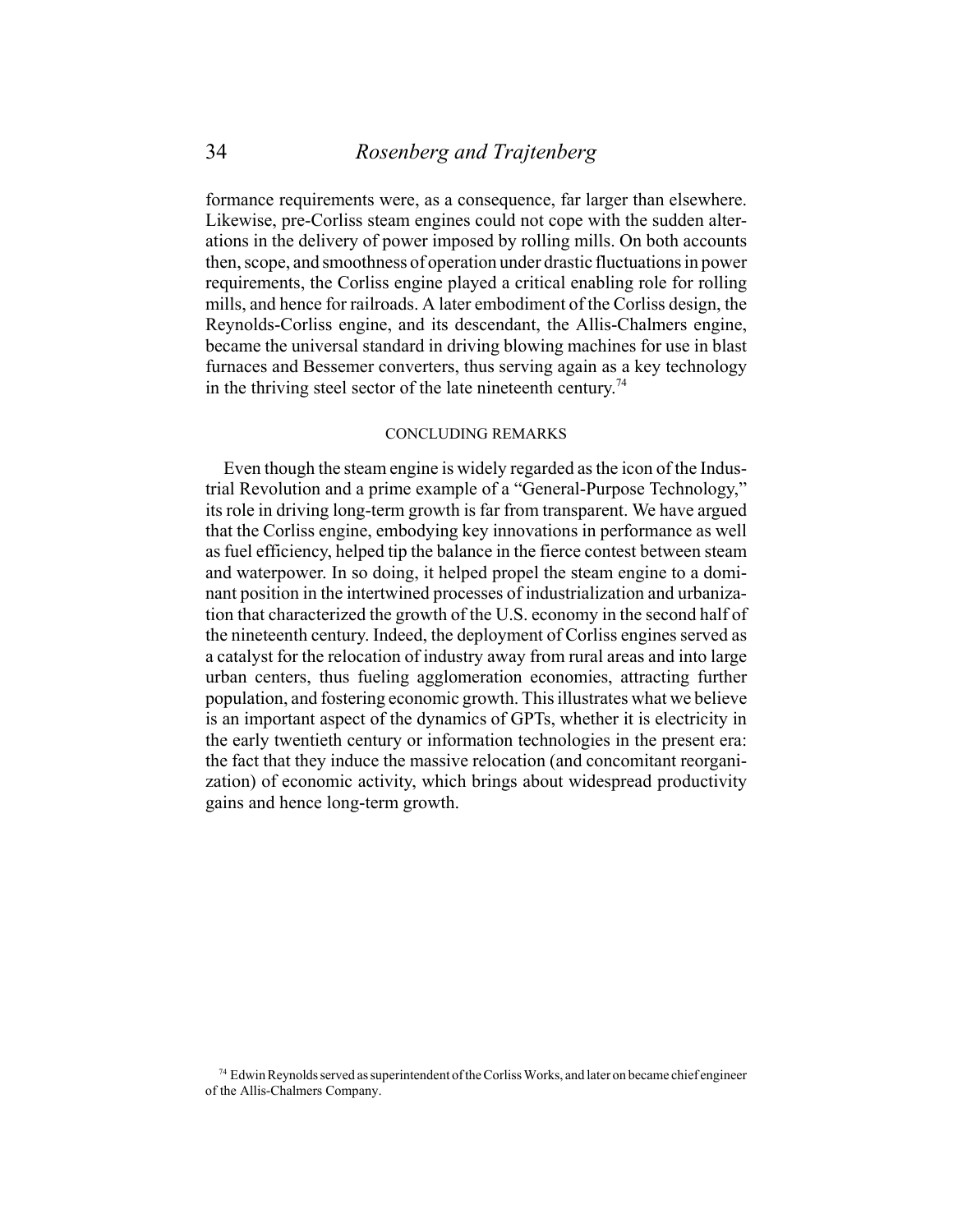## *Appendix 1: Estimates of Steam and Water Horsepower (in HP)*

|      | Number of Prime Movers <sup>a</sup>                |                                           |                                             | Steam HP                        | Water HP                                    |                                      |
|------|----------------------------------------------------|-------------------------------------------|---------------------------------------------|---------------------------------|---------------------------------------------|--------------------------------------|
|      | $\left(1\right)$<br><b>Steam Engines</b><br>in Use | (2)<br>Waterwheels and<br>Turbines in Use | (3)<br>Steam HP <sup>a</sup><br>(thousands) | (4)<br>Average HP<br>per Engine | (5)<br>Water HP <sup>b</sup><br>(thousands) | (6)<br>Average HP per<br>Water Wheel |
| 1838 | 1.420                                              | 29,324                                    | 36.1                                        | 25.4                            | 644                                         | <i>22.0</i>                          |
| 1850 | 8,598                                              | 37,602                                    | 230                                         | 26.8                            | 827                                         | 22.0                                 |
| 1860 | 25,577                                             | 46,260                                    | 724                                         | 28.3                            | 1.018                                       | 22.0                                 |
| 1870 | 40,191                                             | 51,018                                    | 1,215                                       | 30.2                            | 1,131                                       | 22.2                                 |
| 1880 | 56,123                                             | 55,404                                    | 2,186                                       | 39.0                            | 1.227                                       | 22.1                                 |

APPENDIX TABLE 1 ESTIMATES FOR THE UNITED STATES

a Number of Prime Movers is from Atack, *Fact in Fiction*.

b Steam HP is from Fenichel, *Growth*.

*Notes*: Numbers in italics are estimates.

*Steam*: First, we computed the average HP per engine for 1838 and 1870 (column 4), dividing the figures in column 3 by those in column 1. We then interpolated the average HP for 1850 and 1860 as follows: we computed the actual rate of growth of average HP from 1838 to 1870, assumed a constant annual rate of growth throughout the period, and computed on that basis the (estimated) average HP for 1850 and 1860. We then multiplied these averages by the number of engines for those years, thus obtaining the figures in italics in column 3.

*Water*: The procedure was similar to that for steam, except that we did not have data for 1838 and hence could not interpolate. However, the average HP per waterwheel remained constant between 1870 and 1880 (at about 22 HP) and hence we assumed that this same average holds for 1850 and 1860. We then multiplied 22 HP by the number of waterwheels in those years, to obtain the total water HP for 1850 and 1860. As to 1838: we computed the average annual rate of growth of the number of waterwheels between 1850 and 1860 (46,260 / 37,602)\*\*(1/10) – 1 = 0.02), assumed that this same rate of growth applied between 1838 and 1850 for total HP, and thus extrapolated for 1838:  $827 / ((1.02)**12) = 644$ .

|      | ESTIMATES FOR NEW ENGLAND |             |         |                       |                      |  |  |
|------|---------------------------|-------------|---------|-----------------------|----------------------|--|--|
|      | (1)                       | (2)         | (3)     | (4)                   | (5)                  |  |  |
|      | Number of                 | Steam HP in | Average | Total U.S.            | Water HP in          |  |  |
|      | <b>Steam Engines</b>      | New England | HP per  | Water HP <sup>a</sup> | New England          |  |  |
|      | in New England            | (thousands) | Engine  | (thousands)           | (column $4 * 0.32$ ) |  |  |
| 1838 | 319                       | 4.9         | 15.4    | 644                   | 206                  |  |  |
| 1850 | 1,271                     | 34. I       | 26.8    | 827                   | 265                  |  |  |
| 1860 | 3,978                     | 112.6       | 28.3    | 1,018                 | 326                  |  |  |

APPENDIX TABLE 2

a Total U.S. Water HP is from Appendix Table 1, column 5.

*Notes*: Numbers in italics are estimates.

The estimates for steam were computed in the same manner as for the whole United States, i.e., we took the average HP per engine from Appendix Table 1 and multiplied them by the number of engines in New England for 1850 and 1860. Because we did not have the number of waterwheels by region, the estimates for water HP were computed as follows: In 1870 New England accounted for 32 percent of all water HP in the United States; we simply assumed that this same percentage held for the earlier years, and hence obtained column 5 simply by multiplying 0.32 times the estimates of total water HP from column 4 (which in turn are the estimates from Appendix Table 1). Clearly, these estimates of water HP in New England are more questionable than those for steam, and should be taken as just ballpark "guesstimates."

As to the estimates for the United States exclusive of New England, we just took the difference. *Sources*: *Atack, Fact in Fiction*. The number of Steam Engines in New England is from Atack et al., *Regional Diffusion*. Steam HP in New England is from Fenichel, *Growth*.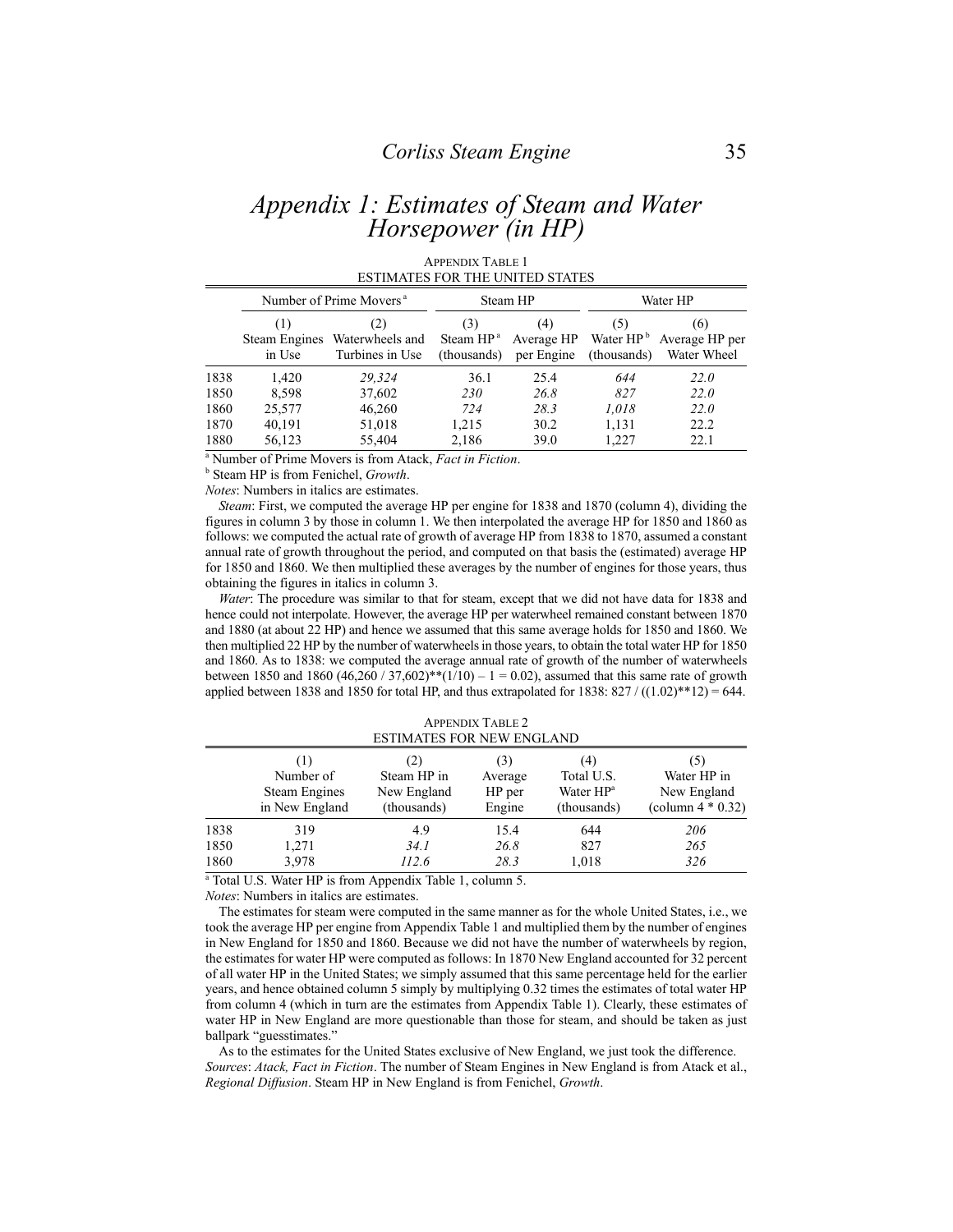## *Appendix 2: The Geographic Distribution of Corliss Engines: Is the Petition List a Representative Sample?*

The 257 Corliss buyers listed in the petition were spread across 87 different locations (towns, cities), belonging to 48 counties, in 14 states; *95 percent* of these localities were urban (i.e., had populations of at least 2,500 people), whereas for the United States as a whole only 26 percent of towns qualified as such. Moreover, Corliss engines were concentrated in very *large* urban centers: the average population of the five cities with the largest share of Corliss HP (Providence, Philadelphia, Boston, Pittsburgh, and New York) was of 334,797, compared to an average population of 42,156 for all of the 87 adopting localities.<sup>75</sup>

Appendix Table 3 reveals that Corliss engines were more geographically concentrated than watermills: the three top states accounted for 78 percent of Corliss HP, whereas the three top states in terms of waterpower accounted for 56 percent of the region's water HP. The location with the most significant difference between the two power sources was Rhode Island, with 23.3 percent of Corliss' HP, but just a trifle—1.4 percent—of waterpower. Both are in a sense outliers: On the one hand, it is quite likely that the fact that George Corliss resided in Providence, Rhode Island, contributed to the widespread adoption of Corliss engines there, and that this close proximity made it easier to persuade users to sign the petition. On the other hand, and as revealed in the regressions, waterpower clearly failed to take hold in Rhode Island, relative to other states in the region. Thus, and mindful of the possibility that it might be an influential outlier, we conduct the econometric analysis with and without the observation for Providence.

If Providence may overstate the deployment of Corliss engines in that region, we have some fragmentary but highly suggestive evidence indicating that our data may *understate* the adoption of Corliss-type engines in Pennsylvania, and more specifically in locations where iron and steel were thriving at the time. Thus, we know from the petition that one of Corliss's principal licensees, Miller & Allen, was located in Chester, Pennsylvania, and built 103 Corliss-type engines in the course of the 1860s (these are *not* included in our data, because we do not know who purchased these engines). Chester was expanding rapidly in the decades of the 1860s and 1870s, when its population more than tripled. Its location, immediately adjacent to Philadelphia, the largest manufacturing center in the country, and on navigable waterways that connected it to the iron works of eastern Pennsylvania, was ideal for shipbuilding. By 1870 Chester had the largest shipyards in the United States as well as a diversity of manufacturing firms, including 25 textile mills, the large Eddystone Print Works, and a large number of iron-using firms.<sup>76</sup>

Some further evidence from Conshohocken, Pennsylvania, strengthens the presumption that our data may fall far short in the count of Corliss engines in Pennsylvania. The Wood enterprises, which had moved to Conshohocken in 1832, included in the 1850s the Schuylkill Iron Works and the Conshohocken Rolling Mill, and came to include also, and intriguingly, the *Corliss* Iron Works, which was built in 1864 and was eventually incorporated as the J. Wood & Brothers Company in 1886.<sup>77</sup> It is, at the least, reasonable to suppose that Corliss had some sort of close business connections of a metallurgical nature with the Wood family, who may have manufactured Corliss-type engines.

Thus, it is quite likely that a large portion of the iron and steel industry in eastern Pennsylvania, which had previously drawn their power from the water flow off the eastern

<sup>75</sup> These figures are for 1860, which is a more natural reference point, given that we are talking about Corliss engines that were sold over the period 1850–1869.

<sup>76</sup> See Clark, *History of Manufactures*, pp. 146–47.

<sup>77</sup> The information about Wood draws upon archival records of the Hagley Library, Wilmington, Delaware and Lesley, *Iron*.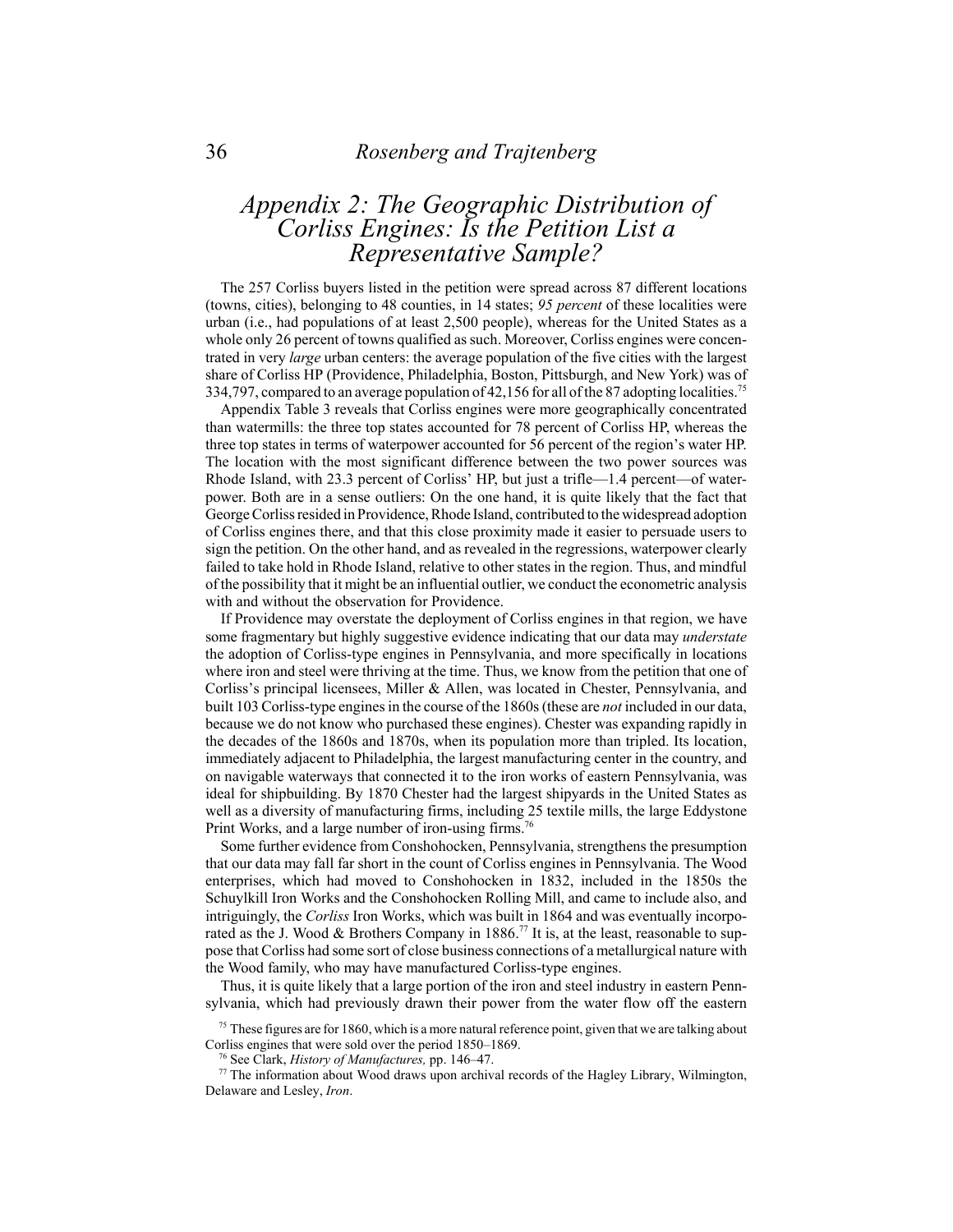|               |                     | Corliss Engines |                     |                    | <b>Water Mills</b> |                     |  |
|---------------|---------------------|-----------------|---------------------|--------------------|--------------------|---------------------|--|
|               | Number<br>of Buyers | HP              | Percentage<br>of HP | Number<br>of Mills | HP                 | Percentage<br>of HP |  |
| Massachusetts | 75                  | 14,162          | 30.6                | 1,799              | 123,432            | 18.2                |  |
| Pennsylvania  | 62                  | 11,160          | 24.1                | 3,825              | 87,591             | 12.9                |  |
| Rhode Island  | 50                  | 10,795          | 23.3                | 121                | 9,203              | 1.4                 |  |
| New York      | 34                  | 5,747           | 12.4                | 4,205              | 172,591            | 25.4                |  |
| Connecticut   | 12                  | 1,560           | 3.4                 | 1,265              | 64,422             | 9.5                 |  |
| New Jersey    | 9                   | 1,260           | 2.7                 | 869                | 28.235             | 4.2                 |  |
| New Hampshire | 5                   | 980             | 2.1                 | 1,275              | 73,480             | 10.8                |  |
| Maine         | $\overline{2}$      | 250             | 0.5                 | 883                | 65,416             | 9.6                 |  |
| Maryland      |                     | 200             | 0.4                 | 749                | 17.065             | 2.5                 |  |
| Delaware      |                     | 175             | 0.4                 | 132                | 4,819              | 0.7                 |  |
| Vermont       |                     | 50              | 0.1                 | 698                | 32,048             | 4.7                 |  |

APPENDIX TABLE 3 GEOGRAPHIC DISTRIBUTION OF CORLISS ENGINES (1870) AND WATER MILLS (1880) (sorted by Corliss's HP)

*Sources*: For Corliss engines, Corliss's Petition; for water mills, U.S. Census Office, *Statistics*.

slopes of the Allegheny mountains, acquired their first steam engines, if not from Corliss himself, then from Corliss licensees or perhaps from infringers in southeastern Pennsylvania. This happened at a crucial time, when the region made its transition from waterpower to steam engines, rolling mills, and blast furnaces fed by anthracite coal.<sup>78</sup> Our data, confined to the buyers listed in the petition, may therefore substantially understate the adoption of Corliss-type engines in that region. However, the region experienced at the time very rapid population growth, and therefore the fact that our sample may undercount the number of Corliss engines deployed there would militate *against* our hypothesis and hence would not affect the validity of our findings. Still, we should be mindful all along of the data limitations (and possible biases) imposed by the exclusive reliance on the Corliss engines listed in the petition.

<sup>78</sup> See Chandler, *Anthracite Coal*, for the critical role played by rolling mills powered by steam in Pennsylvania, during the thrust towards industrialization in the second half of the nineteenth century.

#### REFERENCES

Allen, Zachariah. *The Science of Mechanics*. Providence, RI: Miller and Hammond, 1829. *The American Machinist,* various contemporary issues.

- Atack, Jeremy. "Fact in Fiction? Relative Costs of Steam and Water Power: A Simulation Approach." *Explorations in Economic History* 16, no. 10 (1979): 409–37.
- Atack, Jeremy, Fred Bateman, and Thomas Weiss. "The Regional Diffusion and Adoption of the Steam Engine in American Manufacturing." This JOURNAL 40, no. 2 (1980): 281–308.
- Bresnahan, T., and M. Trajtenberg. "General Purpose Technologies: Engines of Growth?" *Journal of Econometrics* 65, no. 1 (1995): 83–108.
- Burn, D. L. "The Genesis of American Engineering Competition, 1850–1870." *Economic History Review* 2, no. 6 (January 1931): 292–311.
- Chandler, A. D. "Anthracite Coal and the Beginnings of the Industrial Revolution in the United States." *The Business History Review* 46 (Summer, 1972): 141–81.
	- \_\_\_\_\_\_. *The Visible Hand: The Managerial Revolution in American Business*. Cambridge,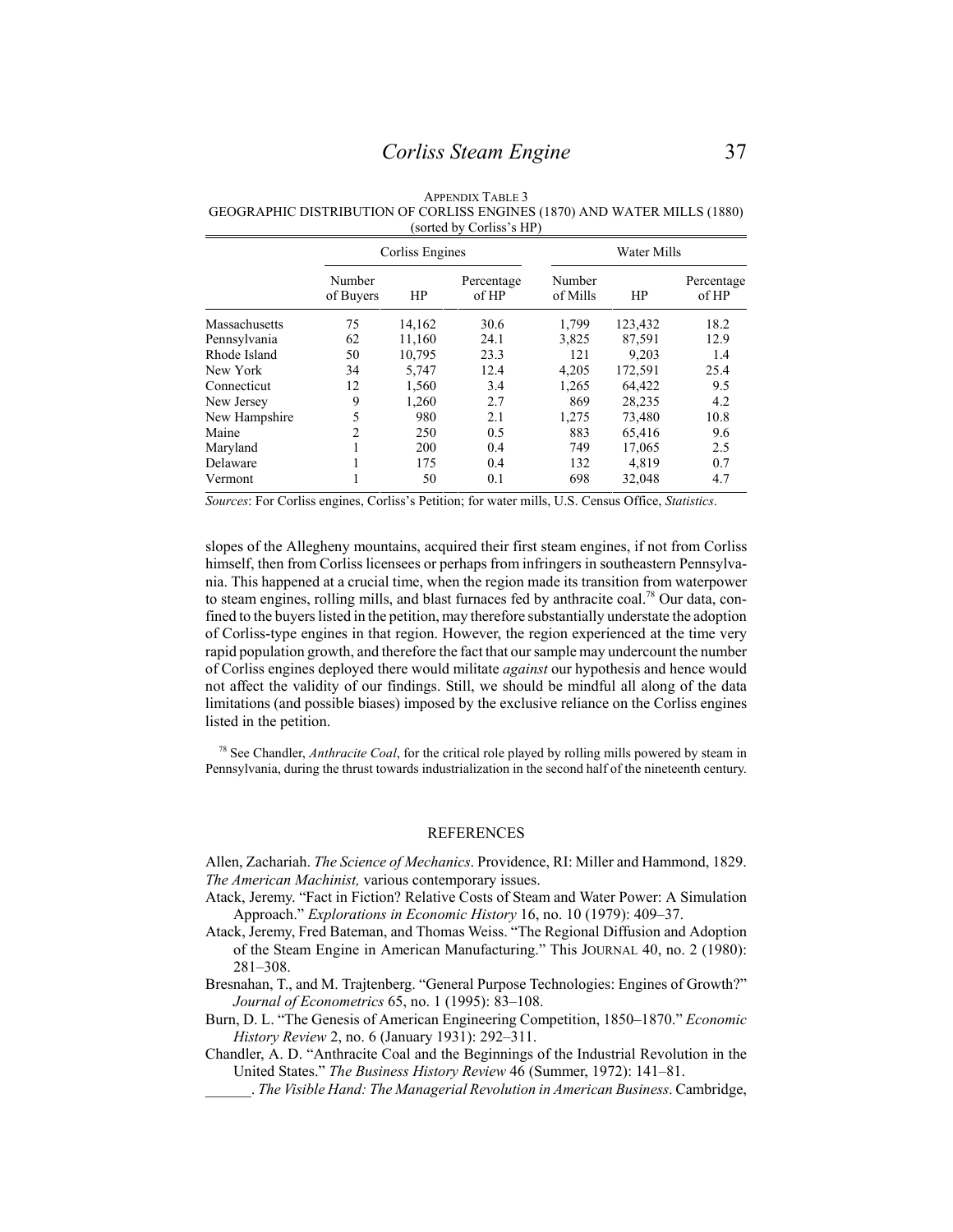MA: Belknap Press, 1977.

- Clark, V. S. *History of Manufactures in the United States: 1607–1860*, Vol. 2. New York: McGraw-Hill, 1929.
- Corliss, George H. *In the Matter of the Petition of George H. Corliss for an Extension of His letters Patent for Improvements in Steam Engines*. Providence, RI: Providence Press Company, Printers, 1870.
- *The Corliss Papers* collection at the John Hay Library, Brown University, Providence, RI.
- Crump, John M., Jr. "Edwin Reynolds." Northeast Florida Section, American Society of Mechanical Engineers (no date, no pagination).
- David, P. A. "Computer and Dynamo: The Modern Productivity Paradox in a Not-Too-Distant Mirror." In *Technology and Productivity: The Challenge for Economic Policy*, 315–47. Paris: OECD, 1991.
- Du Boff, R. B. "The Introduction of Electrical Power in American Manufacturing." *Economic History Review* 20 (December, 1967): 509–18.
- Fenichel, A. H. "Growth and Diffusion of Power in Manufacturing 1839–1919." In *Output, Employment and Productivity in the United States after 1800*. National Bureau of Economic Research, Studies in Income and Wealth Vol. 30, 443–78. New York, Columbia University Press, 1966.
- Fishlow A., "Productivity and Technological Change in the Railroad Sector, 1840–1910," In *Output, Employment and Productivity in the United States after 1800*. National Bureau of Economic Research, Studies in Income and Wealth, Vol. 30. New York, Columbia University Press, 1966.
- Fogel, Robert W. *Railroads and American Economic Growth: Essays in Econometric History*. Baltimore: The John Hopkins Press, 1964.
- Helpman, E., and Manuel Trajtenberg. "A Time to Sow and a Time to Reap: Growth Based on General Purpose Technologies." In *General Purpose Technologies and Economic Growth*, edited by E. Helpman, 55–83. Cambridge, MA: MIT Press, 1998.
- Helpman, E., Ed. *General Purpose Technologies and Economic Growth*. Cambridge, MA: MIT Press, 1998.
- Horwitz, M., *The Transformation of American Law, 1780–1860*. Cambridge, MA: Harvard University Press, 1977.
- Hunter, L. C. *A History of Industrial Power in the US, 1780–1930*, Vol 1. Charlottesville: The University Press of Virginia, 1979.
	- \_\_\_\_\_\_. *A History of Industrial Power in the United States, 1780–1930*, Vol. 2: *Steam Power*. Charlottesville: The University Press of Virginia, 1985.
- Krugman, P. *Geography and Trade*. Cambridge, MA and London: MIT Press, 1991.
- Lesley J. P. *The Iron Manufacturer's Guide to the Furnaces, Forges and Rolling Mills of the US*. New York: J. Wiley, 1859.
- Manuscript Collection on the Textile Industry at the Baker Library, Harvard Business School.
- *Mechanical Engineering,* various contemporary issues.
- *Power*, various contemporary issues.
- Rosenberg, Nathan. "Technological Change in the Machine Tool Industry: 1840–1910." In *Perspectives on Technology*, 9–31. Cambridge: Cambridge University Press, 1976.
	- \_\_\_\_\_\_. "Technological Interdependence in the American Economy." In *Inside the Black Box: Technology and Economics*, 55–80. Cambridge: Cambridge University Press, 1982.
	- \_\_\_\_\_\_. "Uncertainty and Technological Change." In *The Mosaic of Economic Growth*, edited by Ralph Landau, Timothy Taylor, and Gavin Wright, Part 5. Stanford, CA: Stanford University Press, 1996.